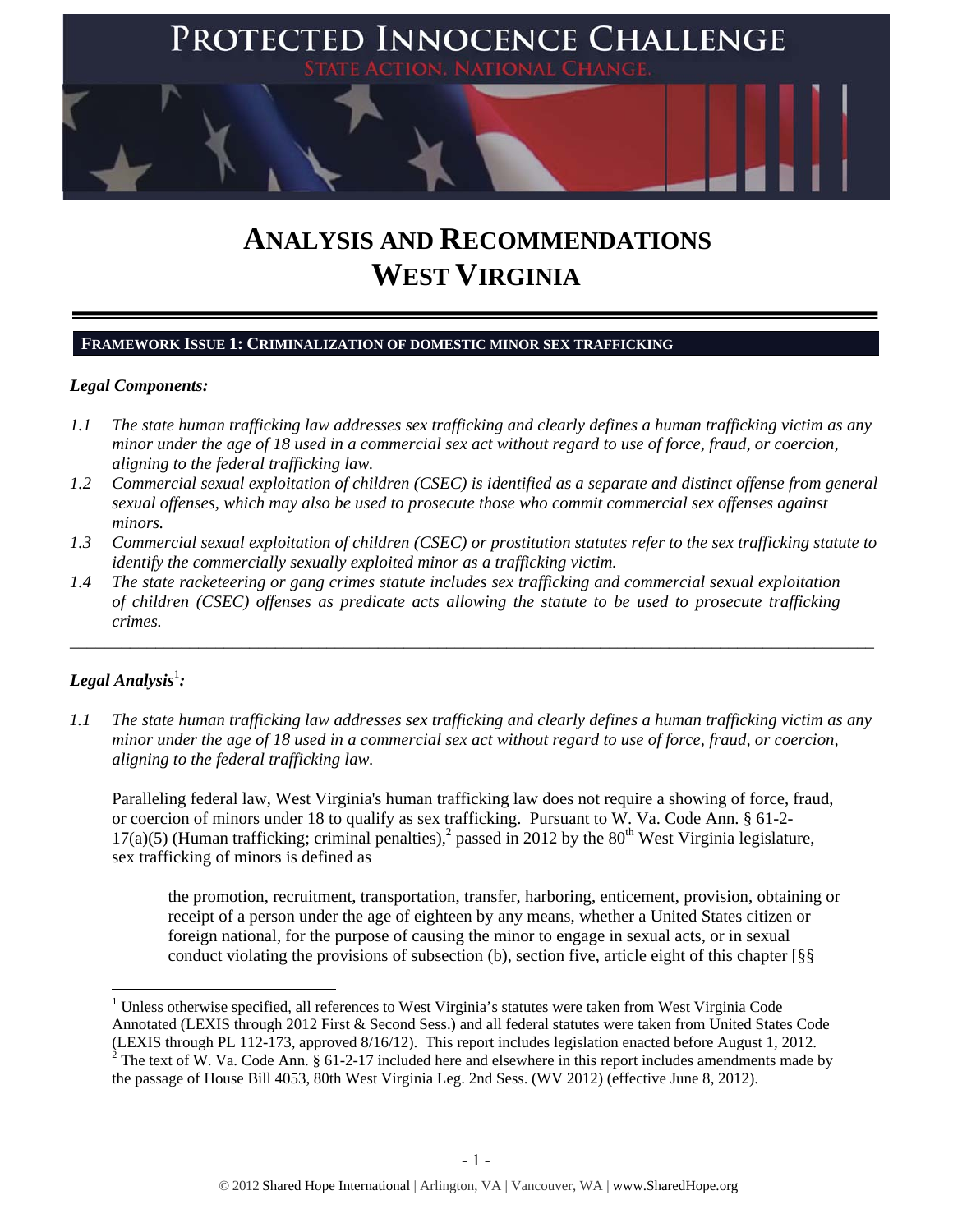61-8-5(b) (Houses of ill fame and assignation; penalties; jurisdiction of courts)<sup>3</sup> or article eight-c of this chapter [Filming of Sexually Explicit Conduct of Minors]<sup>4</sup>.

Pursuant to W. Va. Code Ann. § 61-2-17(b), "Any person who knowingly and willfully engages in human trafficking is guilty of a felony." However, pursuant to W. Va. Code Ann.  $\S 61-2-17(a)(3)$ , "[h]uman trafficking" is defined as "the labor trafficking<sup>5</sup> or sex trafficking<sup>6</sup> involving adults or minors where two or more persons are trafficked within any one year period." W. Va. Code Ann. § 61-2-17(a)(3) (Human trafficking; penalties). Therefore, for a person to be convicted of human trafficking under W. Va. Code Ann. § 61-2-17(a)(3), the State must establish that the offender at least twice engaged in conduct that constitutes "labor trafficking" as defined under  $\S 61-2-17(a)(4)$ , "sex trafficking of minors" as defined under § 61-2-17(a)(5), and/or "sex trafficking of adults" as defined under § 61-2-17(a)(6), "within any one year period."

A conviction under W. Va. Code Ann. § 61-2-17(b) is punishable by 3–15 years imprisonment and a possible fine of up to \$200,000.

- 1.1.1 Recommendation: Amend the definition of "human trafficking under W. Va. Code Ann. § 61-2-  $17(a)(3)$  (Human trafficking; penalties) to remove the requirement that "two or more persons are trafficked within any one year period" in order to establish a human trafficking offense.
- 1.1.2 Recommendation: Amend W. Va. Code Ann. § 61-2-17(b) to specify a heightened penalty when sex trafficking of minors is involved in commission of the human trafficking offense.<sup>7</sup>

<sup>5</sup> Under W. Va. Code Ann. § 61-2-17(a)(4) (Human trafficking; criminal penalties), labor trafficking means

the promotion, recruitment, transportation, transfer, harboring, enticement, provision, obtaining or receipt of a person by any means, whether a United States citizen or foreign national, for the purpose of:

- (A) Debt bondage or forced labor or services;
- (B) Slavery or practices similar to slavery. 6

<sup>6</sup> Pursuant to W. Va. Code Ann. § 61-2-17(a)(6), sex trafficking of adults is defined as "the promotion, recruitment, transportation, transfer, harboring, enticement, provision, obtaining or receipt of a person eighteen years of age or older, whether a United States citizen or foreign national, for the purposes of engaging in violation . . . . by means of force, fraud, threat or deception."<br><sup>7</sup> Subsequent recommendations in this report referring to the state human trafficking law are predicated upon the

recommendations contained in Section 1.1 being previously or simultaneously implemented.

 $3$  W. Va. Code Ann. § 61-8-5(b) (Houses of ill fame and assignation; penalties; jurisdiction of courts) states that,

Any person who shall engage in prostitution, lewdness, or assignation, or who shall solicit, induce, entice, or procure another to commit an act of prostitution, lewdness, or assignation; or who shall reside in, enter, or remain in any house, place, building, hotel, tourist camp, or other structure, or enter or remain in any vehicle, trailer, or other conveyance for the purpose of prostitution, lewdness, or assignation; or who shall aid, abet, or participate in the doing of any of the acts herein prohibited, shall. . . be punished by imprisonment in the county jail for a period of not less than sixty days nor more than six months, and by a fine of not less than fifty dollars and not to exceed one hundred dollars. . . .

W. Va. Code Ann. § 61-8C-2(a), (b), (c) (Filming of sexually explicit conduct of minors) prohibits "Any person who causes or knowingly permits, uses, persuades, induces, entices or coerces such minor to engage in or uses such minor to do or assist in any sexually explicit conduct . . . .", "Any person who photographs or films such minor engaging in any sexually explicit conduct . . . .", and "Any parent, legal guardian or person having custody and control of a minor, who photographs or films such minor in any sexually explicit conduct or causes or knowingly permits, uses, persuades, induces, entices or coerces such minor child to engage in or assist in any sexually explicit act . . . ."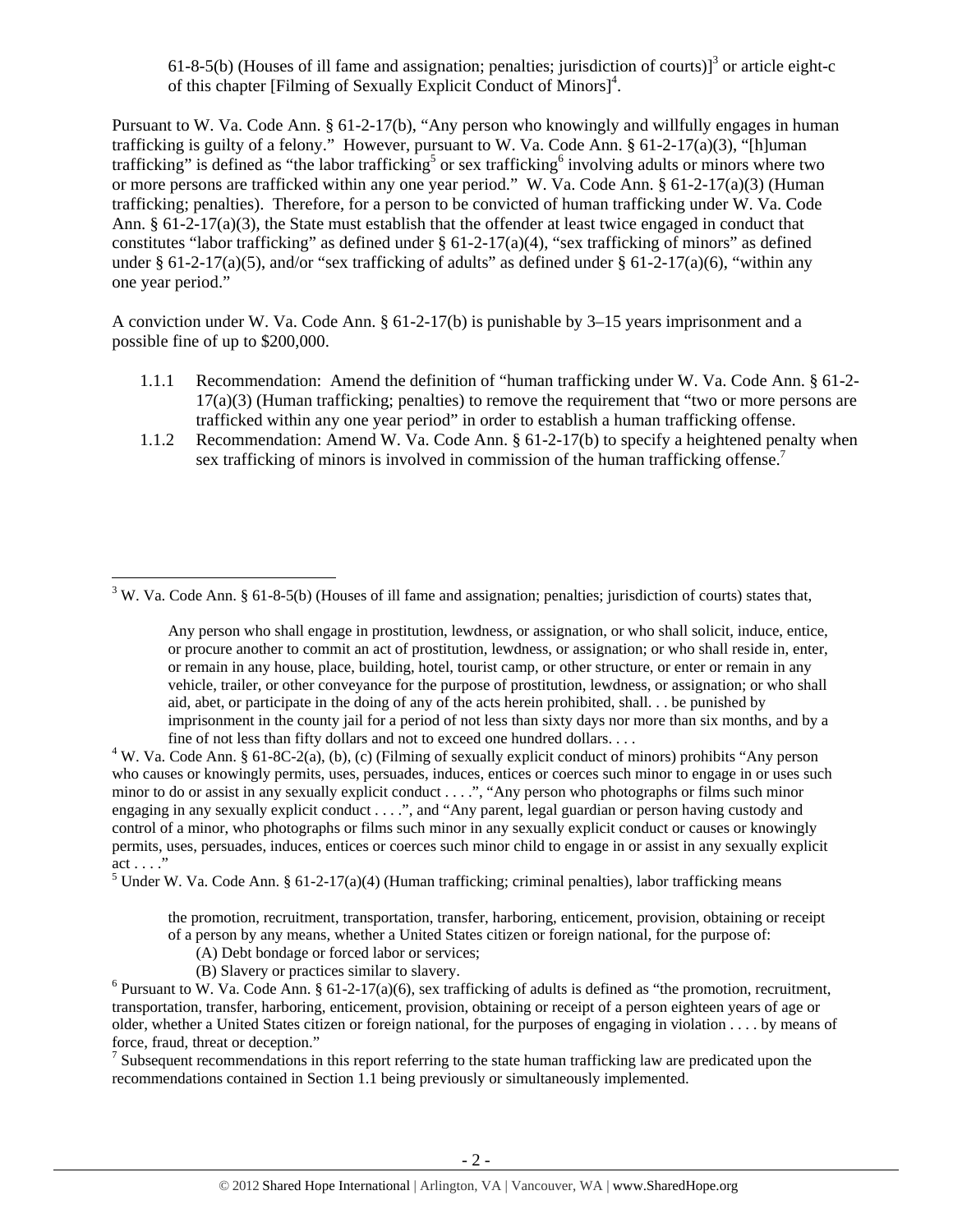*1.2 Commercial sexual exploitation of children (CSEC) is identified as a separate and distinct offense from general sexual offenses, which may also be used to prosecute those who commit commercial sex offenses against minors.*

West Virginia has several statutes specifically criminalizing CSEC, including the following:

- 1. W. Va. Code Ann. § 61-2-14(a) (Abduction of person; kidnapping or concealing child; penalties) states in part, "Any person who . . . takes away a child under the age of sixteen years from any person having lawful charge of such child, for the purpose of prostitution or concubinage, shall be guilty of a felony . . . . " A conviction under this statute is punishable by imprisonment for 3–10 years. W. Va. Code Ann. §  $61-2-14(a)$ .<sup>8</sup>
- 2. W. Va. Code Ann. § 61-8-6 (Detention of person in place of prostitution; penalty) states,

Whoever shall by any means keep, hold, detain, or restrain any person in a house of prostitution or other place where prostitution is practiced or allowed; or whoever shall directly or indirectly, keep, hold, detain, or restrain, or attempt to keep, hold, detain, or restrain, in any house of prostitution or other place where prostitution is practiced or allowed, any person by any means, for the purpose of compelling such person, directly or indirectly, to pay, liquidate or cancel any debt, dues or obligations incurred or said to have been incurred by such person shall, . . . where the person so kept, held, detained or restrained is a minor, any person violating the provisions of this section shall be guilty of a felony, and, upon conviction, shall be confined in the penitentiary not less than two years nor more than five years or fined not more than five thousand dollars, or both.

3. Pursuant to W. Va. Code Ann. § 61-8-7 (Procuring for house of prostitution; penalty),

Any person who shall procure an inmate for a house of prostitution, or who, by promises, threats, violence, or by any device or scheme, shall cause, induce, persuade or encourage a person to become an inmate of a house of prostitution, or shall procure a place as inmate in a house of prostitution for a person; or any person who shall, by promises, threats, violence, or by any device or scheme cause, induce, persuade or encourage an inmate of a house of prostitution to remain therein as such inmate; or any person who shall, by fraud or artifice, or by duress of person or goods, or by abuse of any position of confidence or authority, procure any person to become an inmate of a house of ill fame, or to enter any place in which prostitution is encouraged or allowed within this state, or to come into or leave this state for the purpose of prostitution, or who shall procure any person to become an inmate of a house of ill fame within this state or to come into or leave this state for the purpose of prostitution; or shall receive or give or agree to receive or give any money or thing of value for procuring or attempting to procure any person to become an

Persons with two prior convictions for "crime[s] punishable by confinement in a penitentiary . . . shall be confined in the state correctional facility for life." W. Va. Code Ann. § 61-11-18(c).

 <sup>8</sup> Pursuant to W. Va. Code Ann. § 61-11-18(a) (Punishment for second or third offense of felony), with some exceptions,

when any person is convicted of an offense and is subject to confinement in the state correctional facility therefor, and it is determined, as provided in section nineteen [§ 61-11-19] of this article, that such person had been before convicted in the United States of a crime punishable by confinement in a penitentiary, the court shall, if the sentence to be imposed is for a definite term of years, add five years to the time for which the person is or would be otherwise sentenced. Whenever in such case the court imposes an indeterminate sentence, the minimum term shall be twice the term of years otherwise provided for under such sentence.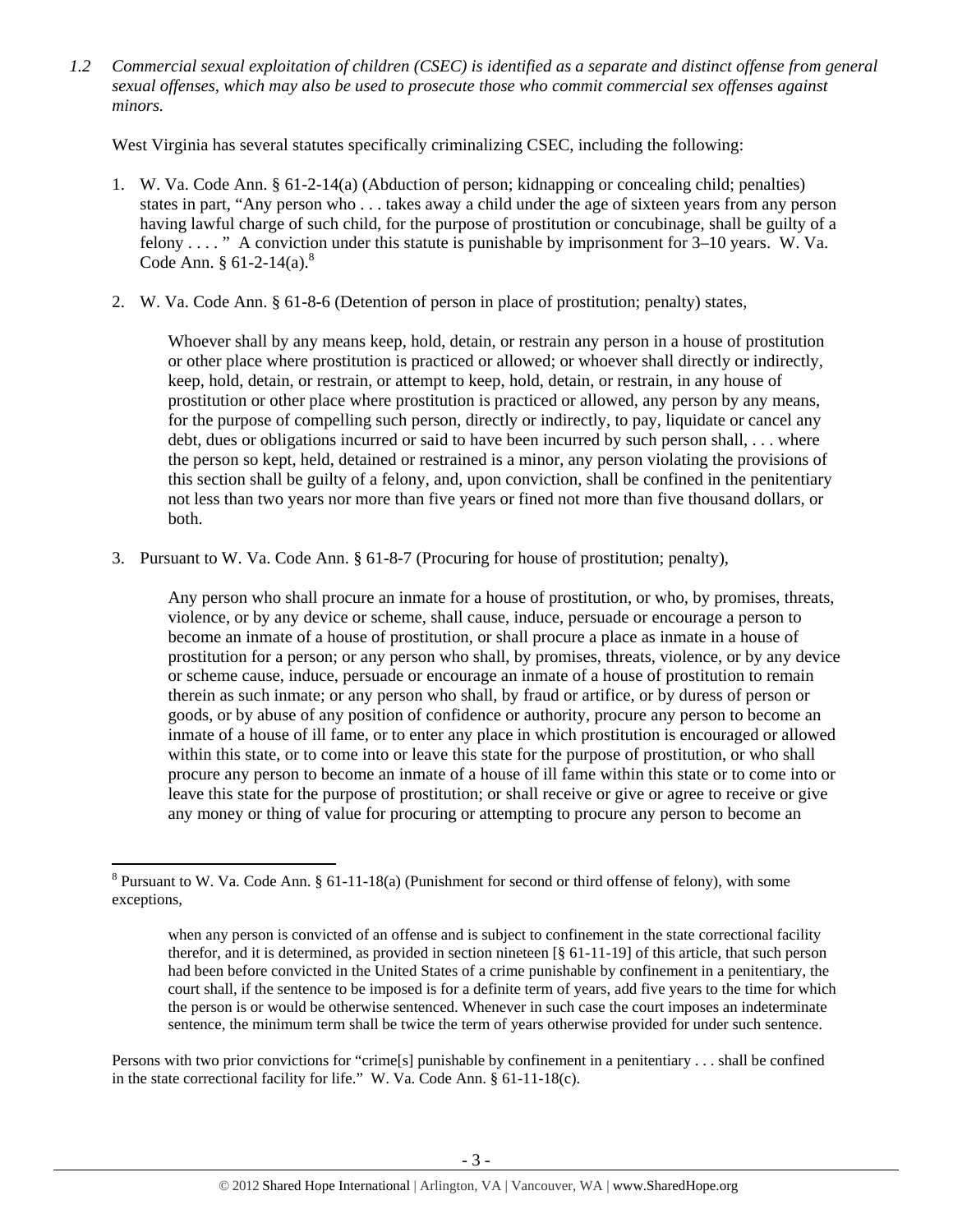inmate of a house of ill fame within this state, or to come into or leave this state for the purpose of prostitution, shall be guilty of pandering . . . .

A conviction under this statute, if the "inmate" is a minor, is punishable as a felony by imprisonment for 2–5 years, a fine not to exceed \$5,000, or both. W. Va. Code Ann. § 61-8-7.

4. W. Va. Code Ann. § 61-8-8 (Receiving support from prostitution; pimping; penalty) provides,

Any person who, knowing another person to be a prostitute, shall live or derive support or maintenance, in whole or in part, from the earnings or proceeds of the prostitution of such prostitute, or from money loaned or advanced to or charged against such prostitution by any keeper or manager or inmate of a house or other place where prostitution is practiced or allowed, or shall tout or receive compensation for touting for such prostitution, shall be guilty of pimping . . . .

A conviction under this statute, if the prostituted person is a minor, is punishable as a felony by imprisonment for a minimum of 2 years, a fine not to exceed \$5,000, or both. W. Va. Code Ann. § 61-8-8.

- 5. W. Va. Code Ann. § 61-8A-5 (Employment or use of minor to produce obscene matter or assist in doing sexually explicit conduct; penalties) states, "Any adult who, with knowledge that a person is a minor or who fails to exercise reasonable care in ascertaining the age of a minor,  $\frac{9}{9}$  hires, employs or uses such minor to produce obscene matter<sup>10</sup> or to do or assist in doing any sexually explicit conduct,<sup>11</sup> is guilty of a felony  $\dots$ ." A conviction under this statute is punishable by imprisonment for up to 10 years, a fine not to exceed \$50,000, or both. W. Va. Code Ann. § 61-8A-5.
- 6. W. Va. Code Ann. § 61-8C-2(a) (Use of minors in filming sexually explicit conduct prohibited; penalty) states, "Any person who causes or knowingly permits, uses, persuades, induces, entices or coerces such minor to engage in or uses such minor to do or assist in any sexually explicit conduct<sup>12</sup> shall be guilty of a felony when such person has knowledge that any such act is being photographed or filmed."

Sexually explicit conduct includes any of the following, whether actually performed or simulated:

(7) Masturbation;

<sup>&</sup>lt;sup>9</sup> A "minor" is defined as "an unemancipated person under eighteen years of age." W. Va. Code Ann. § 61-8A-1(i). <sup>10</sup> "Obscene Matter" is defined as "matter that: (1) An average person, applying contemporary adult community standards, would find, taken as a whole, appeals to the prurient interest, is intended to appeal to the prurient interest, or is pandered to a prurient interest; (2) An average person, applying community standards, would find depicts or describes, in a patently offensive way, sexually explicit conduct; and (3) A reasonable person would find, taken as a whole, lacks serious literary, artistic, political or scientific value." W. Va. Code Ann. § 61-8A-1(j).<br><sup>11</sup> "Sexually explicit conduct" is defined as "an ultimate sexual act, normal or perverted, actual or simulated,

including sexual intercourse, sodomy, oral copulation, sexual bestiality, sexual sadism and masochism, masturbation, excretory functions and lewd exhibition of the genitals." W. Va. Code Ann. § 61-8A-1(m). <sup>12</sup> Pursuant to W. Va. Code Ann. § 61-8C-1(c) (Definitions),

 <sup>(1)</sup> Genital to genital intercourse;

 <sup>(2)</sup> Fellatio;

 <sup>(3)</sup> Cunnilingus;

 <sup>(4)</sup> Anal intercourse;

 <sup>(5)</sup> Oral to anal intercourse;

 <sup>(6)</sup> Bestiality;

 <sup>(8)</sup> Sadomasochistic abuse, including, but not limited to, flagellation, torture or bondage;

 <sup>(9)</sup> Excretory functions in a sexual context; or

 <sup>(10)</sup> Exhibition of the genitals, pubic or rectal areas of any person in a sexual context.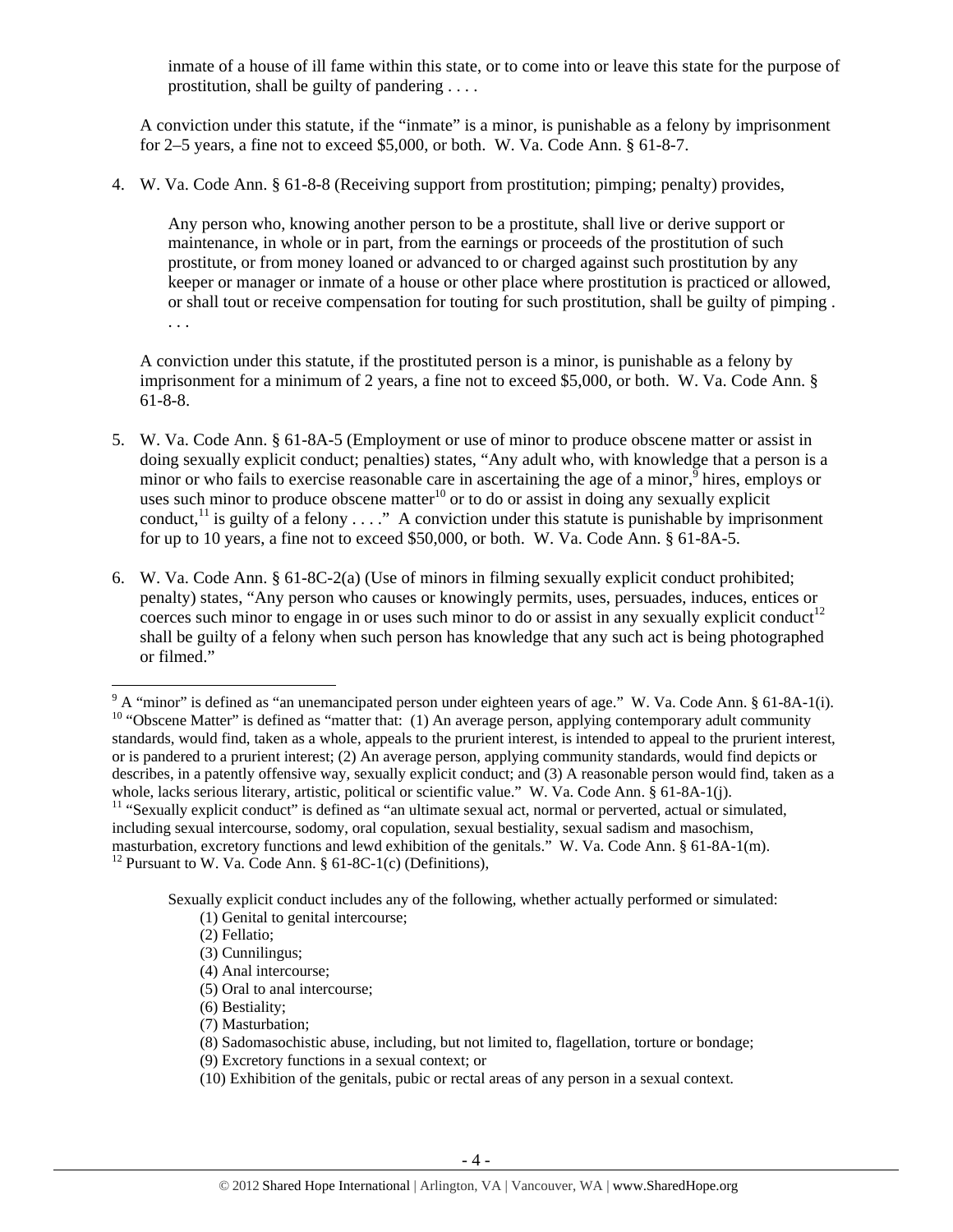Under subsection (b), "Any person who photographs or films such minor engaging in any sexually explicit conduct shall be guilty of a felony  $\dots$ ." W. Va. Code Ann. § 61-8C-2(b).

Additionally, pursuant to W. Va. Code Ann. § 61-8C-2(c),

Any parent, legal guardian or person having custody and control of a minor, who photographs or films such minor in any sexually explicit conduct or causes or knowingly permits, uses, persuades, induces, entices or coerces such minor child to engage in or assist in any sexually explicit act shall be guilty of a felony when such person has knowledge that any such act may be photographed or filmed.

A conviction under any of the provisions of this statute is punishable by imprisonment for up to 10 years, a fine not to exceed \$10,000, or both. W. Va. Code Ann.  $§ 61-8C-2(a)-(c)$ .

7. According to W. Va. Code Ann. § 61-3C-14b (Soliciting, etc. a minor via computer; penalty), "Any person over the age of eighteen, who knowingly uses [or attempts to use] a computer to solicit, entice, seduce or lure . . . a minor known or believed to be at least four years younger than the person using the computer  $\dots$  to commit  $\dots$  [several crimes, including prostitution] is guilty of a felony  $\dots$ ." A conviction under this statute is punishable by imprisonment for 2–10 years, a fine not to exceed \$5,000, or both. W. Va. Code Ann. § 61-3C-14b.

Several other laws, while not expressly commercial in nature, may also apply in cases involving CSEC.<sup>13</sup> These include the following:

one of the following aggravating circumstances exists:

Subsequent convictions of certain sex offenses by persons with convictions for "sexually violent offenses" against a victim under 12 also result in enhanced penalties. W. Va. Code § 61-8B-9b. W. Va. Code Ann. § 15-12-2(i) defines a "sexually violent offense" as

(1) Sexual assault in the first degree as set forth in section three, article eight-b, chapter sixty-one [§ 61-8B-3] of this code or of a similar provision in another state, federal or military jurisdiction; (2) Sexual assault in the second degree as set forth in section four, article eight-b, chapter sixty-one [§ 61- 8B-4] of this code or of a similar provision in another state, federal or military jurisdiction; (3) Sexual assault of a spouse as set forth in the former provisions of section six, article eight-b, chapter

sixty-one [§ 61-8B-6] of this code, which was repealed by an Act of the Legislature during the two thousand legislative session, or of a similar provision in another state, federal or military jurisdiction; (4) Sexual abuse in the first degree as set forth in section seven, article eight-b, chapter sixty-one of this code [§ 61-8B-7] or of a similar provision in another state, federal or military jurisdiction.

<sup>&</sup>lt;sup>13</sup> Pursuant to W. Va. Code Ann. § 61-8B-9a(a) (Mandatory sentence for person committing certain sex offenses against children), an offender convicted of certain sex crimes (sexual assault in the first, second, or third degree or sexual abuse in the first, second, or third degree) is not "eligible for probation, home incarceration or an alternative sentence" when the perpetrator is over 18, the victim is under 12, and

<sup>(1)</sup> The person employed forcible compulsion in commission of the offense;

<sup>(2)</sup> The offense constituted, resulted from or involved a predatory act as defined in subsection (m), section two, article twelve, chapter fifteen of this code;

<sup>(3)</sup> The person was armed with a weapon or any article used or fashioned in a manner to lead the victim to reasonably believe it to be a dangerous weapon and used or threatened to use the weapon or article to cause the victim to submit; or

<sup>(4)</sup> The person removed the victim from one place to another and did not release the victim in a safe place. For the purposes of this section, "release the victim in a safe place" means release of a victim in a place and manner which realistically conveys to the victim that he or she is free from captivity in circumstances and surroundings wherein aid is readily available.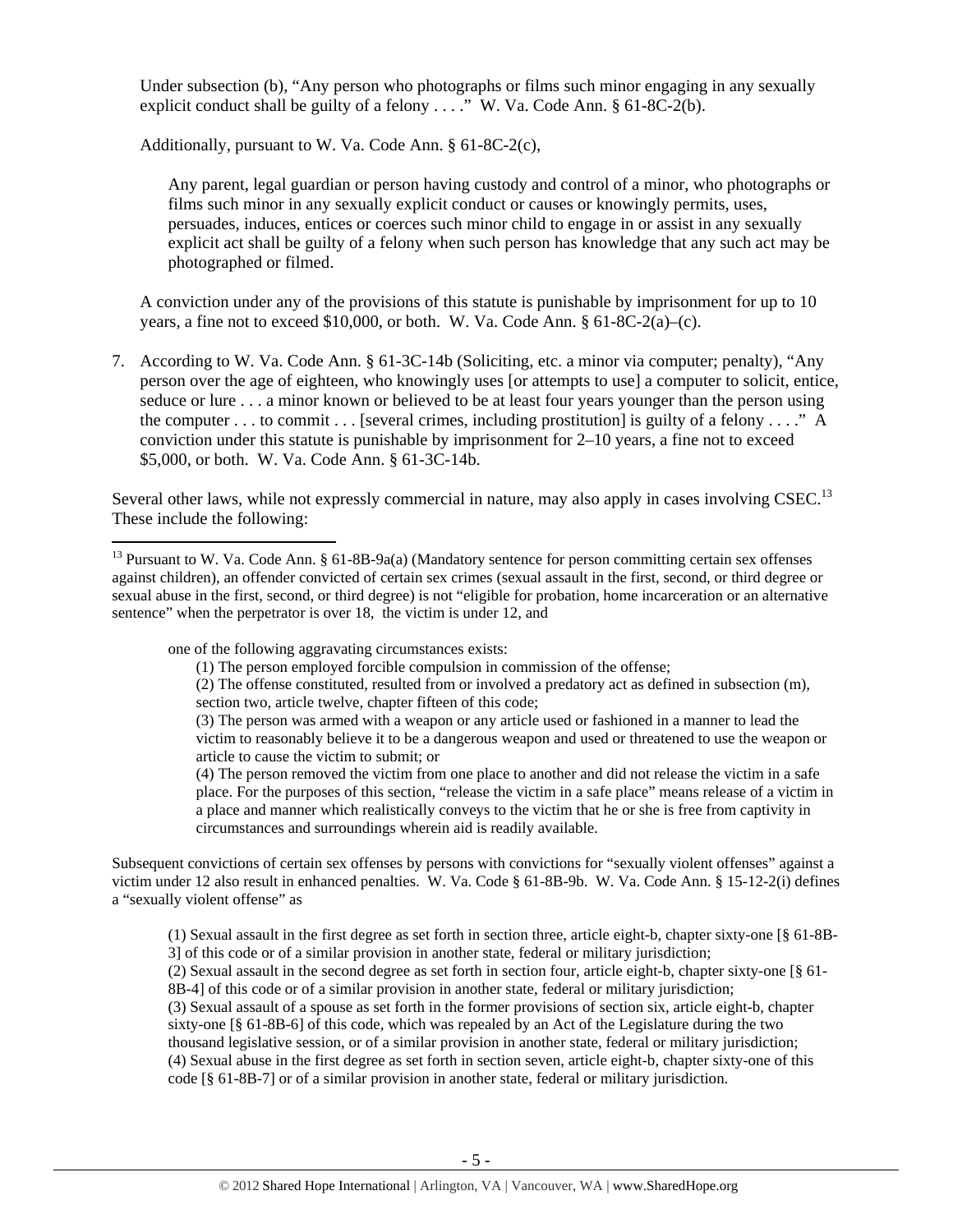- 1. Pursuant to W. Va. Code Ann. § 61-8B-3(a)(2), (b) (Sexual assault in the first degree), a person older than 14 years old who "engages in sexual intercourse<sup>14</sup> or sexual intrusion<sup>15</sup> with another person who is younger than twelve years old and is not married to that person" is guilty of a felony. A conviction under W. Va. Code § 61-8B-3 is punishable by imprisonment for 15–35 years in a state correctional facility and a possible fine of \$1,000–\$10,000. W. Va. Code Ann. § 61-8B-3(b). However, if the defendant is 18 or older and the victim is under 12, a conviction is punishable by imprisonment for 25–100 years in a state correctional facility and a mandatory fine of \$5,000–\$25,000. W. Va. Code Ann. § 61-8B-3(c).
- 2. W. Va. Code Ann. § 61-8B-5(a)(2), (b) (Sexual assault in the third degree) states that a person, who is at least 16 years old, who "engages in sexual intercourse or sexual intrusion with another person who is less than sixteen years old and who is at least four years younger than the defendant and is not married to the defendant" is guilty of a felony punishable by imprisonment for 1–5 years in a state correction facility and a possible fine not to exceed \$10,000. W. Va. Code Ann. § 61-8B-5(b).
- 3. W. Va. Code Ann. § 61-8B-7(a)(3), (b) (Sexual abuse in the first degree) states that a person 14 years or older who "subjects another person to sexual contact<sup>16</sup> who is younger than twelve years old" commits a felony. A conviction under this statute is punishable by imprisonment for 1–5 years in a state correctional facility and a possible fine not to exceed \$10,000. W. Va. Code Ann. § 61-8B-7(b). However, if the defendant is 18 or older and the victim is under 12, a conviction is punishable by imprisonment for 5–25 years and a mandatory fine of \$1,000–\$5,000. W. Va. Code Ann. § 61-8B-7(c).
- 4. W. Va. Code Ann. § 61-8B-9(a), (c) (Sexual abuse in the third degree) makes it a misdemeanor when a person, 16 years or older and 4 years older than the victim, "subjects another person to sexual contact without the latter's consent, when such lack of consent is due to the victim's incapacity to consent by reason of being less than sixteen years old." A conviction under this statute is punishable by up to 90 days in jail and a possible fine not to exceed \$500. W. Va. Code Ann. § 61-8B-9(c).

Although these statutes may be applicable in prosecuting CSEC crimes, they have limited usefulness in sex offense prosecutions against older minors because a defendant can raise a consent defense when the victim is 16 years of age or older. W. Va. Code Ann. § 61-8B-2(a), (c)(1). W. Va. Code Ann. § 61-8B-2(a) specifically provides, "Whether or not specifically stated, it is an element of every offense defined in this article that the sexual act was committed without the consent of the victim." Under subsection (c)(1), "A person is deemed incapable of consent when such person is: (1) Less than sixteen years old."

*1.3 Commercial sexual exploitation of children (CSEC) or prostitution statutes refer to the sex trafficking statute to identify the commercially sexually exploited minor as a trafficking victim.* 

gratifying the sexual desire of either party.

 $14$  W. Va. Code Ann. § 61-8B-1(7) (Definition of terms) defines "sexual intercourse" as "any act between persons involving penetration, however slight, of the female sex organ by the male sex organ or involving contact between the sex organs of one person and the mouth or anus of another person."

<sup>&</sup>lt;sup>15</sup> "Sexual intrusion" is defined as "any act between persons involving penetration, however slight, of the female sex organ or of the anus of any person by an object for the purpose of degrading or humiliating the person so penetrated or for gratifying the sexual desire of either party." W. Va. Code Ann. § 61-8B-1(8). <sup>16</sup> W. Va. Code § 61-8B-1(6) defines "sexual contact" as the following:

<sup>[</sup>A]ny intentional touching, either directly or through clothing, of the breasts, buttocks, anus or any part of the sex organs of another person, or intentional touching of any part of another person's body by the actor's sex organs, where the victim is not married to the actor and the touching is done for the purpose of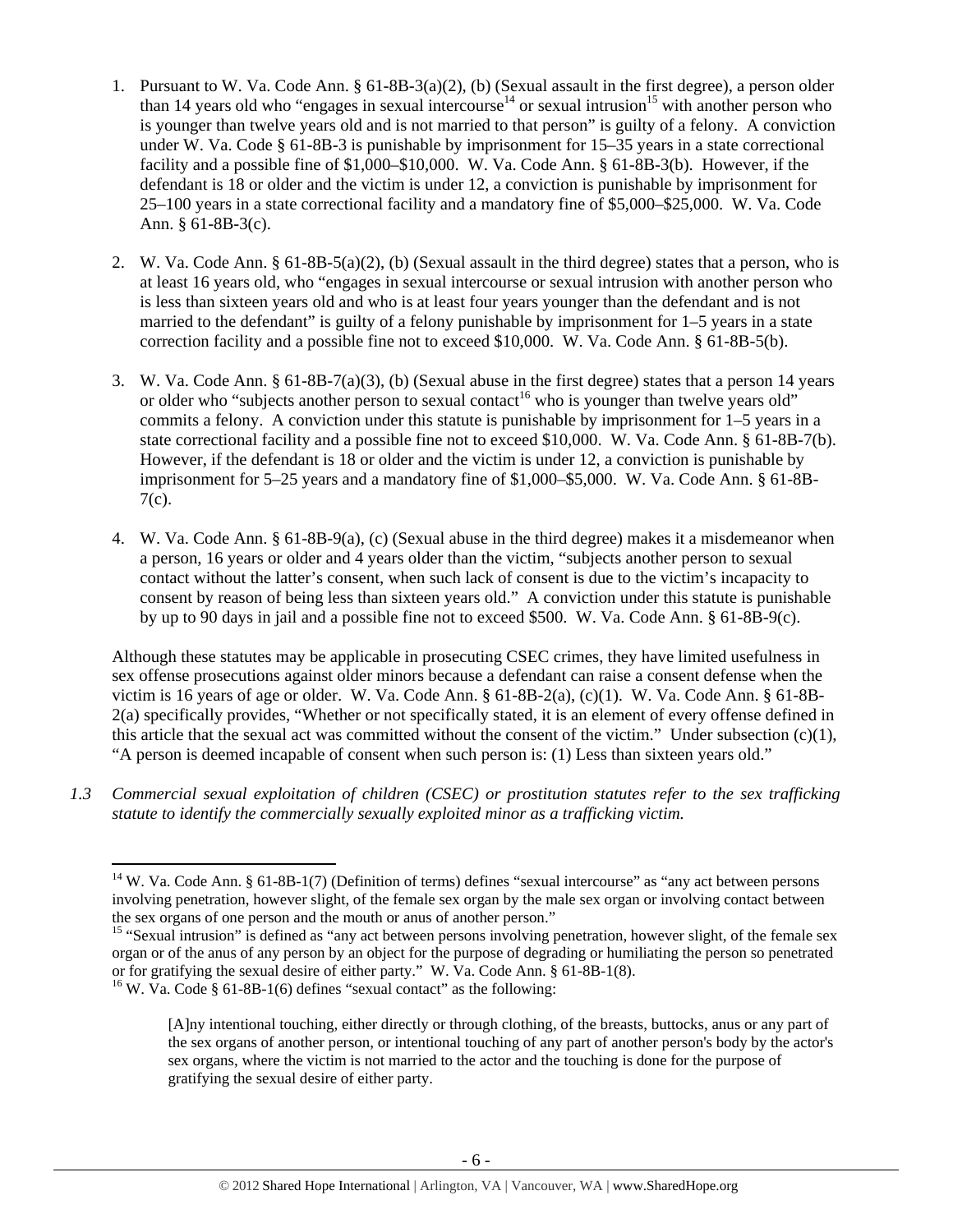The state CSEC statutes listed above do not reference W. Va. Code Ann. § 61-2-17(b) (Human trafficking; criminal penalties) in order to clarify that CSEC victims are sex trafficking victims. West Virginia's prostitution statute, W. Va. Code Ann. § 61-8-5(b) (Houses of ill fame and assignation; penalties), also does not refer to W. Va. Code Ann. § 61-2-17(b) (Human trafficking; criminal penalties) when a minor is engaged in prostitution.

- 1.3.1 Recommendation: Amend W. Va. Code Ann. § 61-2-14(a) (Abduction of person; kidnapping or concealing child; penalties), § 61-8-6 (Detention of person in place of prostitution; penalty), § 61-8-7 (Procuring for house of prostitution; penalty; venue; competency as witness; marriage no defense), § 61-8-8 (Receiving support from prostitution; pimping; penalty; prostitute may testify), § 61-8-5(b) (Houses of ill fame and assignation; penalties), § 61-3C-14b (Soliciting, etc. a minor via computer; penalty) and § 61-8C-2 (Use of minors in filming sexually explicit conduct prohibited; penalty) to refer to W. Va. Code Ann. §  $61-2-17(a)(5)$  (Human trafficking; criminal penalties) to identify all commercially sexually exploited and prostituted minors as victims of sex trafficking.
- *1.4 The state racketeering or gang crimes statute includes sex trafficking and commercial sexual exploitation of children (CSEC) offenses as predicate acts allowing the statute to be used to prosecute trafficking crimes.*

West Virginia's Anti-Organized Criminal Enterprise Act<sup>17</sup>, W. Va. Code Ann. § 61-13-3(a), (b) (Offenses) states,

(a) Any person who knowingly and willfully becomes a member of an organized criminal enterprise and who knowingly promotes, furthers or assists in the commission of any qualifying offense himself or herself or in combination with another member of an organized criminal enterprise shall be guilty of a felony and, upon conviction, shall be confined in a state correctional facility for not more than ten years or fined not more than \$25,000, or both. The offense set forth in this subsection is separate and distinct from that of any qualifying offense and may be punished separately.

(b) Any person who knowingly solicits, invites, recruits, encourages or causes another to become a member of an organized criminal enterprise or to assist members of an organized criminal enterprise to aid or assist in the commission of a qualifying offense by one or more members of an organized criminal enterprise shall be guilty of a felony and, upon conviction, be confined in a state correctional facility for not more than five years or fined not more than \$10,000, or both.

W. Va. Code Ann. § 61-13-2 (Definitions) defines "organized criminal enterprise" as "a combination of five or more persons engaging over a period of not less than six months in one or more of the qualifying offenses set forth in this section."

"Qualifying offense" is defined under § 61-13-2 to include felony violations of W. Va. Code Ann. § 61-2- 14(a) (Abduction of person; kidnapping or concealing child; penalties), § 61-3C-14b (Soliciting, etc. a minor via computer; penalty), § 61-8C-2 (Use of minors in filming sexually explicit conduct prohibited; penalty), § 61-8C-3 (Distribution and exhibiting of material depicting minors engaged in sexually explicit conduct prohibited; penalty), § 61-2-17 (Human trafficking; criminal penalties) and § 61-8A-5 (Employment or use of minor to produce obscene matter or assist in doing sexually explicit conduct; penalties) or any convictions under § 61-8-8 (Receiving support from prostitution; pimping; penalty).

Asset forfeiture applies pursuant to W. Va. Code Ann. § 61-13-5(a) (Forfeiture) which provides,

  $17$  For additional information on racketeering laws, see http://www.sharedhope.org/wpcontent/uploads/2012/11/SHI-WhitePaperFederalStateRacketeeringGangCrimeLaws.pdf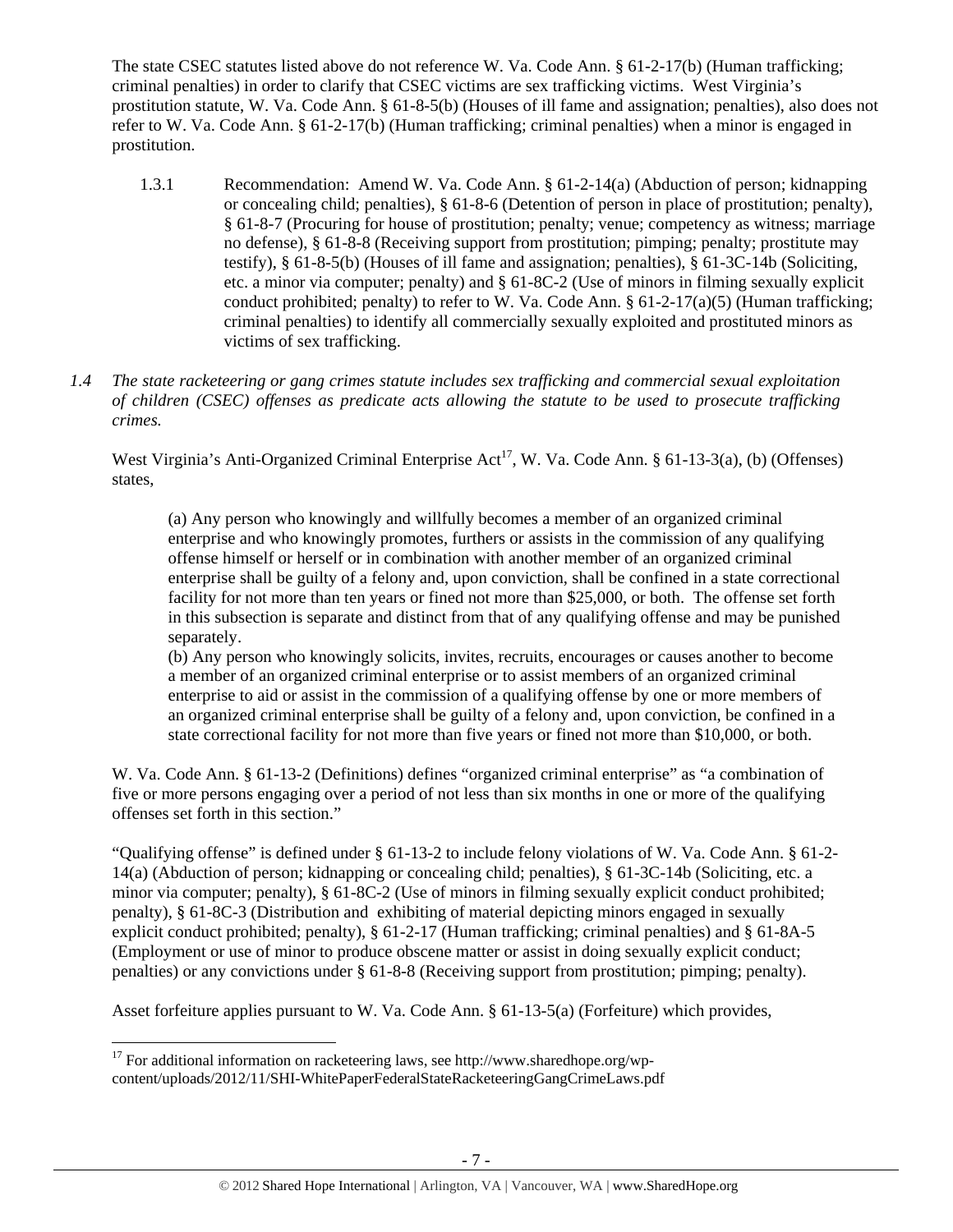The following are declared to be contraband and no person shall have a property interest in them: (1) All property which is directly or indirectly used or intended for use in any manner to facilitate a violation of this article; and

(2) Any property constituting or derived from gross profits or other proceeds obtained from a violation of this article.

Additionally, any "private building or place used by members of an organized criminal enterprise for the commission of qualifying offenses" will be declared "a nuisance and may be the subject of an injunction or cause of action for damages or for abatement of the nuisance" as provided for in W. Va. Code Ann. Chapter 61 (Crimes and their punishment), Article 9 (Equitable remedies in aid of chastity, morality and decency). W. Va. Code Ann. § 61-13-4(a).

1.4.1 Recommendation: Amend W. Va. Code Ann. § 61-13-2 to include § 61-8-6 (Detention of person in place of prostitution; penalty) and § 61-8-7 (Procuring for house of prostitution; penalty) as "qualifying offenses."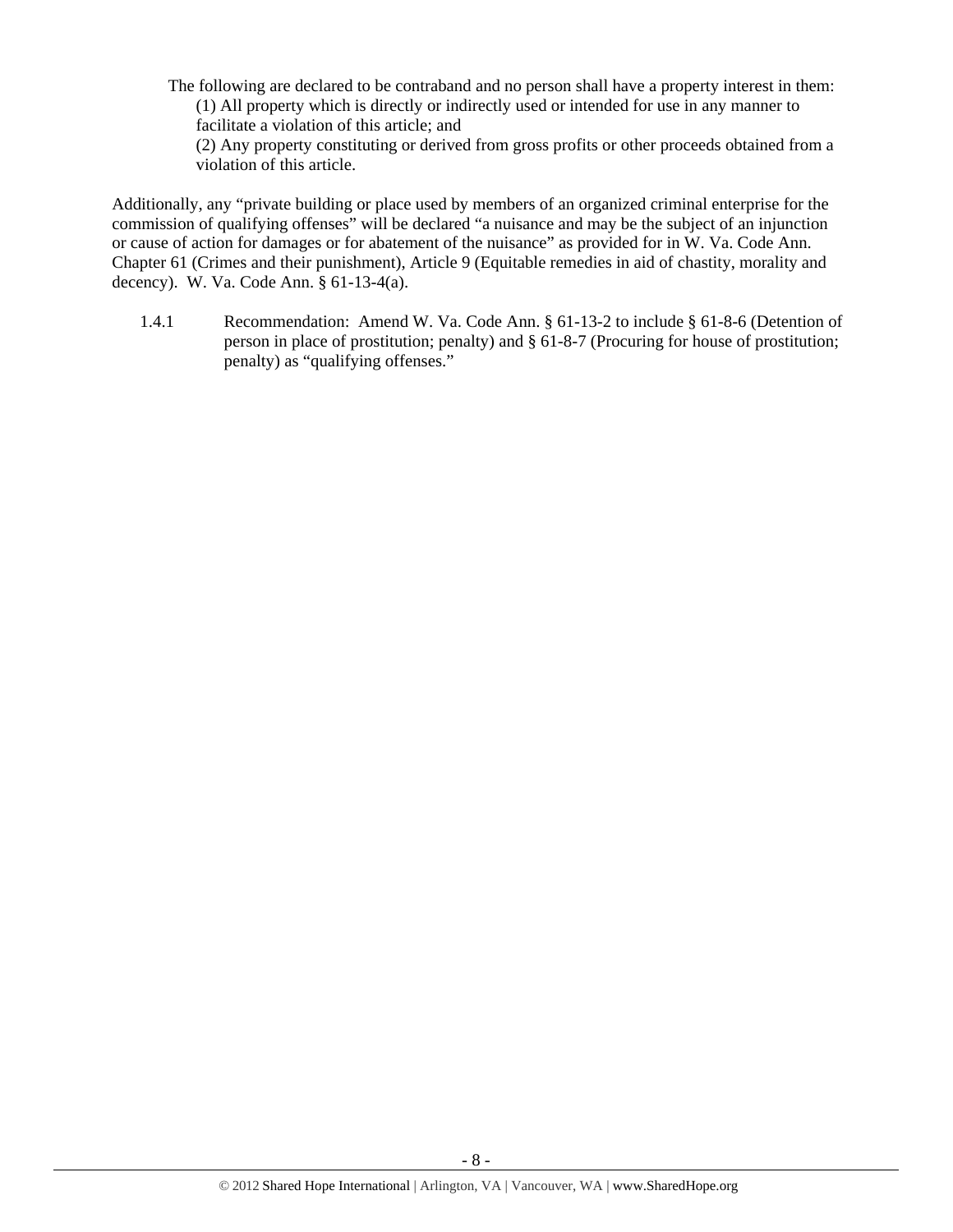#### **FRAMEWORK ISSUE 2: CRIMINAL PROVISIONS ADDRESSING DEMAND**

## *Legal Components:*

*2.1 The state sex trafficking law can be applied to buyers of commercial sex acts with a victim of domestic minor sex trafficking.* 

*2.2 Buyers of commercial sex acts with a minor can be prosecuted under commercial sexual exploitation of children (CSEC) laws.*

*2.3 Solicitation of prostitution laws differentiate between buying sex acts with an adult and buying sex acts with a minor under 18.* 

*2.4 Penalties for buyers of commercial sex acts with minors are as high as federal penalties.*

*2.5 Using the Internet to lure, entice, or purchase, or attempt to lure, entice, or purchase commercial sex acts with a minor is a separate crime or results in an enhanced penalty for buyers.*

*2.6 No age mistake defense is permitted for a buyer of commercial sex acts with any minor under 18.*

*2.7 Base penalties for buying sex acts with a minor under 18 are sufficiently high and not reduced for older minors.*

*2.8 Financial penalties for buyers of commercial sex acts with minors are sufficiently high to make it difficult for buyers to hide the crime.*

*2.9 Buying and possessing child pornography carries penalties as high as similar federal offenses.*

*2.10 Convicted buyers of commercial sex acts with minors and child pornography are required to register as sex offenders.*

\_\_\_\_\_\_\_\_\_\_\_\_\_\_\_\_\_\_\_\_\_\_\_\_\_\_\_\_\_\_\_\_\_\_\_\_\_\_\_\_\_\_\_\_\_\_\_\_\_\_\_\_\_\_\_\_\_\_\_\_\_\_\_\_\_\_\_\_\_\_\_\_\_\_\_\_\_\_\_\_\_\_\_\_\_\_\_\_\_\_\_\_\_\_

# *Legal Analysis*

*2.1 The state sex trafficking law can be applied to buyers of commercial sex acts with a victim of domestic minor sex trafficking.* 

W. Va. Code Ann. § 61-2-17(b) (Human trafficking; criminal penalties) might apply to buyers of sex with minors through the term "obtain." W. Va. Code Ann.  $\S 61-2-17(a)(5)$  defines, "[s]ex trafficking of minors" in part as "the ... obtaining or receipt of a person under the age of eighteen by any means, whether a United States citizen or foreign national, for the purpose of causing the minor to engage in sexual acts, or in sexual conduct violating the provisions of subsection (b), section five, article eight of this chapter [§§ 61-8-5(b) (Houses of ill fame and assignation; penalties; jurisdiction of courts)]<sup>18</sup> or article eight-c of this chapter [Filming of Sexually Explicit Conduct of Minors]."<sup>19</sup> However, pursuant to the definition of human trafficking under W. Va. Code Ann. § 61-2-17(a)(3) (Human trafficking; penalties), a buyer would have to obtain "two or more persons . . . within any one year period."

Federal prosecutors, under the Trafficking Victims Protection Act (TVPA),<sup>20</sup> have applied the crime of human trafficking to attempted buyers of commercial sex with minors by charging that the buyers attempted to "obtain"<sup>21</sup> a person under 18 to engage in commercial sex.<sup>22</sup> It is unsettled whether the courts will uphold this interpretation of the TVPA. It is arguable, therefore, that the term "obtain" in W. Va. Code Ann.  $\S 61-2-17(a)(5)$  (Human trafficking; criminal penalties) could apply to buyers of commercial sex in West Virginia.

<sup>&</sup>lt;sup>18</sup> *See supra* note 3.<br><sup>19</sup> *See supra* note 4.

<sup>&</sup>lt;sup>20</sup> Trafficking Victims Protection Act (TVPA) of 2000, Pub. L. No. 106-386, 114 Stat. 1464, 1466 (codified in scattered sections of 18 and 22 U.S.C.).

 $21$  18 U.S.C. § 1591(a).

 $22$  See, e.g., Indictment at 1, United States v. Oflyng, No. 09-00084-01-CR-W-SOW (W.D. Mo. Mar. 10, 2009); see *also* News Release, U.S. Department of Justice, Office of the United States Attorney for the Western District of Missouri, Human Trafficking Rescue Project, Operation Guardian Angel, Final Defendant Pleads Guilty to Sex Trafficking of a Child, (Dec. 18, 2009), http://www.justice.gov/usao/mow/news2009/mikoloyck.ple.htm.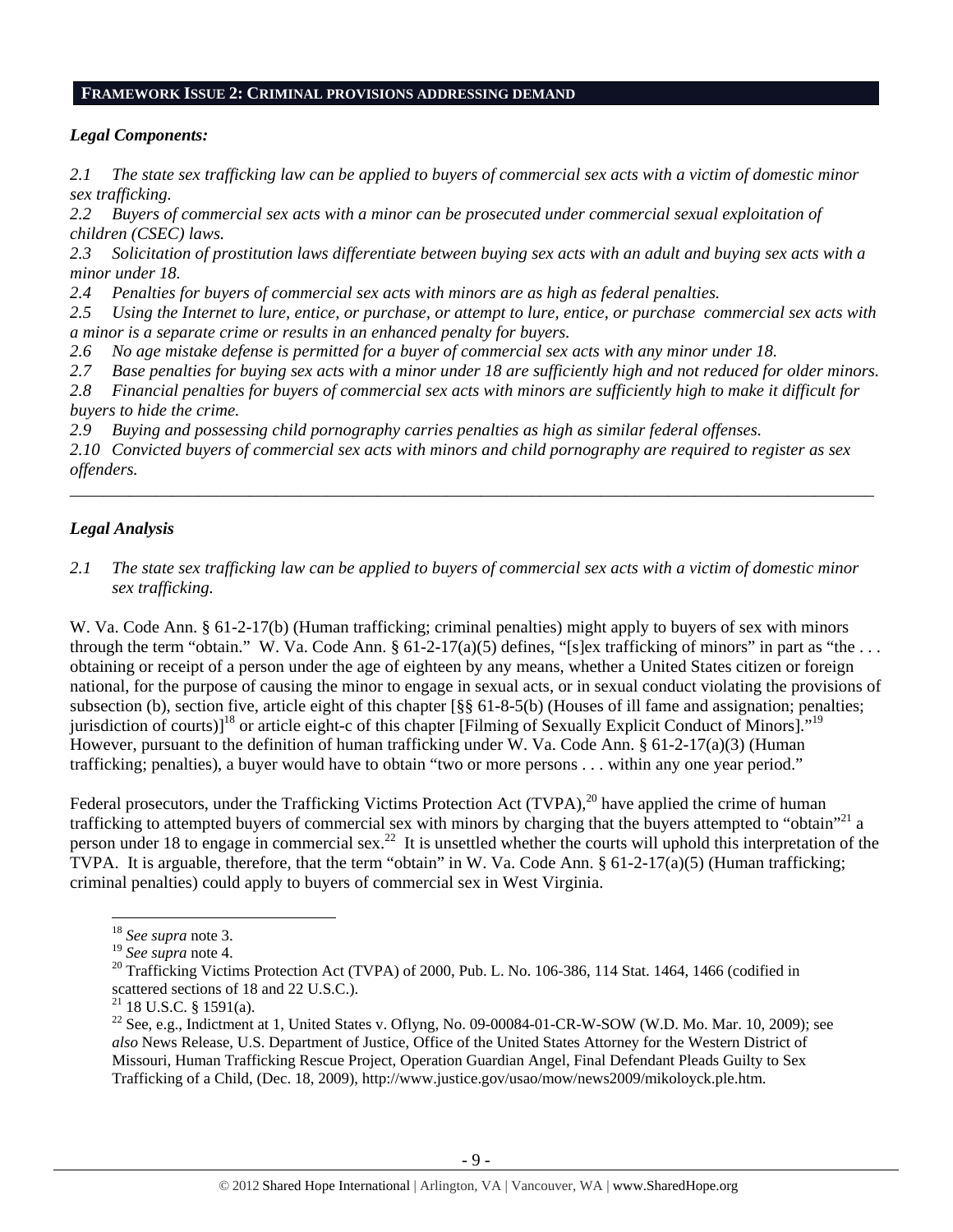- 2.1.1 Recommendation: Amend W. Va. Code Ann.  $\S 61-2-17(a)(5)$  (Human trafficking; criminal penalties) to clarify that it applies to buyers of commercial sex with minors.
- *2.2 Buyers of commercial sex acts with a minor can be prosecuted under commercial sexual exploitation of children (CSEC) laws.*

The CSEC offense under W. Va. Code Ann. § 61-3C-14b (Soliciting, etc. a minor via computer; penalty) includes soliciting prostitution with a minor through electronic communications, stating, "Any person over the age of eighteen who knowingly uses a computer to solicit, entice, seduce or lure or attempt to solicit, entice, seduce, or lure . . . a minor known or believed to be at least four years younger than the person using the computer . . . to commit . . . [several crimes, including prostitution] is guilty of a felony . . . ." A conviction under this statute is punishable by imprisonment for 2–10 years, a fine not to exceed \$5,000, or both. W. Va. Code Ann. § 61-3C-14b.

In the absence of another CSEC law to prosecute those buyers of commercial sex acts with minors who do not use a computer to commit the offense, a buyer most likely would be prosecuted under West Virginia's general solicitation law, W. Va. Code Ann. § 61-8-5(b) (Houses of ill fame and assignation; penalties). W. Va. Code Ann. § 61-8-5(b) makes it illegal for a person to "solicit, induce, entice, or procure another to commit an act of prostitution, lewdness, or assignation . . . enter, or remain in any house, place, building, hotel, tourist camp,<sup>23</sup> or other structure or enter or remain in any vehicle, trailer, or other conveyance for the purpose of prostitution, lewdness, or assignation; or . . . aid, abet, or participate in the doing of any of the acts herein  $\dots$ ."

First convictions under W. Va. Code Ann. § 61-8-5(b) are punishable by 60 days–6 months in jail and a fine of \$50–\$100. W. Va. Code Ann. § 61-8-5(b). Second convictions are punishable by 6 months–1 year in jail and a fine of \$100–\$250. W. Va. Code Ann. § 61-8-5(b).

Several sexual offenses could be used to prosecute some buyers of commercial sex acts with a minor but do not specifically criminalize the commercial sexual exploitation of a child, and do not identify the minors involved as human trafficking victims.<sup>24</sup> Furthermore, although these statutes may apply to buyers for CSEC crimes, they are of limited usefulness in sex offense prosecutions against older minors because a buyer can raise a consent defense when the victim is 16 years of age or older. W. Va. Code Ann. § 61-8B-2(a),  $(c)(1)$ .

- 2.2.1 Recommendation: Enact a law that makes purchasing commercial sex acts with children under 18 by any means a separate offense.
- *2.3 Solicitation of prostitution laws differentiate between buying sex acts with an adult and buying sex acts with a minor under 18.*

West Virginia's general solicitation laws do not differentiate between buying sex with an adult and buying sex with a minor however, if a computer is used, solicitation of a minor for prostitution is separately criminalized under W. Va. Code Ann. § 61-3C-14b (Soliciting, etc. a minor via computer; penalty) which states, "Any person over the age of eighteen, who knowingly uses a computer to solicit, entice, seduce or lure or attempt to solicit, entice, seduce, or lure . . . a minor known or believed to be at

 <sup>23</sup> "Tourist camp" is defined as "any temporary or permanent buildings, tents, cabins, or structures, or trailers, or other vehicles which are maintained, offered, or used for dwelling or sleeping quarters for pay." W. Va. Code Ann.  $§ 61-8-5(c).$ 

<sup>&</sup>lt;sup>24</sup> See supra Section 1.2 for a full description of the sexual offense laws that may be used to prosecute certain buyers.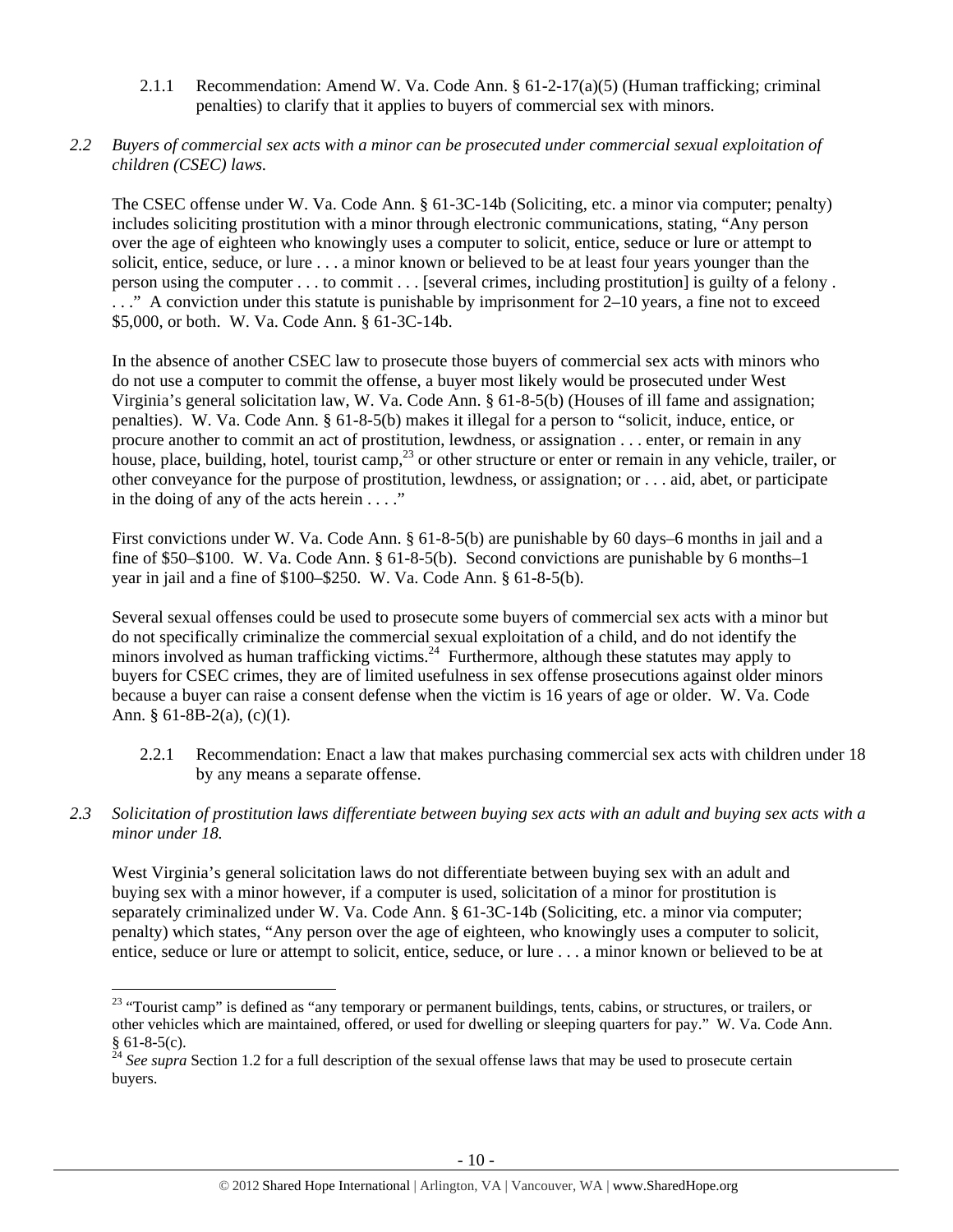least four years younger than the person using the computer . . . to commit . . . [several crimes, including prostitution] is guilty of a felony . . . ." Otherwise, buyers of commercial sex with adults and commercial sex with minors will be guilty of W. Va. Code Ann. § 61-8-5(b) (Houses of ill fame and assignation; penalties).

2.3.1 Recommendation: Enact a law that makes purchasing commercial sex acts with children under 18 a separate offense or impose heightened penalties for buying sex with a minor under W. Va. Code Ann. § 61-8-5(b) (Houses of ill fame and assignation; penalties; jurisdiction of courts).

## *2.4 Penalties for buyers of commercial sex acts with minors are as high as federal penalties.*

If the state human trafficking law applies to buyers, according to W. Va. Code Ann. § 61-2-17(b) (Human trafficking; criminal penalties), sex trafficking of minors is a felony punishable by 3–15 years imprisonment and a possible fine of up to \$200,000 fine, or both. W. Va. Code Ann. § 61-2-17(b).

A conviction under W. Va. Code Ann. § 61-3C-14b (Soliciting, etc. a minor via computer; penalty) is punishable by imprisonment for 2–10 years, a fine not to exceed \$5,000, or both. W. Va. Code Ann. § 61-3C-14b. In the absence of a CSEC or trafficking law to prosecute buyers of commercial sex with minors who do not use a computer to commit the offense, buyers of sex with minors may be prosecuted under the general solicitation statute, W. Va. Code Ann. § 61-8-5(b) (Houses of ill fame and assignation; penalties). First offenses are punishable by 60 days–6 months in jail and a fine of \$50–\$100. W. Va. Code Ann. § 61-8-5(b). Second convictions are punishable by 6 months–1 year in jail and a fine of \$100– \$250. W. Va. Code Ann. § 61-8-5(b).

Several sexual offense laws may be used to prosecute certain buyers of sex acts with a minor.<sup>25</sup>

In comparison, if the victim is under the age of 14, a conviction under the Trafficking Victims Protection Act (TVPA)<sup>26</sup> for child sex trafficking is punishable by 15 years to life imprisonment and a fine not to exceed \$250,000. 18 U.S.C. §§ 1591(b)(1), 3559(a)(1), 3571(b)(3). If the victim is between the ages of 14–17, a conviction is punishable by 10 years to life imprisonment and a fine not to exceed \$250,000. 18 U.S.C. §§ 1591(b)(2), 3559(a)(1), 3571(b)(3). A conviction is punishable by mandatory life imprisonment, however, if the buyer has a prior conviction for a federal sex offense<sup>27</sup> against a minor. To the extent buyers can be prosecuted under other federal CSEC laws,<sup>28</sup> a conviction is punishable by penalties ranging from a fine not to exceed \$250,000 to life imprisonment and a fine not to exceed  $$250,000.<sup>29</sup>$ 

<sup>&</sup>lt;sup>25</sup> See discussion of relevant provisions that may apply to certain buyers *supra* Section 1.2.

<sup>&</sup>lt;sup>26</sup> Trafficking Victims Protection Act (TVPA) of 2000, Pub. L. No. 106-386, 114 Stat. 1464, 1466 (codified in scattered sections of 18 and 22 U.S.C.).

<sup>&</sup>lt;sup>27</sup> Pursuant to 18 U.S.C. § 3559(e)(2), "federal sex offense" is defined as

an offense under section 1591 [18 U.S.C.S. § 1591] (relating to sex trafficking of children), 2241 [18 U.S.C.S. § 2241] (relating to aggravated sexual abuse), 2242 [18 U.S.C.S. § 2242] (relating to sexual abuse), 2244(a)(1) [18 U.S.C.S. § 2244(a)(1)] (relating to abusive sexual contact), 2245 [18 U.S.C.S. § 2245] (relating to sexual abuse resulting in death), 2251 [18 U.S.C.S. § 2251] (relating to sexual exploitation of children), 2251A [18 USCS § 2251A] (relating to selling or buying of children), 2422(b) [18 U.S.C.S. § 2422(b)] (relating to coercion and enticement of a minor into prostitution), or 2423(a) [18

U.S.C.S. § 2423(a)] (relating to transportation of minors).<br><sup>28</sup> 18 U.S.C. §§ 2251A(b) (Selling or buying of children), 2251(a) (Sexual exploitation of children), 2423(a) (Transportation of a minor with intent for minor to engage in criminal sexual activity), 2422(a) (Coercion and enticement), 2252(a)(2), (a)(4) (Certain activities relating to material involving the sexual exploitation of minors). <sup>29</sup> 18 U.S.C. §§ 2251A(b) (conviction punishable by imprisonment for 30 years to life and a fine), 2251(e) (conviction punishable by imprisonment for 15–30 years and a fine), 2423(a) (conviction punishable by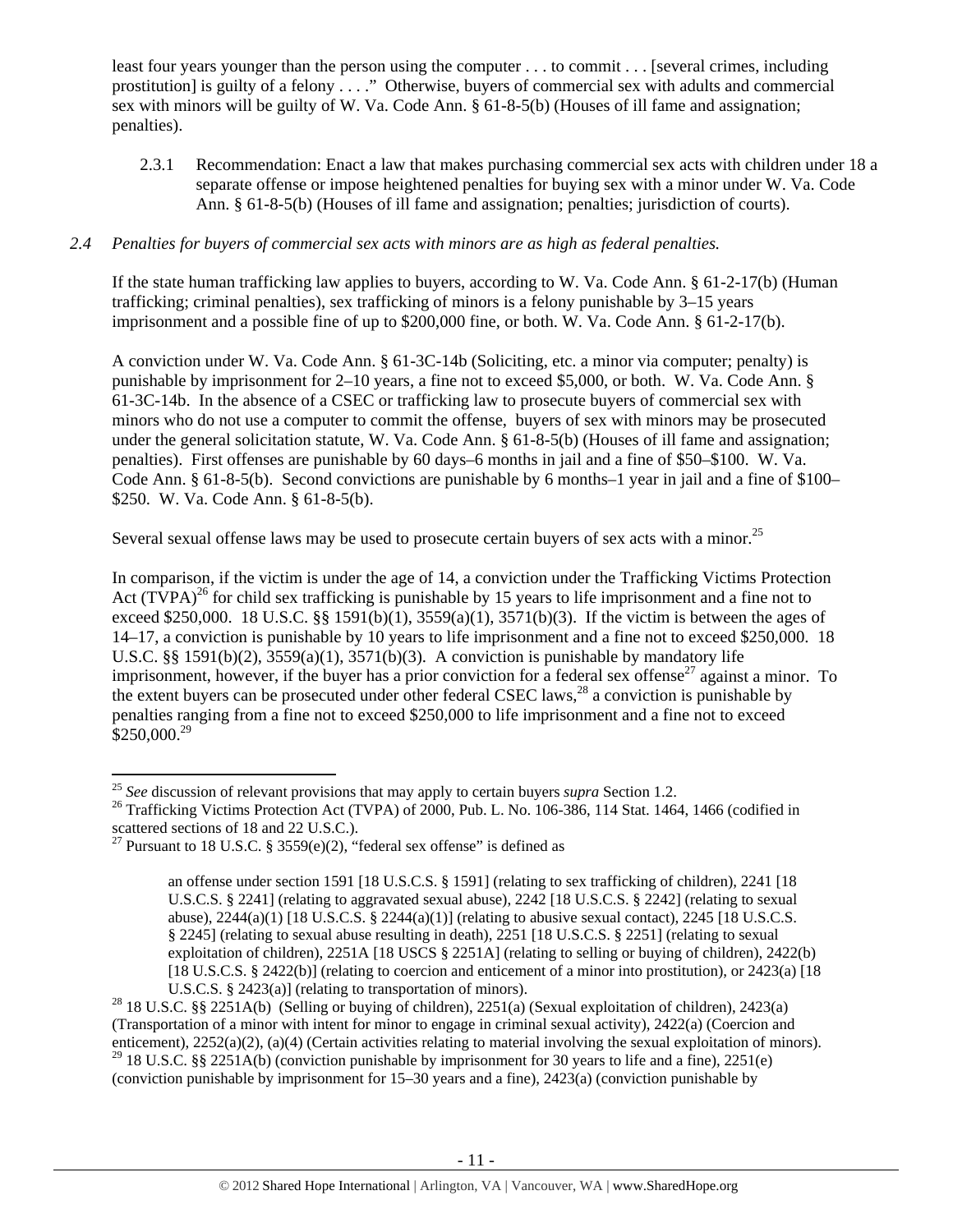*2.5 Using the Internet to lure, entice, or purchase, or attempt to lure, entice, or purchase commercial sex acts with a minor is a separate crime or results in an enhanced penalty for buyers.* 

W. Va. Code Ann. § 61-3C-14b (Soliciting, etc. a minor via computer; penalty) makes the use of a computer to lure or entice commercial sex acts with a minor illegal. Pursuant to W. Va. Code Ann. § 61-  $3C-14b$ ,

Any person over the age of eighteen, who knowingly uses a computer to solicit, entice, seduce or lure, or attempt to solicit, entice, seduce or lure, a minor known or believed to be at least four years younger than the person using the computer or a person he or she reasonably believes to be a minor, to commit any illegal act proscribed by the provisions of article eight [Crimes against chastity, morality and decency], eight-b [Sexual offenses], eight-c [Filming of sexually explicit conduct of minors], or eight-d [Child abuse] of this chapter . . . is guilty of a felony . . . .

Article 8, referred to in W. Va. Code Ann. § 61-3C-14b, includes W. Va. Code Ann. § 61-8-5(b), which makes it a crime for a person to "solicit, induce, entice, or procure another to commit an act of prostitution, lewdness, or assignation."

A conviction under W. Va. Code Ann. § 61-3C-14b is punishable as a felony by imprisonment for 2–10 years in a state correctional facility, a fine not to exceed \$5,000, or both. W. Va. Code Ann. § 61-3C-14b.

*2.6 No age mistake defense is permitted for a buyer of commercial sex acts with any minor under 18.* 

Neither W. Va. Code Ann. § 61-2-17 (Human trafficking; criminal penalties) nor § 61-3C-14b (Soliciting, etc. a minor via computer; penalty) expressly prohibits a mistake of age defense.

- 2.6.1 Recommendation: Amend W. Va. Code Ann. § 61-2-17 (Human trafficking; criminal penalties) and § 61-3C-14b (Soliciting, etc. a minor via computer; penalty) to expressly prohibit a mistake of age defense for these crimes.
- *2.7 Base penalties for buying sex acts with a minor under 18 are sufficiently high and not reduced for older minors.*

W. Va. Code Ann. § 61-2-17 (Human trafficking; criminal penalties), if applicable to buyers, and W. Va. Code Ann. § 61-3C-14b (Soliciting, etc. a minor via computer; penalty) do not stagger penalties based on the age of the minor victim.

*2.8 Financial penalties for buyers of commercial sex acts with minors are sufficiently high to make it difficult for buyers to hide the crime.* 

If W. Va. Code Ann. § 61-2-17(b) (Human trafficking; criminal penalties) applies to buyers, those who purchase sex with minors under 18 may be subject to a fine not to exceed \$200,000. W. Va. Code Ann. § 61-2-17(b). Convicted buyers over 18 who use a computer to solicit a child for prostitution in violation of W. Va. Code Ann. § 61-3C-14b (Soliciting, etc. a minor via computer; penalty) may be fined up to \$5,000. W. Va. Code Ann. § 61-3C-14b.

<u> 1989 - Johann Stein, marwolaethau a gweledydd a ganlad y ganlad y ganlad y ganlad y ganlad y ganlad y ganlad</u>

imprisonment for 10 years to life and a fine), 2422(a) (conviction punishable by a fine, imprisonment up to 20 years, or both),  $2252(a)(2)$ , (4) (stating that a conviction under subsection (a)(2) is punishable by imprisonment for 5–20 years and a fine, while a conviction under subsection (a)(4) is punishable by imprisonment up to 10 years, a fine, or both.); *see also* 18 U.S.C. §§ 3559(a)(1) (classifying all of the above listed offenses as felonies), 3571(b)(3) (providing a fine up to \$250,000 for any felony conviction).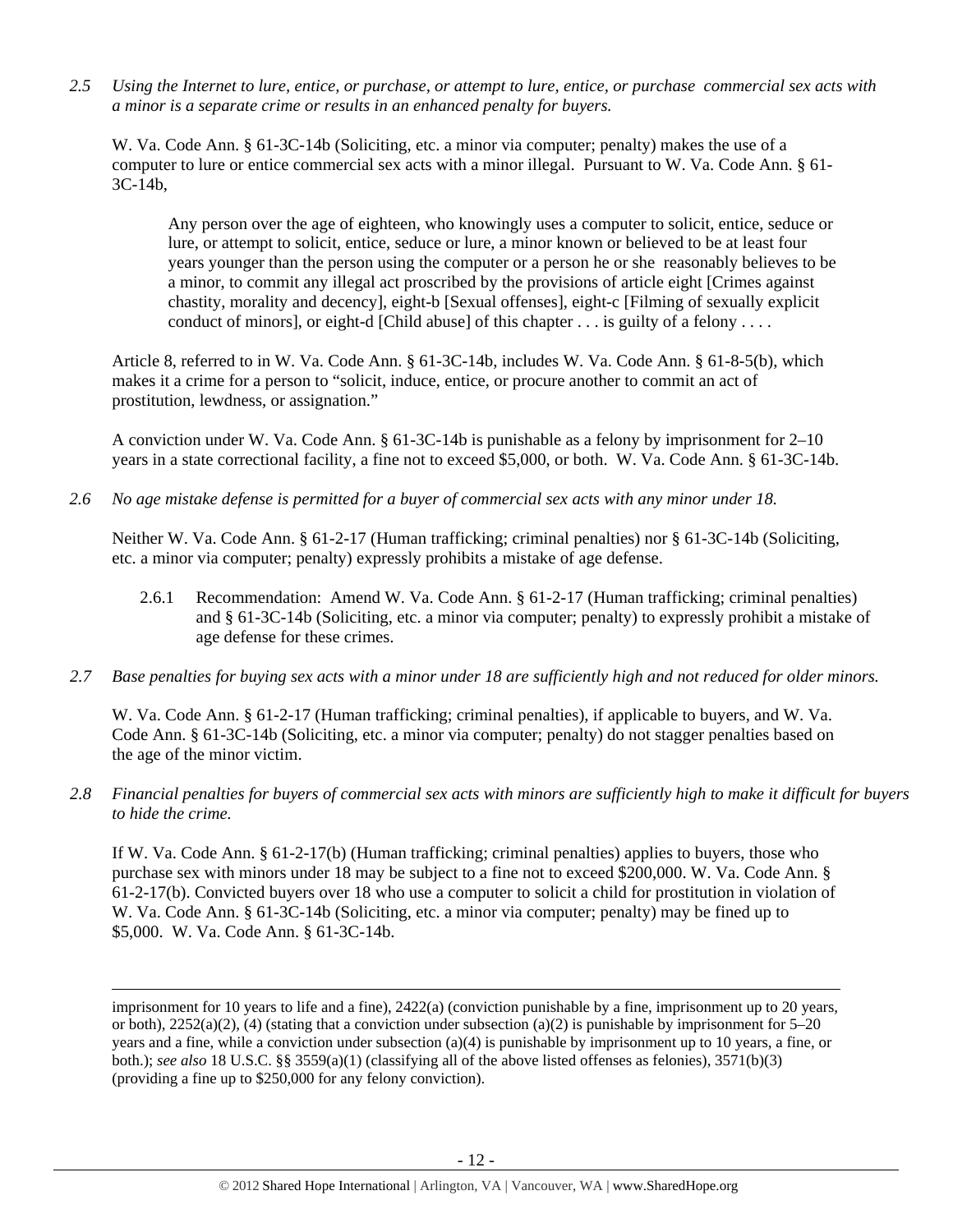Additionally, pursuant to W. Va. Code Ann. § 61-8C-7(a) (Items subject to forfeiture; persons authorized to seize property subject to forfeiture),<sup>30</sup> buyers who violate W. Va. Code Ann. § 61-3C-14b (Soliciting, etc. a minor via computer; penalty) or possess child pornography in violation of § 61-8C-3 (Distribution and exhibiting of material depicting minors engaged in sexually explicit conduct; penalty) may be subject to discretionary, civil asset forfeiture. The following items are subject to forfeiture pursuant to W.Va. Code Ann. § 61-8C-7:

(1) All visual depictions which have been manufactured, distributed, dispensed, or possessed in violation of article eight-a  $\lceil \frac{8}{5} \rceil$  61-8A-1 et seq.]<sup>31</sup> or eight-c  $\lceil \frac{8}{5} \rceil$  61-8C-1 et seq.]<sup>32</sup> of this chapter or section fourteen-b [§ 61-3C-14b], article three-c of this chapter;

(2) All raw materials, products and equipment of any kind which are used, intended for use, in manufacturing, processing, delivering, importing or exporting any visual depictions or any crimes against children in violation of article eight-a [§§ 61-8A-1 et seq.] or eight-c [§§ 61-8C-1 et seq.] of this chapter of section fourteen-b [§ 61-3C-14b], article three-c of this chapter; (3) All books, records, research products and materials, including hard drives, microfilm, tapes and data which are used, or have been used, or are intended for use in violation of article eight-a [§§ 61-8A-1et seq.] or eight-c [§§ 61-8C-1 et seq.] of this chapter of section fourteen-b [§ 61- 3C-14b], article three-c of this chapter

(4) All moneys, negotiable instruments, securities, or other things of value furnished or intended to be furnished in violation of article eight-a [§§ 61-8A-1et seq.] or eight-c [§§ 61-8C-1 et seq.] of this chapter of section fourteen-b [§ 61-3C-14b], article three-c of this chapter by any person in exchange for a visual depiction, all proceeds traceable to the exchange and all moneys, negotiable instruments, and securities used, or which are intended to be used, to facilitate any violation of article eight-a [§§ 61-8A-1et seq.] or eight-c [§§ 61-8C-1 et seq.] of this chapter of section fourteen-b [§ 61-3C-14b], article three-c of this chapter. . . .;

(5) All conveyances, including aircraft, vehicles or vessels, which are used, have been used, or are intended for use, to transport, or in any manner to facilitate the transportation, sale, receipt, possession, or concealment of property described in  $(1)$ ,  $(2)$  or  $(3)$  of this subsection<sup>33</sup>…."

 $33$  Exceptions under W. Va. Code § 61-8C-7(a)(5) include:

(A) A conveyance used by any person as a common carrier in the transaction of business as a common carrier shall not be forfeited under this section unless it appears that the person owning the conveyance is a consenting party or privy to a violation of article eight-a [§§ 61-8A-1 et seq.] or eight-c [§§ 61-8C-1 et seq.] of this chapter or section fourteen-b [§ 61-3C-14b], article three-c of this chapter; (B**)** A conveyance shall not be forfeited under the provisions of this article if the person owning the conveyance establishes that he or she neither knew, nor had reason to know, that the conveyance was being employed or was likely to be employed in a violation of article eight-a [§§ 61-8A-1 et seq.] or eight-c [§§ 61-8C-1 et seq.] of this chapter or section fourteen-b [§ 61-3C-14b], article three-c of this chapter; and (C**)** A bona fide security interest or other valid lien in any conveyance shall not be forfeited under the provisions of this article, unless the state proves by a preponderance of the evidence that the holder of the security interest or lien either knew, or had reason to know, that the conveyance was being used or was likely to be used in a violation of article eight-a [§§ 61-8A-1 et seq.] or eight-c [§§ 61-8C-1 et seq.] of this chapter or section fourteen-b [§ 61-3C-14b], article three-c of this chapter.

<sup>&</sup>lt;sup>30</sup> The text of W. Va. Code Ann. § 61-8C-7 included here and elsewhere in this report includes amendments made by the passage of Senate Bill 606, 80th Leg.. 2nd Sess. (WV 2012) (effective June 6, 2012).

 $b<sup>31</sup>$  The relevant criminal offenses under W. Va. Code Ann. §§ 61-8A (Preparation, distribution or exhibition of obscene matter to minors) include § 61-8A-2 (Distribution and display to minor of obscene matter; penalties; defenses), § 61-8A-4 (Use of obscene matter with intent to seduce minor), and § 61-8A-1 (Employment or use of minor to produce obscene matter or assist in doing sexually explicit conduct; penalties).

 $32$  The relevant criminal offenses under W. Va. Code Ann. §§ 61-8C (Filming of sexually explicit conduct of minors) include § 61-8C-2 (Use of minors in filming sexually explicit conduct prohibited; penalty), § 61-8C-3 (Distribution and exhibiting of material depicting minors engaged in sexually explicit conduct; penalty), and § 61- 8C-3a (Promoting child erotica; penalties).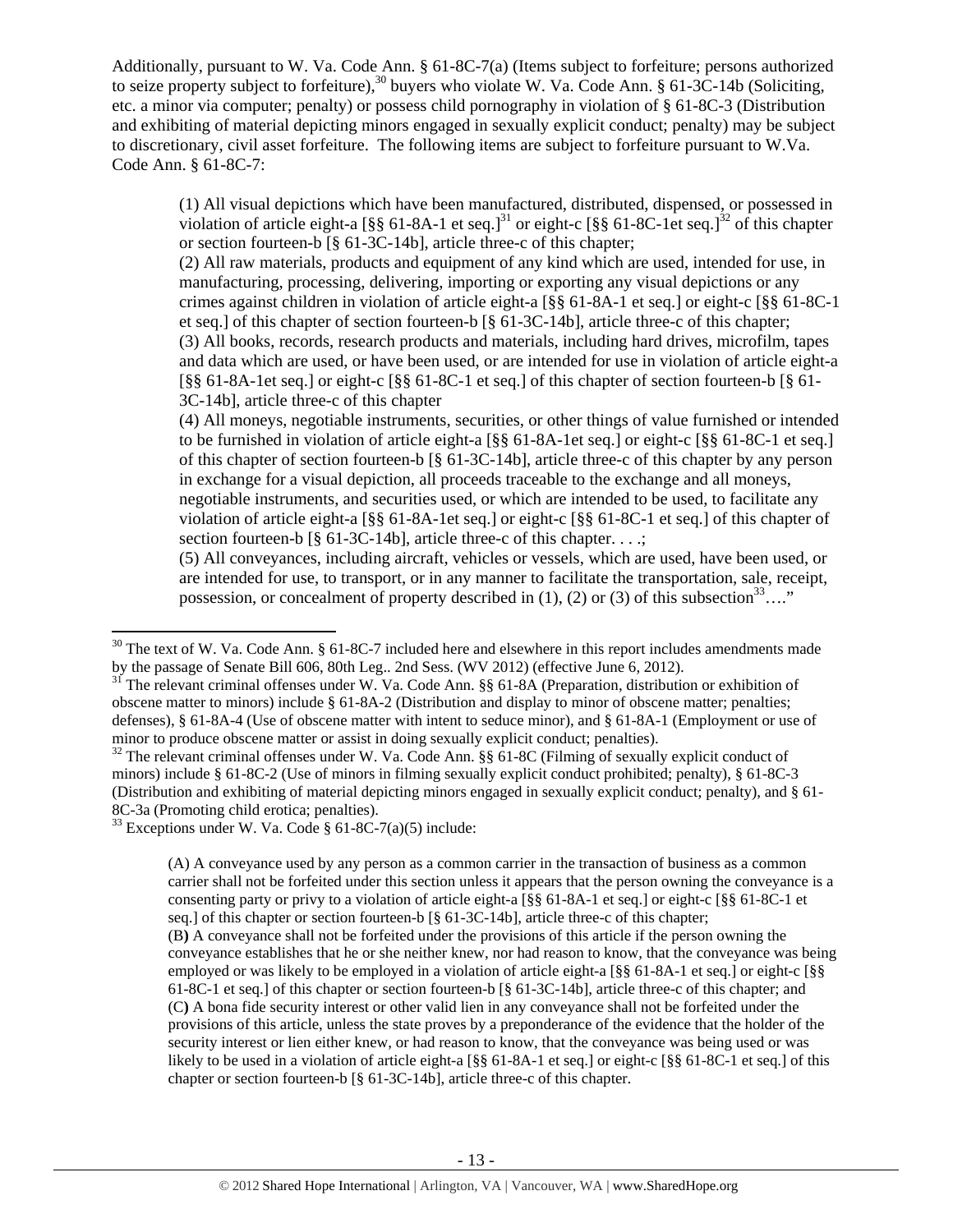Pursuant to W.Va. Code Ann. § 61-8C-7(b), property subject to forfeiture may be seized by the state police. Disposition of forfeitable property is governed by W.Va. Code Ann. § 61-8C-10 and 61-8C-11, which provide for alternate dispositions of moneys, securities or negotiable instruments and other property. Moneys, securities and other negotiable instruments shall be distributed as follows: (1) 10% to the office of the prosecuting attorney which initiated the forfeiture proceeding, (2) the balance to a special law-enforcement investigation fund. W. Va. Code Ann. § 61-8C-10. The circuit court ordering the forfeiture of all other property, upon application by the prosecuting attorney or the Superintendent of the State Police or his or her designee, may direct: (1) Title to the forfeited property be vested in the lawenforcement agency so petitioning; (2) The law-enforcement agency responsible for the seizure retain the property for official use; or (3) The forfeited property shall be offered at public auction to the highest bidder for cash. W.Va. Code Ann. §61-8C-11.

Absent a law that makes it a crime to purchase commercial sex acts with a minor without using a computer to accomplish the offense, a buyer might be convicted under W. Va. Code Ann. § 61-8-5(b) (Houses of ill fame and assignation; penalties; jurisdiction of courts), which carries a fine of \$50–\$100 for a first conviction and a fine of \$100–\$250 for a second conviction. W. Va. Code Ann. § 61-8-5(b).

Additionally, West Virginia has a general restitution statute that may apply to buyers in certain instances. Restitution is mandatory where a defendant is "convicted of a felony or misdemeanor causing physical, psychological or economic injury or loss to a victim . . . unless the court finds restitution to be wholly or partially impractical as set forth" in the Victim Protection Act of 1984. Pursuant to W. Va. Code Ann. §  $61-11A-4(b)(2)$ , where the victim suffers "bodily injury," a defendant shall be ordered to

(A) Pay an amount equal to the cost of necessary medical and related professional services and devices relating to physical, psychiatric and psychological care, including nonmedical care and treatment rendered in accordance with a method of healing recognized by the law of the place of treatment;

(B) Pay an amount equal to the cost of necessary physical and occupational therapy and rehabilitation; and

(C) Reimburse the victim for income lost by the victim as a result of the offense.

Persons convicted under W. Va. Code Ann. § 61-8C-3 (Distribution and exhibiting of material depicting minors engaged in sexually explicit conduct prohibited; penalty), discussed in Section 2.9, may also be required, in addition to any penalties and restitution imposed by the court, to "pay all or any portion of the cost of medical, psychological or psychiatric treatment of the minor resulting from the act or acts for which the person is convicted, whether or not the minor is considered to have sustained bodily injury." W. Va. Code Ann. § 61-8C-4.

# *2.9 Buying and possessing child pornography carries penalties as high as similar federal offenses.*

W. Va. Code Ann. § 61-8C-3 (Distribution and exhibiting of material depicting minors engaged in sexually explicit conduct prohibited; penalty) criminalizes the possession of child pornography. W. Va. Code Ann. § 61-8C-3 provides that "[a]ny person who, with knowledge . . . possesses . . . any material visually portraying a minor engaged in any sexually explicit conduct<sup>34</sup> is guilty of a felony . . . ." A conviction under this statute is punishable by imprisonment for up to 2 years in the penitentiary and a fine not to exceed \$2,000. W. Va. Code Ann. § 61-8C-3. In addition to criminal penalties and restitution imposed by the court, persons convicted under W. Va. Code Ann. § 61-8C-3 (Distribution and exhibiting of material depicting minors engaged in sexually explicit conduct prohibited; penalty) may also be required to "pay all or any portion of the cost of medical, psychological or psychiatric treatment of the

<sup>34</sup> *See supra* note 12.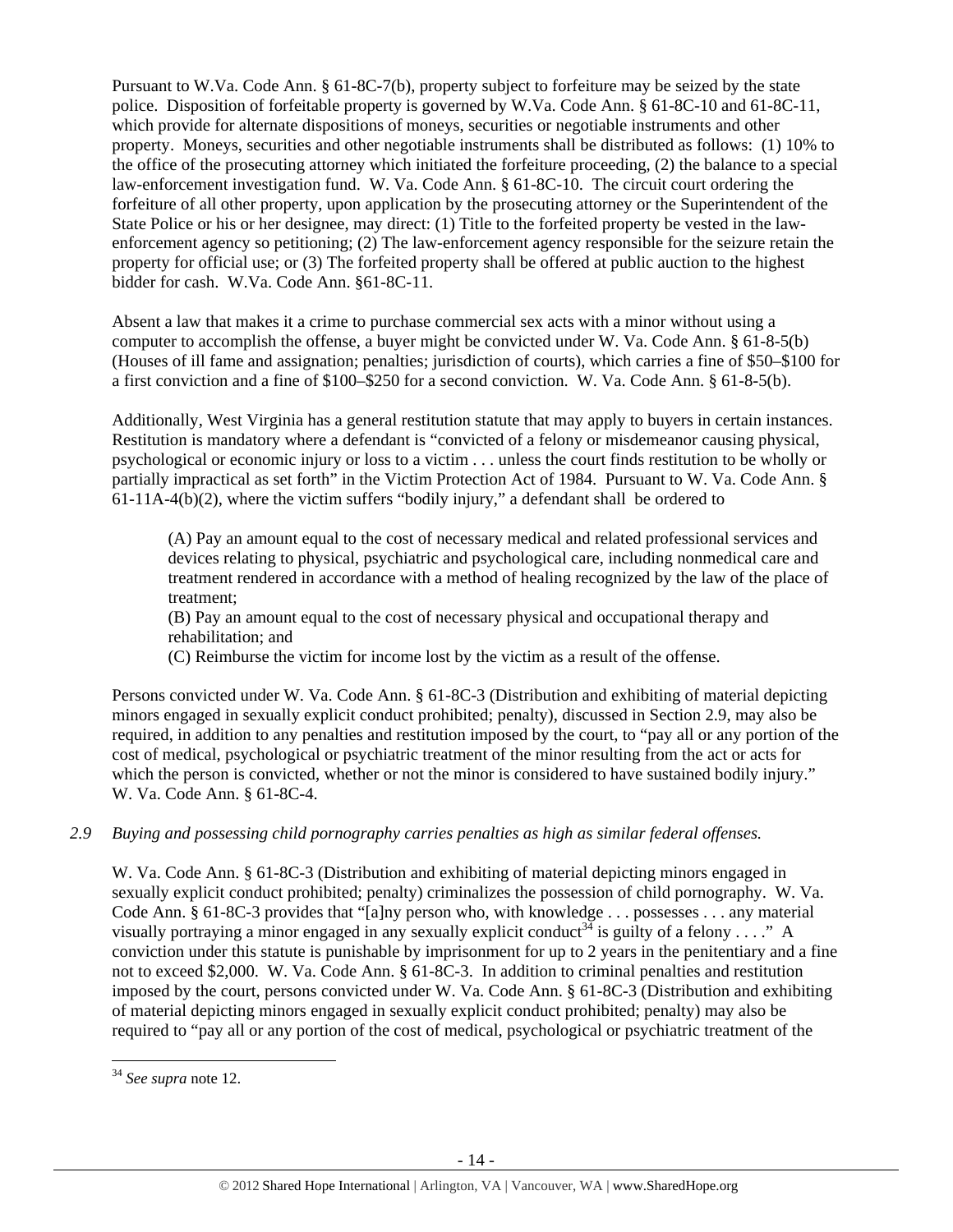minor resulting from the act or acts for which the person is convicted, whether or not the minor is considered to have sustained bodily injury." W. Va. Code Ann. § 61-8C-4. In comparison, a federal conviction for possession of child pornography<sup>35</sup> is generally punishable by imprisonment for 5–20 years and a fine not to exceed \$250,000.<sup>36</sup> Subsequent convictions, however, are punishable by imprisonment up to 40 years and a fine not to exceed  $$250,000.<sup>37</sup>$ 

2.9.1 Recommendation: Amend W. Va. Code Ann. § 61-8C-3 (Distribution and exhibiting of material depicting minors engaged in sexually explicit conduct prohibited; penalty) to increase the penalties for possession of child pornography.

## *2.10 Convicted buyers of commercial sex acts with minors and child pornography are required to register as sex offenders*.

West Virginia's Sex Offender Registration Act, W. Va. Code Ann. § 15-12-1 et seq., establishes sex offender registration requirements. Specifically, W. Va. Code Ann. § 15-12-2(b) (Registration)<sup>38</sup> requires any person convicted of specified offenses to register as a sex offender. Those specific offenses include convictions under the following statues: W. Va. Code Ann. § 61-8A-2 (Distribution and display to minor of obscene matter; penalties; defenses), § 61-8A-4 (Use of obscene matter with intent to seduce minor), § 61-8A-5 (Employment or use of minor to produce obscene matter or assist in doing sexually explicit conduct; penalties), § 61-8C-3 (Distribution and exhibiting of material depicting minors engaged in sexually explicit conduct prohibited; penalty), § 61-3C-14b (Soliciting, etc. a minor via computer; penalty), § 61-8B-3(a)(2) (Sexual assault in the first degree), § 61-8B-5(a)(2) (Sexual assault in the third degree), § 61-8B-7(a)(3) (Sexual abuse in the first degree), and § 61-8B-9(a) (Sexual abuse in the third degree). Furthermore, "Any person who has been convicted of a criminal offense and the sentencing judge made a written finding that the offense was sexually motivated<sup>39</sup> shall also register as set forth in this article." W. Va. Code Ann.  $\S 15-12-2(c)$ .

A conviction under W. Va. Code Ann. § 61-8-5(b) (Houses of ill fame and assignation; penalties; jurisdiction of courts), however, is not an enumerated offense in W. Va. Code Ann. § 15-12-2(b) automatically requiring a convicted defendant to register as a sex offender, even if the victim is a minor. Thus, registration as a sex offender could only be required for convictions under W. Va. Code Ann. § 61-

 $35\,18$  U.S.C. §§ 2252(a)(2), (a)(4) (Certain activities relating to material involving the sexual exploitation of minors),  $2252A(a)(2)$ –(3) (Certain activities relating to material constituting or containing child pornography), 1466A(a), (b) (Obscene visual representations of the sexual abuse of children).

<sup>&</sup>lt;sup>36</sup> 18 U.S.C. §§ 2252(b) (stating that a conviction under subsection (a)(2) is punishable by imprisonment for 5–20 years and a fine, while a conviction under subsection (a)(4) is punishable by imprisonment up to 10 years, a fine, or both), 2252A(b)(1) (a conviction is punishable by imprisonment for 5–20 years and a fine), 1466A(a), (b) (stating that a conviction under subsection (a) is "subject to the penalties provided in section  $2252A(b)(1)$ ," imprisonment for 5–20 years and a fine, while a conviction under subsection (b) is "subject to the penalties provided in section 2252A(b)(2)," imprisonment up to 10 years, a fine, or both); *see also* 18 U.S.C. §§ 3559(a)(1) (classifying all of the above listed offenses as felonies), 3571(b)(3) (providing a fine up to \$250,000 for any felony conviction).

 $37$  18 U.S.C. §§ 2252(b) (stating if a person has a prior conviction under subsection (a)(2), or a list of other statutes, a conviction is punishable by a fine and imprisonment for 15–40 years, but if a person has a prior conviction under subsection (a)(4), or a list of other statutes, a conviction is punishable by a fine and imprisonment for  $10-20$  years),  $2252A(b)(1)$  (stating if a person has a prior conviction under subsection (a)(2), (a)(3), or a list of other statutes, a conviction is punishable by a fine and imprisonment for  $15-40$  years),  $1466A(a)$ , (b) (stating that the penalty scheme for section 2252A(b) applies); *see also* 18 U.S.C. §§ 3559(a)(1) (classifying all of the above listed offenses as felonies), 3571(b)(3) (providing a fine up to \$250,000 for any felony conviction).

<sup>&</sup>lt;sup>38</sup> The text of W. Va. Code Ann. § 15-12-2(b) included here and elsewhere in this report includes amendments made by the passage of Senate Bill 382, 80th Leg. 2nd Sess. (WV 2012) (effective June 3, 2012).

<sup>&</sup>lt;sup>39</sup> "For purposes of this article, the term 'sexually motivated' means that one of the purposes for which a person committed the crime was for any person's sexual gratification." W. Va. Code Ann. § 15-12-2(j).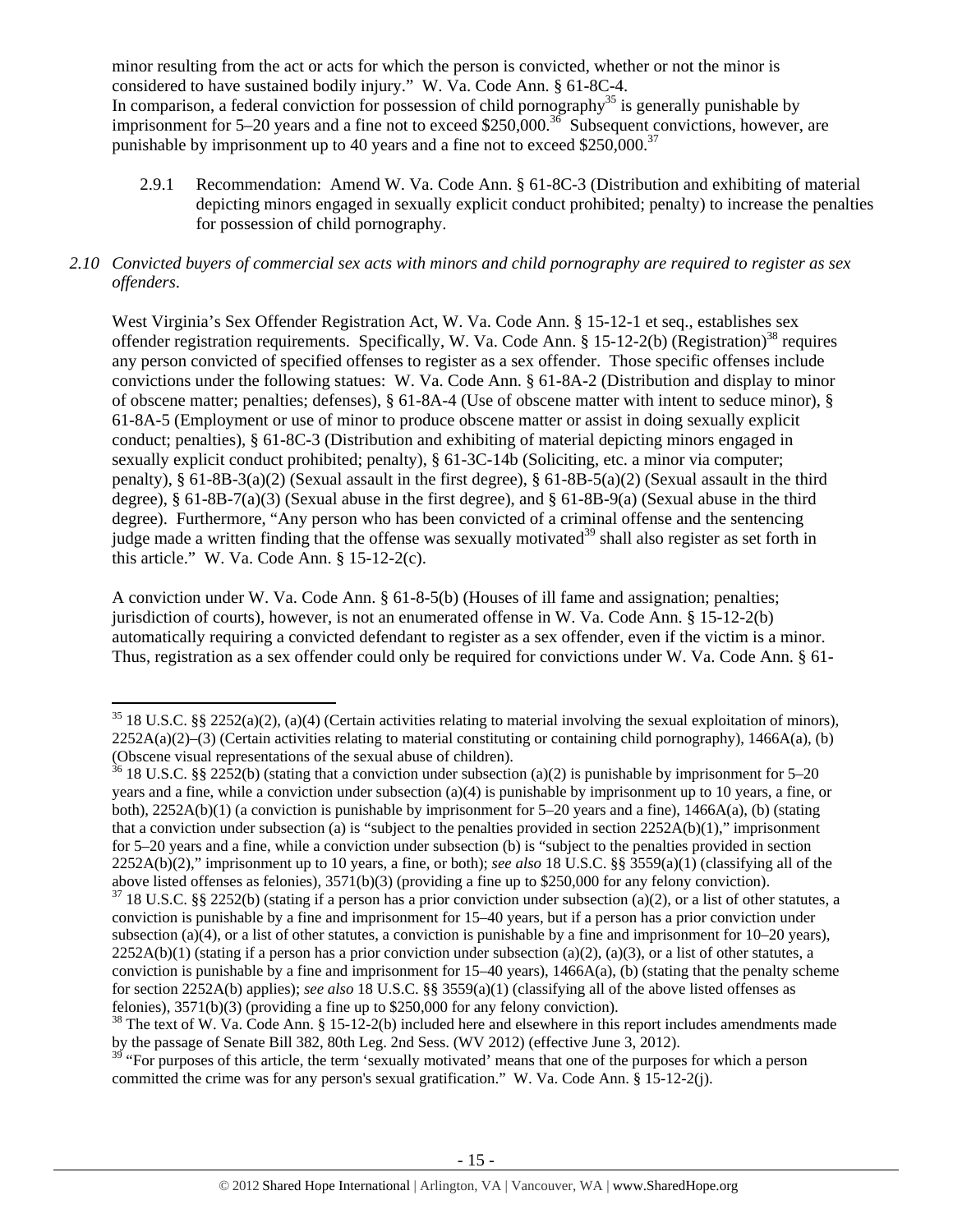8-5(b) pursuant to W. Va. Code Ann. § 15-12-2(c) by written findings of the court that the offense was sexually motivated.

Buyers convicted of W. Va. Code Ann. § 61-2-17 (Human trafficking; criminal penalties) are not required to register as sex offenders under W. Va. Code Ann. § 15-12-2(b) (Registration).

2.10.1 Recommendation: Amend W. Va. Code Ann. § 15-12-2(b) (Registration) to include W. Va. Code Ann. § 61-8-5(b) (Houses of ill fame and assignation; penalties; jurisdiction of courts) and § 61-2- 17 (Human trafficking; criminal penalties) to be included as offenses that automatically require a convicted defendant to register as a sex offender when a minor victim is involved.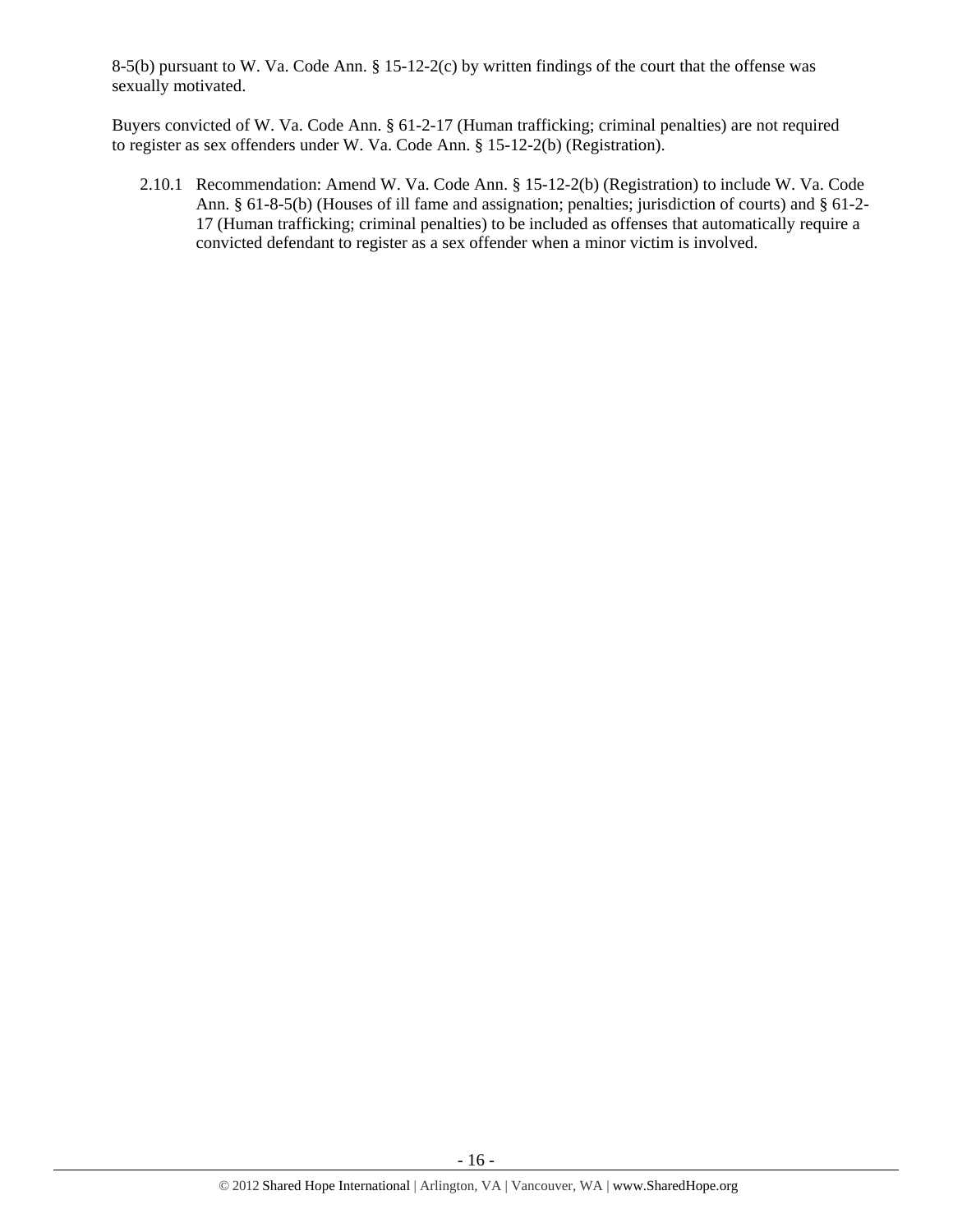#### **FRAMEWORK ISSUE 3: CRIMINAL PROVISIONS FOR TRAFFICKERS**

#### *Legal Components:*

- *3.1 Penalties for trafficking a child for sexual exploitation are as high as federal penalties.*
- *3.2 Creating and distributing child pornography carries penalties as high as similar federal offenses.*
- *3.3 Using the Internet to lure, entice, recruit, or sell commercial sex acts with a minor is a separate crime or results in an enhanced penalty for traffickers.*
- *3.4 Financial penalties for traffickers, including asset forfeiture, are sufficiently high.*
- *3.5 Convicted traffickers are required to register as sex offenders.*
- *3.6 Laws relating to termination of parental rights for certain offenses include sex trafficking or commercial sexual exploitation of children (CSEC) offenses in order to remove the children of traffickers from their control and potential exploitation.*

*\_\_\_\_\_\_\_\_\_\_\_\_\_\_\_\_\_\_\_\_\_\_\_\_\_\_\_\_\_\_\_\_\_\_\_\_\_\_\_\_\_\_\_\_\_\_\_\_\_\_\_\_\_\_\_\_\_\_\_\_\_\_\_\_\_\_\_\_\_\_\_\_\_\_\_\_\_\_\_\_\_\_\_\_\_\_\_\_\_\_\_\_\_\_* 

# *Legal Analysis:*

*3.1 Penalties for trafficking a child for sexual exploitation are as high as federal penalties.*<sup>40</sup>

Traffickers now can be prosecuted under W. Va. Code Ann. § 61-2-17 (Human trafficking; criminal penalties).<sup>41</sup> For a person to be convicted of human trafficking under W. Va. Code Ann.  $\S$  61-2-17(b) (Human trafficking; penalties), conduct constituting "labor trafficking" under  $\S 61-2-17(a)(4)$ , "sex trafficking of minors" under § 61-2-17(a)(5), or "sex trafficking of adults" under § 61-2-17(a)(6) must result in "two or more persons trafficked within any one year period." W. Va. Code Ann. § 61-2-  $17(a)(3)$ . Human trafficking is a felony punishable by 3–15 years imprisonment. W. Va. Code Ann. § 61-2-17(b).

Traffickers may also be prosecuted under W. Va. Code Ann. § 61-2-14(a) (Abduction of person; kidnapping or concealing child; penalties), which states that a person who "takes away a child under the age of sixteen years from any person having lawful charge of such child, for the purpose of prostitution or concubinage, shall be guilty of a felony  $\dots$ ." W. Va. Code Ann. § 61-2-14(a). A conviction under this statute is punishable by imprisonment for 3–10 years in the penitentiary. W. Va. Code Ann. § 61-2-14(a).

Traffickers could also be prosecuted under W. Va. Code Ann. § 61-8-8 (Receiving support from prostitution; pimping; penalty), which provides, "Any person who, knowing another person to be a prostitute, shall live or derive support or maintenance, in whole or in part, from the earnings or proceeds of the prostitution of such prostitute, or from money loaned or advanced to or charged against such prostitution by any keeper or manager or inmate of a house or other place where prostitution is practiced or allowed, or shall tout or receive compensation for touting for such prostitution, shall be guilty of pimping . . . ." When the person prostituted is a minor, a conviction under W. Va. Code Ann. § 61-8-8 is a felony punishable by a minimum of imprisonment for 2 years, a fine not to exceed \$5,000, or both.

Traffickers may also face prosecution under W. Va. Code Ann. § 61-8-6 (Detention of person in place of prostitution; penalty) and § 61-8-7 (Procuring for house of prostitution; penalty), both of which are considered felonies when the victim is a minor and are punishable by imprisonment for 2–5 years, a fine not to exceed \$5,000, or both. W. Va. Code Ann. §§ 61-8-6, 61-8-7. Traffickers convicted under W. Va.

<sup>40</sup> *See supra* Section 1.2 for a full description of the substantive provisions of the West Virginia CSEC laws applicable to traffickers.

<sup>41</sup> *See supra* note 2.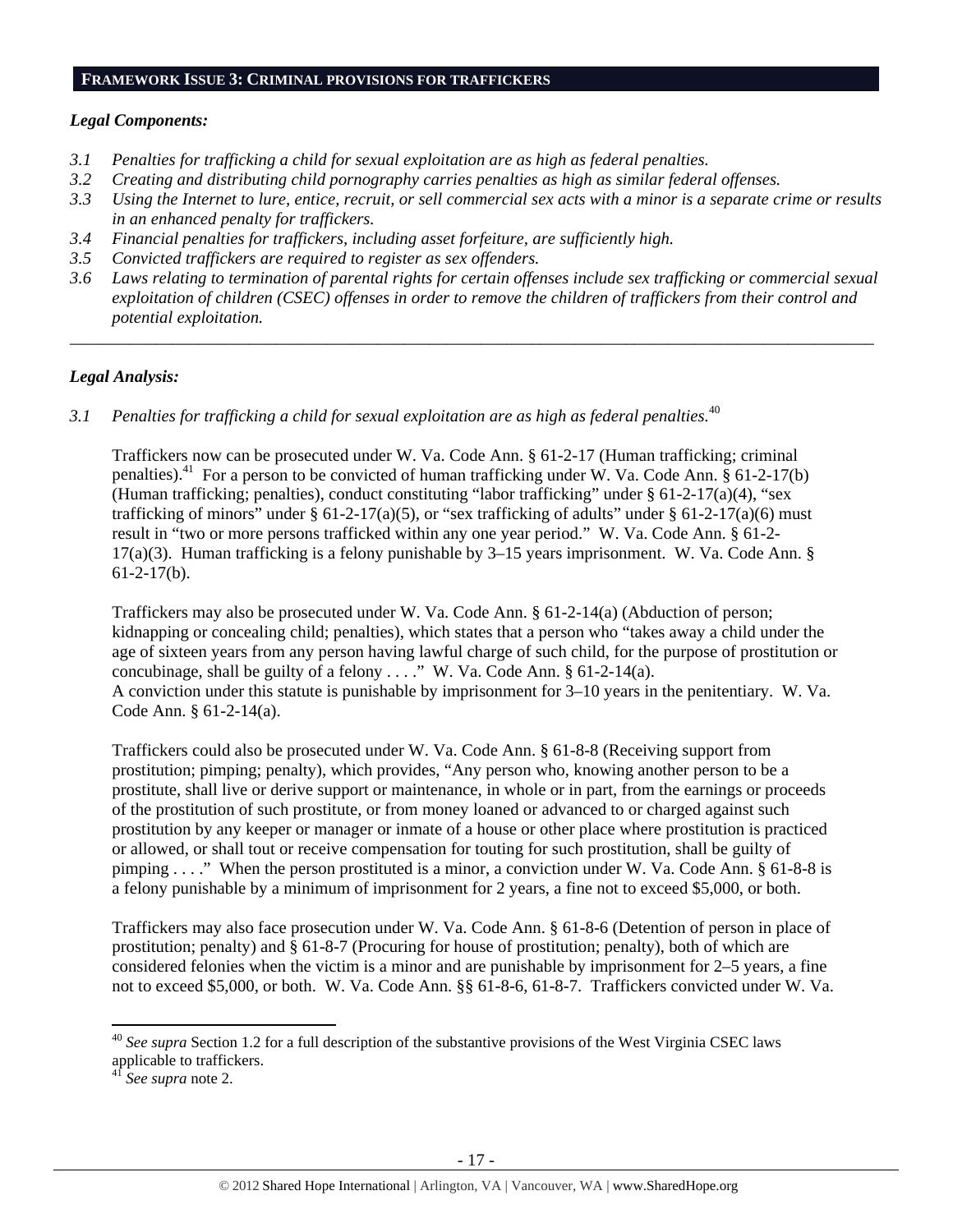Code Ann. § 61-3C-14b (Soliciting, etc. a minor via computer; penalty) will receive a sentence of imprisonment for 2–10 years in a state correctional facility, a fine not to exceed \$5,000, or both. W. Va. Code Ann. § 61-3C-14b.

In comparison, if the victim is under the age of 14, a conviction under the Trafficking Victims Protection Act (TVPA)<sup>42</sup> for child sex trafficking is punishable by 15 years to life imprisonment and a fine not to exceed \$250,000. 18 U.S.C. §§ 1591(b)(1), 3559(a)(1), 3571(b)(3). If the victim is between the ages of 14–17, a conviction is punishable by 10 years to life imprisonment and a fine not to exceed \$250,000. 18 U.S.C.  $\S$ § 1591(b)(2), 3559(a)(1), 3571(b)(3). A conviction is punishable by mandatory life imprisonment, however, if the trafficker has a prior conviction for a federal sex offense $43$  against a minor.

## *3.2 Creating and distributing child pornography carries penalties as high as similar federal offenses*.

Pursuant to W. Va. Code Ann. § 61-8C-2(a) (Use of minors in filming sexually explicit conduct prohibited; penalty), "Any person who causes or knowingly permits, uses, persuades, induces, entices or coerces such minor to do or assist in any sexually explicit conduct<sup>44</sup> shall be guilty of a felony when such person has knowledge that any such act is being photographed or filmed." Under subsection (b), "Any person who photographs or films such minor engaging in any sexually explicit conduct shall be guilty of a felony . . . ." W. Va. Code Ann. § 61-8C-2(a), (b). Additionally, pursuant to W. Va. Code Ann. § 61-8C- $2(c)$ ,

Any parent, legal guardian or person having custody and control of a minor, who photographs or films such minor in any sexually explicit conduct<sup>45</sup> or causes or knowingly permits, uses, persuades, induces, entices or coerces such minor child to engage in or assist in any sexually explicit act shall be guilty of a felony when such person has knowledge that any such act may be photographed or filmed.

A conviction under any of the provisions of this statute is punishable by imprisonment for up to 10 years, a fine not to exceed  $$10,000$ , or both. W. Va. Code Ann.  $§ 61-8C-2(a)$ , (b).

Pursuant to W. Va. Code Ann. § 61-8A-5 (Employment or use of minor to produce obscene matter or assist in doing sexually explicit conduct; penalties),

Any adult who, with knowledge that a person is a minor or who fails to exercise reasonable care in ascertaining the age of a minor, hires, employs or uses such minor to produce obscene matter $46$ or to do or assist in doing any sexually explicit conduct.<sup>47</sup> is guilty of a felony . . . .

A conviction under W. Va. Code Ann. § 61-8A-5 is punishable by imprisonment for up to 10 years, a fine not to exceed \$50,000, or both.

In comparison, if the victim is under the age of 14, a conviction under the TVPA for child sex trafficking is punishable by 15 years to life imprisonment and a fine not to exceed \$250,000. 18 U.S.C. §§  $1591(b)(1)$ ,  $3559(a)(1)$ ,  $3571(b)(3)$ . If the victim is between the ages of  $14-17$ , a conviction is punishable by 10 years to life imprisonment and a fine not to exceed \$250,000. 18 U.S.C. §§ 1591(b)(2), 3559(a)(1), 3571(b)(3). A conviction is punishable by mandatory life imprisonment, however, if the trafficker has a

- 
- 
- <sup>42</sup> *See supra* note 26. 43 *See supra* note 27. 44 *See supra* note 3. 45 *See supra* note 12. 46 *See supra* note 10. 47 *See supra* note 11.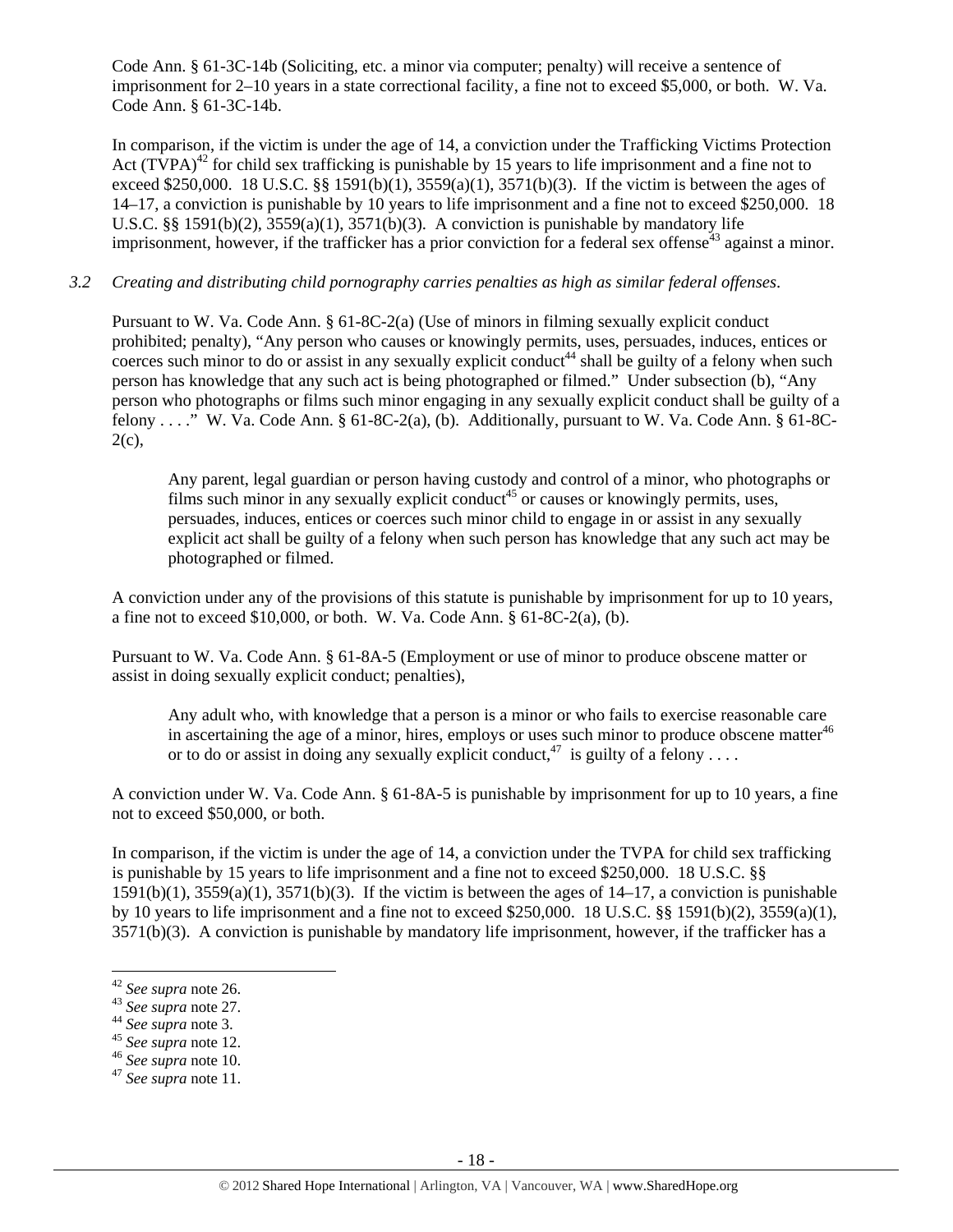prior conviction for a federal sex offense<sup>48</sup> against a minor. Additionally, a federal conviction for distribution of child pornography<sup>49</sup> is generally punishable by imprisonment for  $5-20$  years and a fine not to exceed \$250,000.<sup>50</sup> Subsequent convictions, however, are punishable by imprisonment up to 40 years and a fine not to exceed \$250,000.<sup>51</sup>

*3.3 Using the Internet to lure, entice, recruit, or sell commercial sex acts with a minor is a separate crime or results in an enhanced penalty for traffickers.* 

W. Va. Code Ann. § 61-3C-14b (Soliciting, etc. a minor via computer; penalty) criminalizes the use of a computer to lure or entice a minor to perform commercial sex acts. Pursuant to W. Va. Code Ann. § 61- 3C-14b,

Any person over the age of eighteen, who knowingly uses a computer to solicit, entice, seduce or lure, or attempt to solicit, entice, seduce or lure, a minor known or believed to be at least four years younger than the person using the computer or a person he or she reasonably believes to be a minor, to commit any illegal act proscribed by the provisions of article eight [Crimes against chastity, morality and decency], eight-b [Sexual offenses], eight-c [Filming of sexually explicit conduct of minors], or eight-d [Child abuse] of this chapter . . . is guilty of a felony . . . .

Article 8 predicate offenses include W. Va. Code Ann. § 61-8-5 (Houses of ill fame and assignation; penalties; jurisdiction of courts), § 61-8-6 (Detention of person in place of prostitution; penalty), and § 61-8-7 (Procuring for house of prostitution; penalty).

A conviction under W. Va. Code Ann. § 61-3C-14b (Soliciting, etc. a minor via computer; penalty) is a felony punishable by imprisonment for 2–10 years, a fine not to exceed \$5,000, or both.

# *3.4 Financial penalties for traffickers, including asset forfeiture, are sufficiently high*.

A person convicted of sex trafficking of minors pursuant to W. Va. Code Ann. § 61-2-17(b) (Human trafficking; criminal penalties) is subject to a possible fine not to exceed \$200,000. However, traffickers are not subject to asset forfeiture if convicted under W. Va. Code Ann. § 61-2-17(b).

No fines are imposed on traffickers convicted under W. Va. Code Ann. § 61-2-14(a) (Abduction of person; kidnapping or concealing child; penalties). However, traffickers convicted under W. Va. Code Ann. § 61-8-6 (Detention of person in place of prostitution; penalty), § 61-8-7 (Procuring for house of

 <sup>48</sup> *See supra* note 27.

<sup>&</sup>lt;sup>49</sup> 18 U.S.C. §§ 2252(a)(1), (a)(2), (a)(3) (Certain activities relating to material involving the sexual exploitation of minors),  $2252A(a)(2)$ ,  $(a)(3)$  (Certain activities relating to material constituting or containing child pornography),

<sup>1466</sup>A(a) (Obscene visual representations of the sexual abuse of children).<br><sup>50</sup> 18 U.S.C. §§ 2252(b) (stating that a conviction under subsection (a)(1), (a)(2), or (a)(3) is punishable by imprisonment for 5–20 years and a fine), 2252A(b)(1) (a conviction is punishable by imprisonment for 5–20 years and a fine), 1466A(a), (b) (stating that a conviction under subsection (a) is "subject to the penalties provided in section 2252A(b)(1)," imprisonment for 5–20 years and a fine, while a conviction under subsection (b) is "subject to the penalties provided in section 2252A(b)(2)," imprisonment up to 10 years, a fine, or both); *see also* 18 U.S.C. §§ 3559(a)(1) (classifying all of the above listed offenses as felonies), 3571(b)(3) (providing a fine up to \$250,000 for any felony conviction).

<sup>&</sup>lt;sup>51</sup> 18 U.S.C. §§ 2252(b) (stating if a person has a prior conviction under subsection (a)(1), (a)(2), or (a)(3) or a list of other statutes, a conviction is punishable by a fine and imprisonment for 15–40 years), 2252A(b)(1) (stating if a person has a prior conviction under subsection (a)(2), (a)(3), or a list of other statutes, a conviction is punishable by a fine and imprisonment for  $15-40$  years),  $1466A(a)$ , (b) (stating that the penalty scheme for section  $2252A(b)$ applies); *see also* 18 U.S.C. §§ 3559(a)(1) (classifying all of the above listed offenses as felonies), 3571(b)(3) (providing a fine up to \$250,000 for any felony conviction).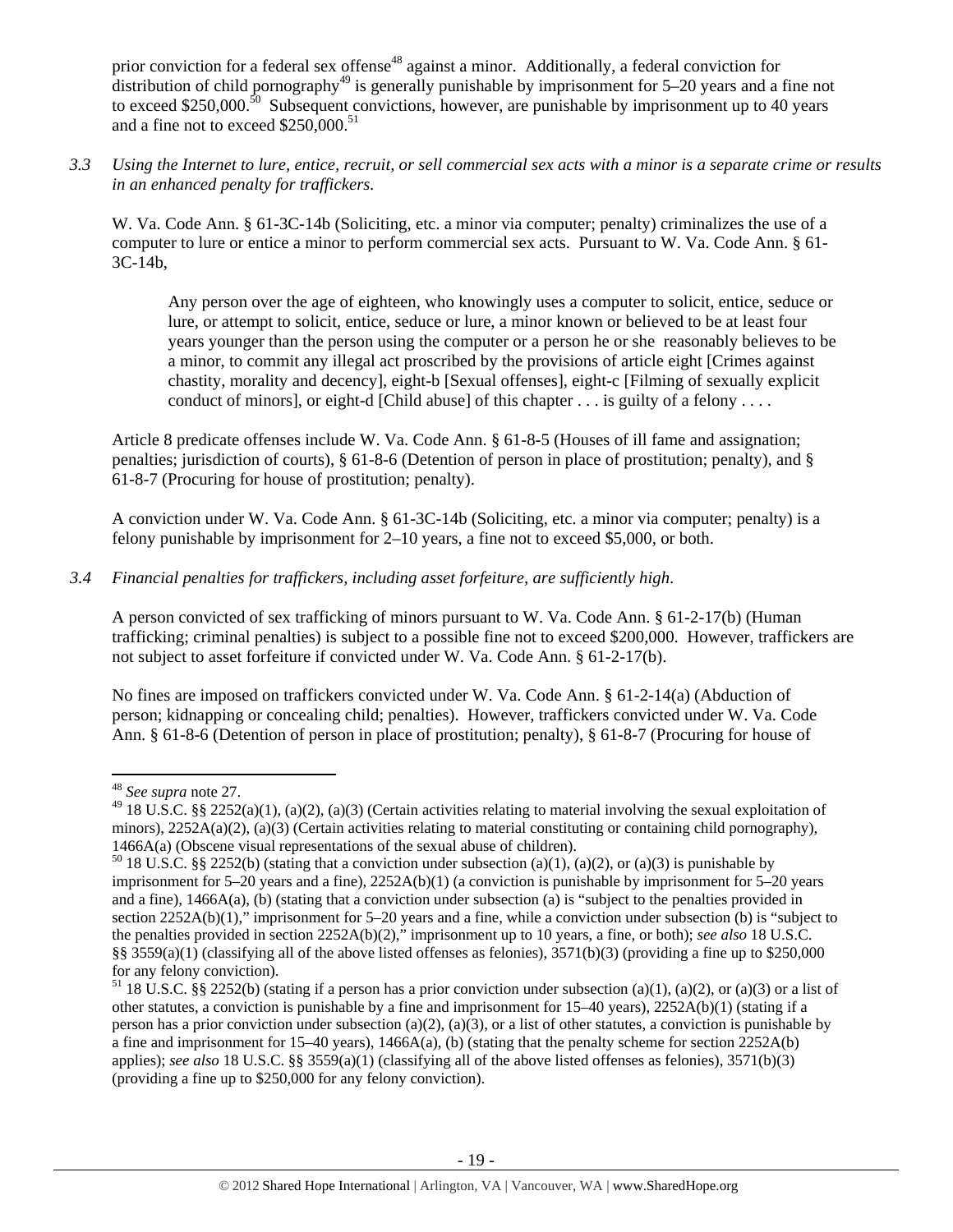prostitution; penalty), § 61-8-8 (Receiving support from prostitution; pimping; penalty), or § 61-3C-14b (Soliciting, etc. a minor via computer; penalty) are subject to a possible fine not to exceed \$5,000, if the victim is a minor. Traffickers convicted under W. Va. Code Ann. § 61-8C-2 (Use of minors in filming sexually explicit conduct prohibited; penalty) are subject to a possible fine not to exceed \$10,000. Lastly, a trafficker convicted under W. Va. Code Ann. § 61-8A-5 (Employment or use of minor to produce obscene matter or assist in doing sexually explicit conduct; penalties) is subject to a possible fine not to exceed \$50,000.

Additionally, West Virginia has a general restitution statute that may apply to traffickers. Restitution is mandatory where a defendant is "convicted of a felony or misdemeanor causing physical, psychological or economic injury or loss to a victim. . . unless the court finds restitution to be wholly or partially impractical as set forth" in the Victim Protection Act of 1984." W. Va. Code Ann. § 61-11A-4(a) (Restitution; when ordered). Pursuant to W. Va. Code Ann. § 61-11A-4(b)(2), where the victim suffers "bodily injury," a defendant shall be ordered to

(A) Pay an amount equal to the cost of necessary medical and related professional services and devices relating to physical, psychiatric and psychological care, including nonmedical care and treatment rendered in accordance with a method of healing recognized by the law of the place of treatment;

(B) Pay an amount equal to the cost of necessary physical and occupational therapy and rehabilitation; and

(C) Reimburse the victim for income lost by the victim as a result of the offense.

W. Va. Code Ann. § 61-11A-4(b)(1) further provides that a defendant who causes a victim to suffer "damage to, loss of, or destruction of property," shall be ordered to

(A) Return the property to the owner of the property or someone designated by the owner; or (B) If return of the property under subparagraph (A) is impossible, impractical or inadequate, pay an amount equal to the greater of: (i) The value of the property on the date of sentencing; or (ii) the value of the property on the date of the damage, loss or destruction less the value (as of the date the property is returned) of any part of the property that is returned.

Traffickers convicted under W. Va. Code Ann. § 61-8C-2 (Use of minors in filming sexually explicit conduct prohibited; penalty) may also be required, in addition to any penalties and restitution imposed by the court, to "pay all or any portion of the cost of medical, psychological or psychiatric treatment of the minor resulting from the act or acts for which the person is convicted, whether or not the minor is considered to have sustained bodily injury." W. Va. Code Ann. § 61-8C-4.

Additionally, pursuant to W. Va. Code Ann. § 61-8C-7 (Items subject to forfeiture; persons authorized to seize property subject to forfeiture),<sup>52</sup> passed during 2012, traffickers who violate W. Va. Code Ann. § 61-8C-2 (Use of minors in filming sexually explicit conduct prohibited; penalty), W. Va. Code Ann. § 61- 8A-2 (Distribution and display to minor of obscene matter; penalties; defenses), or W. Va. Code Ann. § 61-3C-14b (Soliciting, etc. a minor via computer; penalty) are subject to discretionary, civil forfeiture of property possessed in violation of the offense, including

(1) All visual depictions which have been manufactured, distributed, dispensed, or possessed in violation of article eight-a  $\left[\frac{8}{5}\right]$  61-8A-1 et seq.]<sup>53</sup> or eight-c  $\left[\frac{8}{5}\right]$  61-8C-1 et seq.]<sup>54</sup> of this chapter or section fourteen-b [§ 61-3C-14b], article three-c of this chapter;

<sup>52</sup> *See supra* note 30. 53 *See supra* note 31. 54 *See supra* note 32.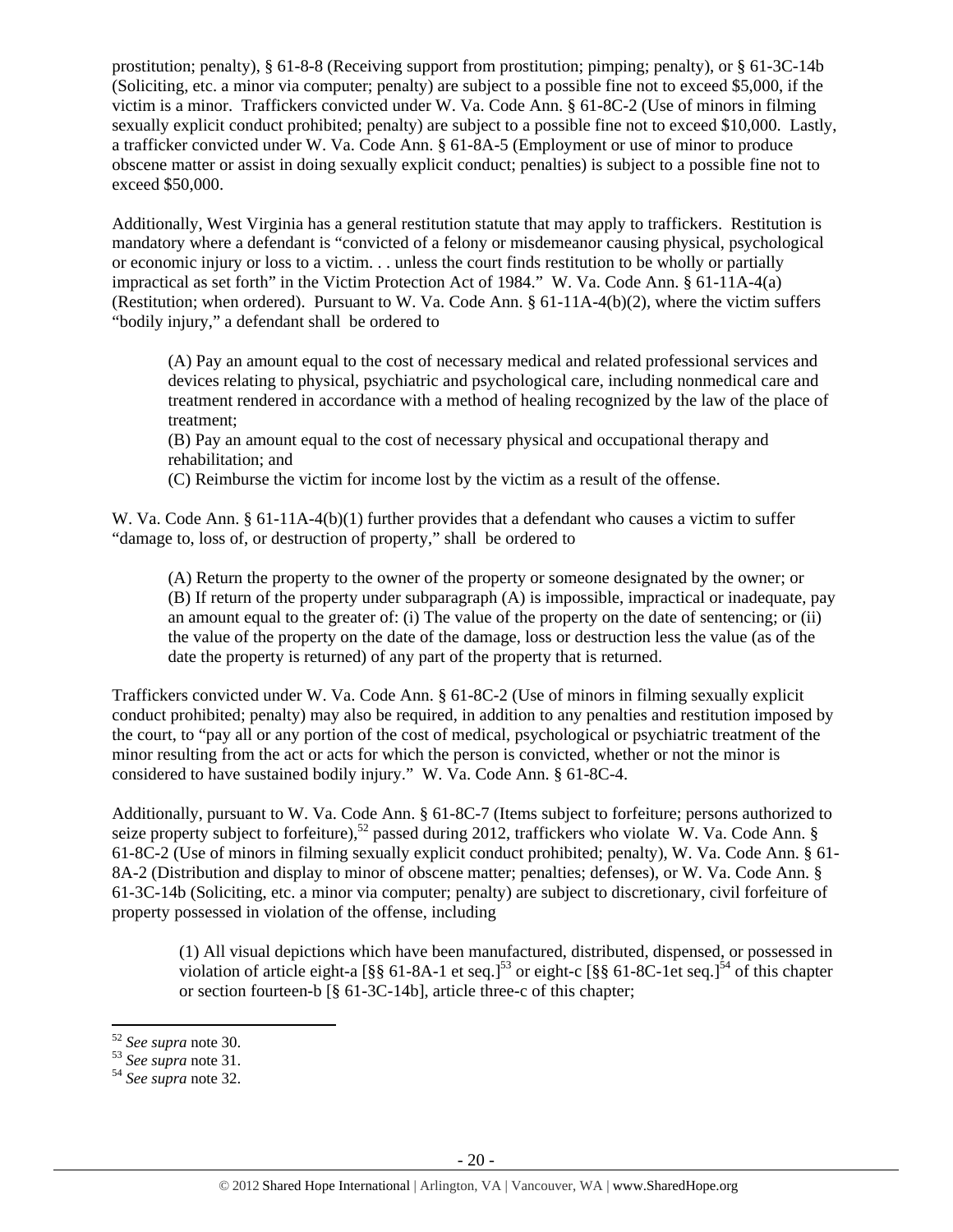(2) All raw materials, products and equipment of any kind which are used, intended for use, in manufacturing, processing, delivering, importing or exporting any visual depictions or any crimes against children in violation of article eight-a [§§ 61-8A-1et seq.] or eight-c [§§ 61-8C-1 et seq.] of this chapter of section fourteen-b [§ 61-3C-14b], article three-c of this chapter; (3) All books, records, research products and materials, including hard drives, microfilm, tapes and data which are used, or have been used, or are intended for use in violation of article eight-a  $\lceil \S \S \S \rceil - 8A - 1$ et seq.] or eight-c  $\lceil \S \S \S \rceil - 8C - 1$  et seq.] of this chapter of section fourteen-b  $\lceil \S \S \rceil - 1$ 3C-14b], article three-c of this chapter

(4) All moneys, negotiable instruments, securities, or other things of value furnished or intended to be furnished in violation of article eight-a [§§ 61-8A-1et seq.] or eight-c [§§ 61-8C-1 et seq.] of this chapter of section fourteen-b [§ 61-3C-14b], article three-c of this chapter by any person in exchange for a visual depiction, all proceeds traceable to the exchange and all moneys, negotiable instruments, and securities used, or which are intended to be used, to facilitate any violation of article eight-a [§§ 61-8A-1et seq.] or eight-c [§§ 61-8C-1 et seq.] of this chapter of section fourteen-b [§ 61-3C-14b], article three-c of this chapter. . . .;

(5) All conveyances, including aircraft, vehicles or vessels, which are used, have been used, or are intended for use, to transport, or in any manner to facilitate the transportation, sale, receipt, possession, or concealment of property described in (1), (2) or (3) of this subsection<sup>55</sup>…."

Pursuant to W.Va. Code Ann. § 61-8C-7(b), property subject to forfeiture may be seized by the state police. Disposition of forfeitable property is governed by W.Va. Code Ann. § 61-8C-10 and 61-8C-11, which provide for alternate dispositions for moneys, securities or negotiable instruments and other property. Moneys, securities and other negotiable instruments shall be distributed as follows: (1) 10% to the office of the prosecuting attorney which initiated the forfeiture proceeding, (2) the balance to a special law-enforcement investigation fund. W. Va. Code Ann. § 61-8C-10. The circuit court ordering the forfeiture of all other property, upon application by the prosecuting attorney or the Superintendent of the State Police or his or her designee, may direct that: (1) Title to the forfeited property be vested in the lawenforcement agency so petitioning; (2) The law-enforcement agency responsible for the seizure retain the property for official use; or (3) The forfeited property shall be offered at public auction to the highest bidder for cash. W.Va. Code Ann. §61-8C-11.

3.4.1 Recommendation: Amend W. Va. Code Ann. § 61-8C-7 (Items subject to forfeiture; persons authorized to seize property subject to forfeiture) to include a specific asset forfeiture penalty for those assets gained from or used in the commission of W. Va. Code Ann.  $\S 61-2-17(a)(5)$  (Human trafficking; criminal penalties), § 61-2-14(a) (Abduction of person; kidnapping or concealing child; penalties), § 61-8-6 (Detention of person in place of prostitution; penalty), § 61-8-7 (Procuring for house of prostitution; penalty), and § 61-8-8 (Receiving support from prostitution; pimping; penalty).

# *3.5 Convicted traffickers are required to register as sex offenders.*

West Virginia's Sex Offender Registration Act, W. Va. Code. Ch. 15 (Public Safety), Art. 12 (Sex offender registration act), establishes sex offender registration requirements. W. Va. Code Ann. § 15-12-  $2(b)$  (Registration)<sup>56</sup> requires any person convicted of specified offenses to register as a sex offender. Those specific offenses include convictions under the following statutes: W. Va. Code Ann. § 61-8A-2 (Distribution and display to minor of obscene matter; penalties; defenses), § 61-8A-4 (Use of obscene matter with intent to seduce minor), § 61-8A-5 (Employment or use of minor to produce obscene matter or assist in doing sexually explicit conduct; penalties), § 61-2-14 (Abduction of person; kidnapping or concealing child; penalties), § 61-3C-14b (Soliciting, etc. a minor via computer; penalty), § 61-8-6 (Detention of person in place of prostitution; penalty), and § 61-8-7 (Procuring for house of prostitution;

<sup>55</sup> *See supra* note 33. 56 *See supra* note 38.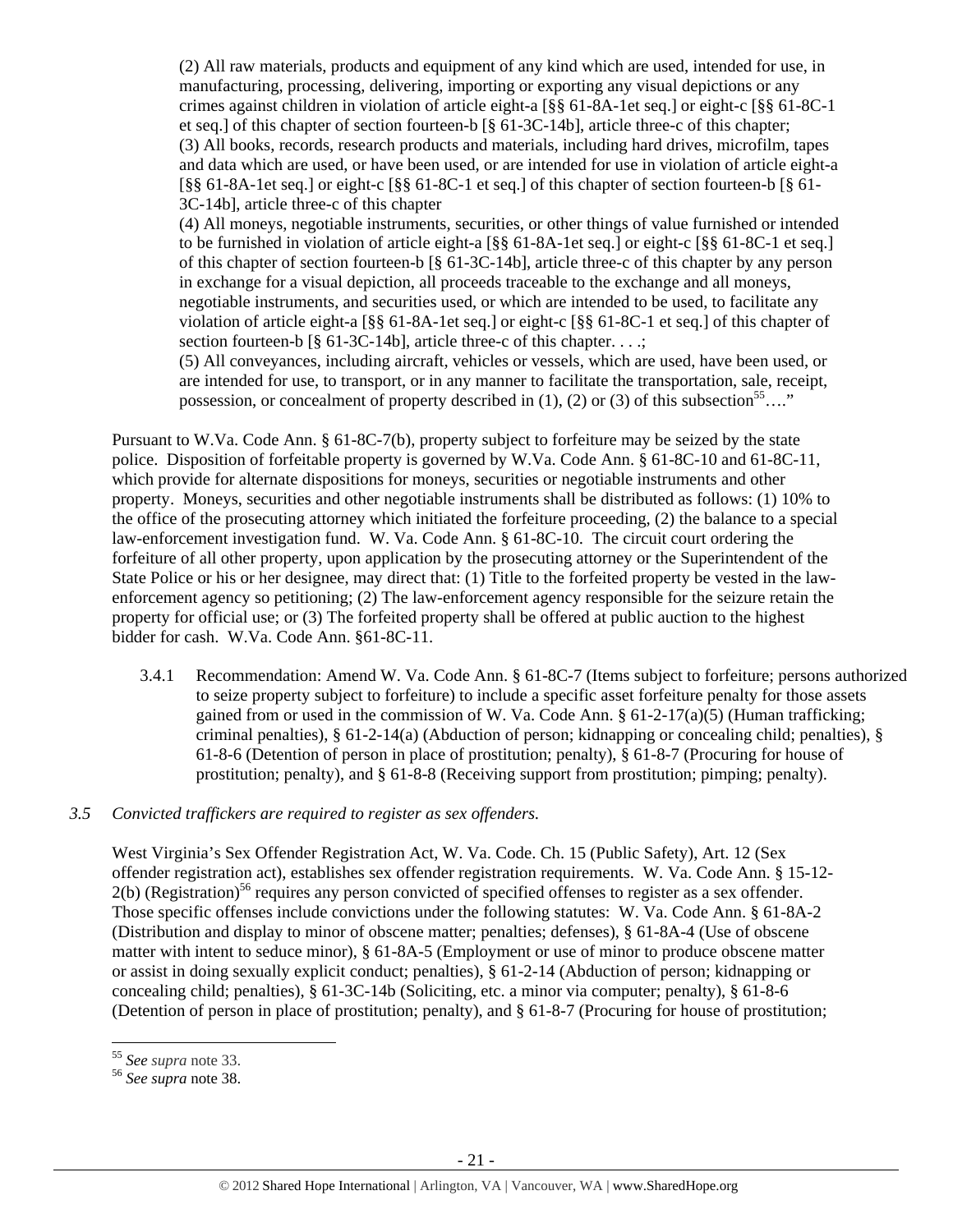penalty). Furthermore, "Any person who has been convicted of a criminal offense and the sentencing judge made a written finding that the offense was sexually motivated shall also register as set forth in this article." W. Va. Code Ann. § 15-12-2(c).

However, W. Va. Code Ann. § 15-12-2(b) (Registration) does not include § 61-2-17(a)(5) (Human trafficking; criminal penalties) as an offense which requires registration as a sex offender.

- 3.5.1 Recommendation: Amend the sex offender registry statute, W. Va. Code Ann. § 15-12-2(b) (Registration), to include  $\S$  61-2-17(a)(5) (Human trafficking; criminal penalties).
- *3.6 Laws relating to termination of parental rights for certain offenses include sex trafficking or commercial sexual exploitation of children (CSEC) offenses in order to remove the children of traffickers from their control and potential exploitation.*

No provision of West Virginia law expressly mandates the termination of parental rights upon a parent's conviction under any CSEC or sexual offense law. W. Va. Code Ann. § 49-6-5b(a) (When efforts to terminate parental rights required), requires that legal efforts be taken (e.g., filing of a petition) in order to terminate parental rights in any of the following situations:

(1) If a child has been in foster care for fifteen of the most recent twenty-two months as determined by the earlier of the date of the first judicial finding that the child is subjected to abuse or neglect<sup>57</sup> or the date which is sixty days after the child is removed from the home; (2) If a court has determined the child is abandoned; or

(3) If a court has determined the parent has committed murder or voluntary manslaughter of another of his or her children or the other parent of his or her children; has attempted or conspired to commit such murder or voluntary manslaughter or has been an accessory before or after the fact of either crime; has committed unlawful or malicious wounding resulting in serious bodily injury to the child or to another of his or her children or to the other parent of his or her children; or the parental rights of the parent to a sibling have been terminated involuntarily.

Additionally, pursuant to W. Va. Code Ann. § 49-6-5(a)(6) (Disposition of neglected or abused children), where the court has determined a child to be abused or neglected and finds that "there is no reasonable likelihood that the conditions of neglect or abuse can be substantially corrected in the near future and . . . [that termination of parental rights is] necessary for the welfare of the child" the court may terminate parental rights of the abusive parent. However, subsection (a) also requires that "[t]he court shall give precedence to dispositions in . . . sequence," giving precedence to subsections (a)(1) through (a)(5)—all of which contemplate family reunification—before terminating parental rights under subsection (a)(6). W. Va. Code Ann. § 49-6-5(a)(7) states that the court "is not required to make reasonable efforts to preserve the family if it determines:"

<sup>57</sup> W. Va. Code Ann. § 49-1-3(d) defines "child abuse and neglect" to include the "sexual abuse" or "sexual exploitation . . . of a child by a parent, guardian or custodian who is responsible for the child's welfare, under circumstances which harm or threaten the health and welfare of the child." Pursuant to W. Va. Code Ann. § 49-1- 3(n), "Sexual exploitation" is defined as an act where

<sup>(1)</sup> A parent, custodian or guardian, whether for financial gain or not, persuades, induces, entices or coerces a child to engage in sexually explicit conduct as that term is defined in section one, article eight-c, chapter sixty-one [W. Va. Code Ann. § 61-8C-1 (Definitions)] of this code;

<sup>(2)</sup> A parent, guardian or custodian persuades, induces, entices or coerces a child to display his or her sex organs for the sexual gratification of the parent, guardian, custodian or a third person, or to display his or her sex organs under circumstances in which the parent, guardian or custodian knows such display is likely to be observed by others who would be affronted or alarmed.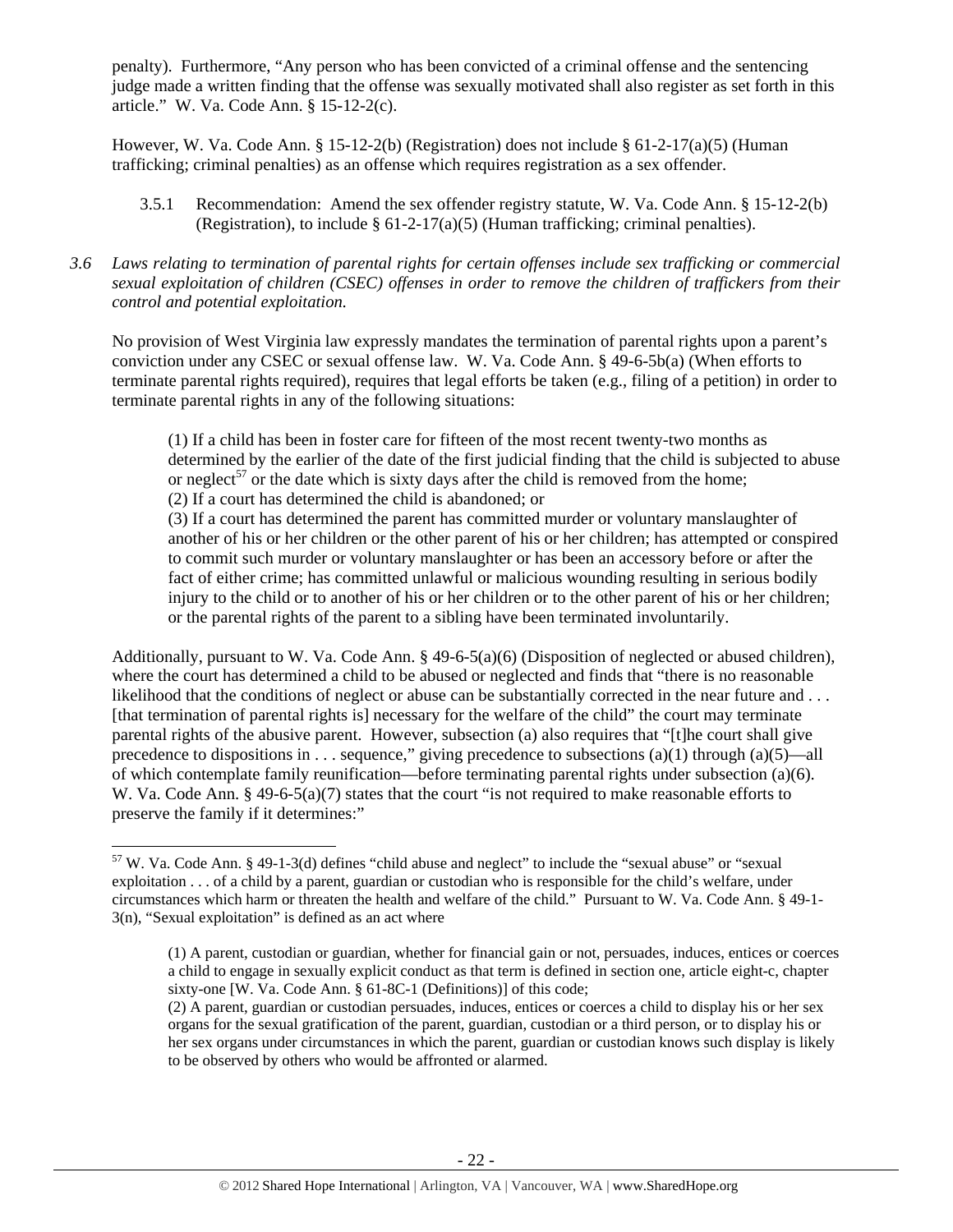(A) The parent has subjected the child, another child of the parent, or any other child residing in the same household or under the temporary or permanent custody of the parent to aggravated circumstances which include, but are not limited to, abandonment, torture, chronic abuse and sexual abuse;

(B) The parent has:

. . . .

(v) Committed sexual assault or sexual abuse of the child, the child's other parent, guardian, or custodian, another child of the parent, or any other child residing in the same household or under the temporary or permanent custody of the parent.

. . . .

As an additional avenue for seeking termination of parental rights as provided in W. Va. Code Ann. § 49- 6-5(a)(6), W. Va. Code Ann. § 61-8B-11a (Convictions for offenses against children) requires that,

In any case where a person is convicted of an offense described in this article [Article 8b (Sexual offenses)] against a child and the person has custodial, visitation or other parental rights to the child who is the victim of the offense or any child who resides in the same household as the victim, the court shall, at the time of sentencing, find that the person is an abusing parent within the meaning of article six, chapter forty-nine of this code [W. Va. Code Ann. Chap. 49, Art. 6 (Procedures in cases of child neglect or abuse)] as to the child victim, and may find that the person is an abusing parent as to any child who resides in the same household as the victim, and shall take such further action in accord with the provisions of said article.

Accordingly, a trafficker who has committed a sexual offense against a child in his custody or control may have his parental rights terminated at the time of sentencing with regard to the victimized child as well as any other child living in the same house as the victim pursuant to W. Va. Code Ann. § 49-6- 5(a)(6) and (7). However, because the sexual offense laws under Chapter 8B do not encompass the CSEC and child pornography offenses for which a trafficker may be convicted, W. Va. Code Ann. § 61-8B-11(a) fails to ensure that children in the custody of traffickers are provided this protection.

- 3.6.1 Recommendation: Amend W. Va. Code Ann. § 61-8B-11a (Convictions for offenses against children) to include violations of W. Va. Code Ann.  $\S 61-2-14(a)$  (Abduction of person; kidnapping or concealing child), § 61-8A-5 (Employment or use of minor to produce obscene matter or assist in doing sexually explicit conduct; penalties), § 61-8C-2(a) (Use of minors in filming sexually explicit conduct prohibited; penalty) when these offenses involve a child, and § 61-8-8 (Receiving support from prostitution; pimping; penalty), § 61-3C-14b (Soliciting, etc. a minor via computer; penalty), § 61-8-7 (Procuring for house of prostitution; penalty), § 61-8-6 (Detention of person in place of prostitution; penalty),  $\S 61-2-17(a)(5)$  (Human trafficking; criminal penalties) when these offenses involve a minor, as grounds for adjudicating a convicted trafficker as an abusing parent and thereby terminating parental rights pursuant to W. Va. Code Ann. § 49-6-5(a)(6) and (7) (Disposition of neglected or abused children).
- 3.6.2 Recommendation: Amend W. Va. Code Ann. § 49-6-5b(a) (When efforts to terminate parental rights required) to require that a petition to terminate parental rights be filed whenever a person is convicted of violating any of the above listed offenses.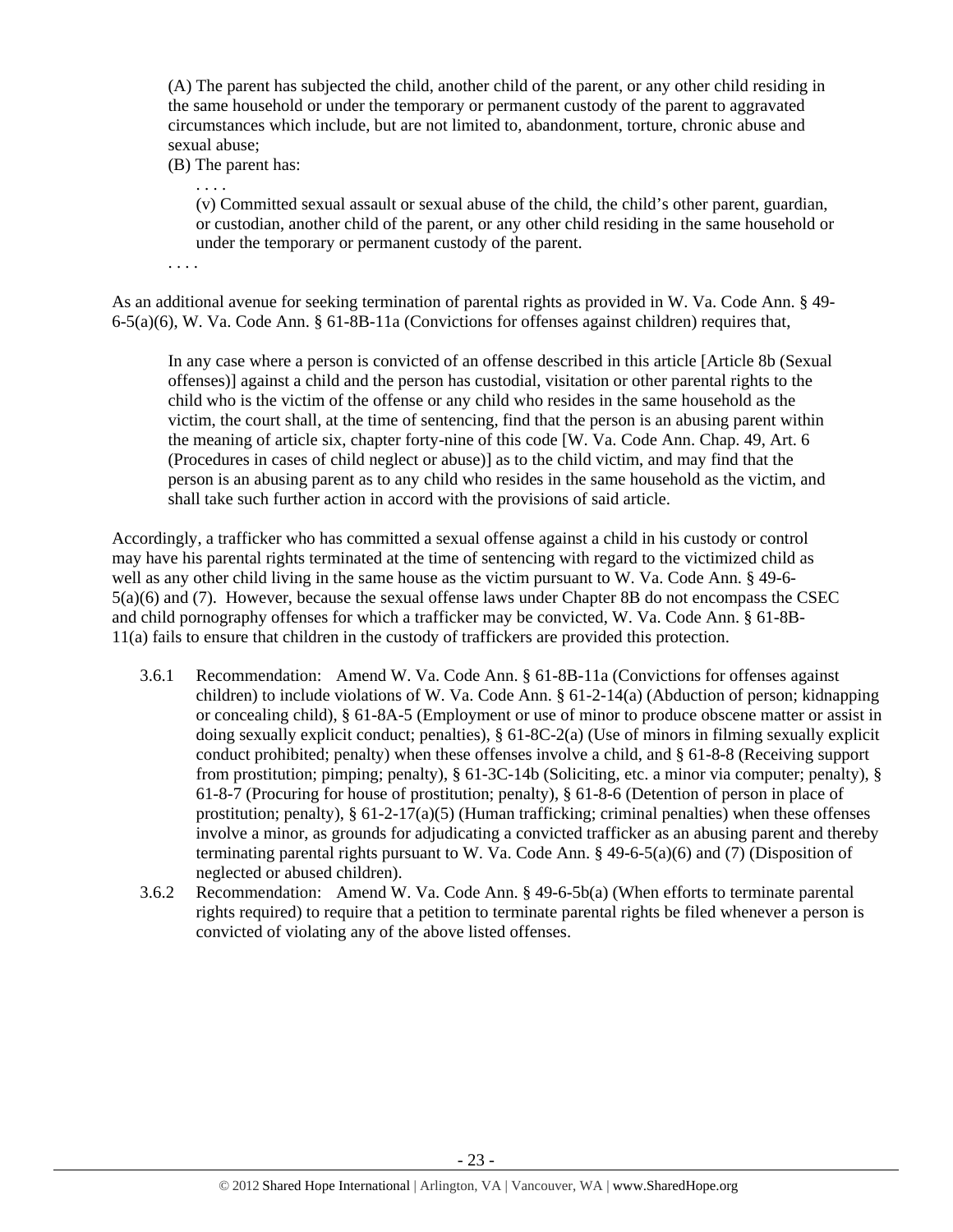#### *Legal Components:*

- *4.1 The acts of assisting, enabling, or financially benefitting from child sex trafficking are included as criminal offenses in the state sex trafficking statute.*
- *4.2 Financial penalties, including asset forfeiture laws, are in place for those who benefit financially from or aid and assist in committing domestic minor sex trafficking.*

*\_\_\_\_\_\_\_\_\_\_\_\_\_\_\_\_\_\_\_\_\_\_\_\_\_\_\_\_\_\_\_\_\_\_\_\_\_\_\_\_\_\_\_\_\_\_\_\_\_\_\_\_\_\_\_\_\_\_\_\_\_\_\_\_\_\_\_\_\_\_\_\_\_\_\_\_\_\_\_\_\_\_\_\_\_\_\_\_\_\_\_\_\_\_* 

- *4.3 Promoting and selling child sex tourism is illegal.*
- *4.4 Promoting and selling child pornography is illegal.*

#### *Legal Analysis:*

*4.1 The acts of assisting, enabling, or financially benefitting from child sex trafficking are included as criminal offenses in the state sex trafficking statute*.

Under W. Va. Code Ann. §  $61-2-17(a)(5)$  (Human trafficking; criminal penalties), "sex trafficking of minors" means "promotion, recruitment, transportation, transfer, harboring, enticement, provision, obtaining or receipt of a person under the age of eighteen by any means, whether a United States citizen or foreign national, for the purpose of causing the minor to engage in sexual acts, or in sexual conduct."58 W. Va. Code Ann. § 61-2-17(a)(5) (Human trafficking; criminal penalties). This language could reach some facilitators, but does not include terms such as "benefiting," "assisting," or "aiding," which are terms more broadly applicable to facilitators.

Furthermore, for a facilitator to be convicted of human trafficking under W. Va. Code Ann. § 61-2- 17(a)(3) (Human trafficking; penalties), the facilitator must engage in conduct constituting "labor trafficking" under § 61-2-17(a)(4), "sex trafficking of minors" under § 61-2-17(a)(5), or "sex trafficking of adults" under § 61-2-17(a)(6) (Human trafficking; penalties) that results in "two or more persons trafficked within any one year period." W. Va. Code Ann. § 61-2-17(a)(3). Human trafficking is a felony punishable by 3–15 years imprisonment. W. Va. Code Ann. § 61-2-17(b).

Other laws may apply to facilitators. Under W. Va. Code Ann. § 61-2-14e (One aiding or abetting in offense under §§ 61-2-14, 61-2-14a, 61-2-14c or 61-2-14d guilty as principal), those who knowingly aid and abet in the offense of kidnapping face the same criminal liability as the principal for aiding and abetting the commission of certain offenses, including W. Va. Code Ann. § 61-2-14 (Abduction of person; kidnapping or concealing child; penalties), which criminalizes conduct constituting minor sex trafficking. W. Va. Code Ann. § 61-2-14e states,

If any person in any way knowingly aid or abet any other person in the commission of any offense described in section fourteen [§ 61-2-14 (Abduction of person; kidnapping or concealing child)],], fourteen-a [§ 61-2-14a (Penalty for enticing away, kidnapping or holding hostage any person)],], fourteen-c [§ 61-2-14c (Penalty for threats to kidnap or demand ransom)]] or fourteend [§ 61-2-14d (Concealment or removal of minor child from custodian or from person entitled to visitation; penalties; defenses)]] of this article, either as accessory before or an accessory after the fact, such person so aiding and abetting shall be guilty as a principal in the commission of such offense and shall be punished in the same manner and to the same extent as is provided in said sections for the person who committed the offense....

<sup>58</sup> *See supra* note 3.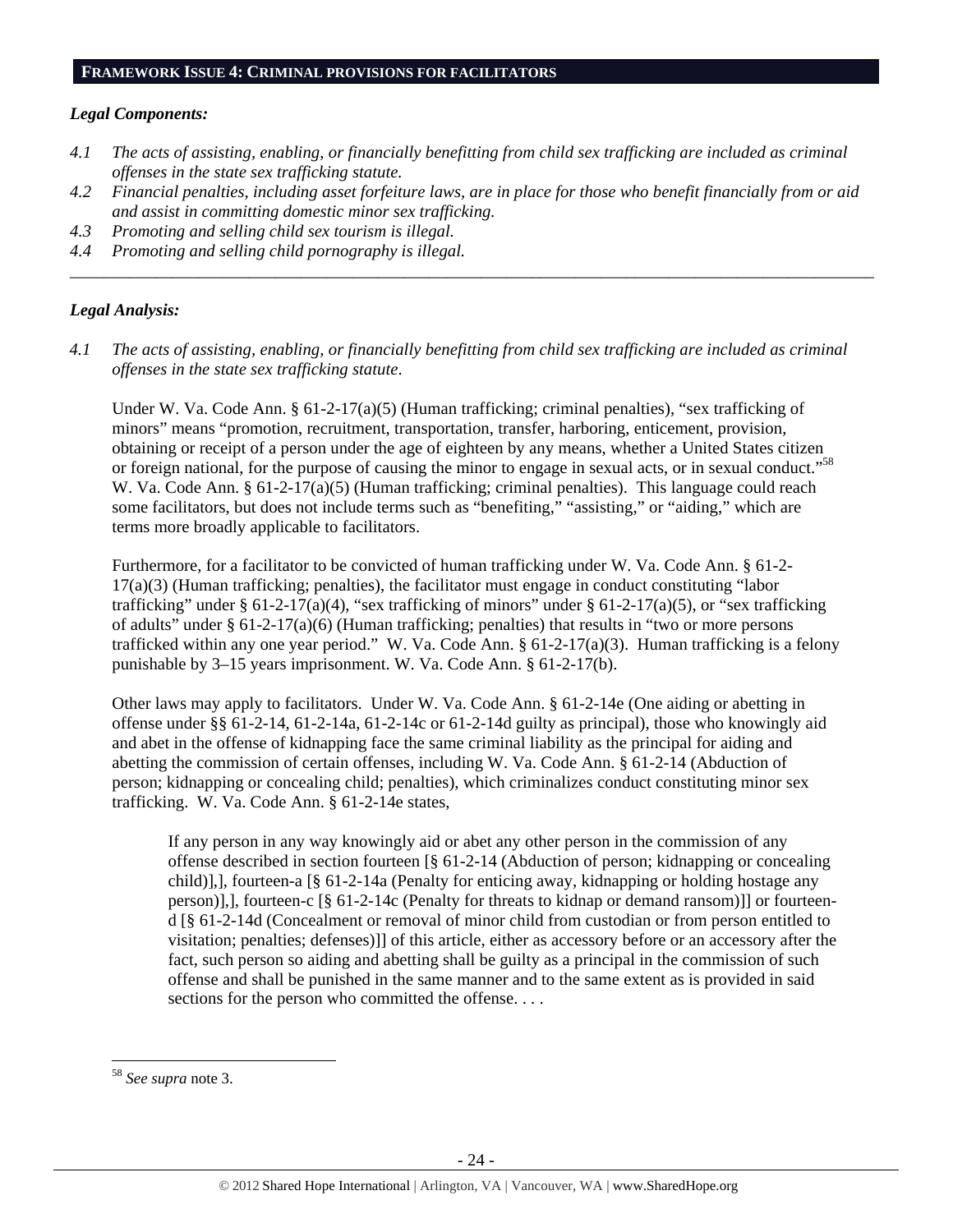4.1.1 Recommendation: Amend W. Va. Code Ann. § 61-2-17(a)(5) (Human trafficking; criminal penalties) to include "aiding," "assisting," and "knowingly benefitting," from human trafficking to ensure that § 61-2-17(b) expressly applies to facilitators.

## *4.2 Financial penalties, including asset forfeiture laws, are in place for those who benefit financially from or aid and assist in committing domestic minor sex trafficking.*

To the extent that W. Va. Code Ann. § 61-2-17(a)(5) (Human trafficking; criminal penalties), applies to facilitators, a person convicted of "sex trafficking of minors" is subject to a felony punishable by a fine not more than \$200,000. W. Va. Code Ann. § 61-2-17(b).

Facilitators convicted under W. Va. Code Ann. § 61-8C-3 (Distributing and exhibiting of material depicting minors engaged in sexually explicit conduct prohibited; penalty) are subject to a mandatory fine not to exceed \$2,000. Also, facilitators convicted under W. Va. Code Ann. § 61-13-3(a) (Offenses) are subject to a possible fine not to exceed \$25,000.

Furthermore, pursuant W. Va. Code Ann. § 61-8C-7 (Items subject to forfeiture; persons authorized to seize property subject to forfeiture),<sup>59</sup> facilitators who violate e W. Va. Code Ann. § 61-8C-2 (Use of minors in filming sexually explicit conduct prohibited; penalty), § 61-8A-2 (Distribution and display to minor of obscene matter; penalties; defenses), or § 61-3C-14b (Soliciting, etc. a minor via computer; penalty) are subject to discretionary civil forfeiture of property possessed in violation of the offense, including

(1) All visual depictions which have been manufactured, distributed, dispensed, or possessed in violation of article eight-a  $\left[\frac{88}{3661-8A-1}\right]$  et seq.]<sup>60</sup> or eight-c  $\left[\frac{88}{3661-8C-1}\right]$  et seq.]<sup>61</sup> of this chapter or section fourteen-b [§ 61-3C-14b], article three-c of this chapter;

(2) All raw materials, products and equipment of any kind which are used, intended for use, in manufacturing, processing, delivering, importing or exporting any visual depictions or any crimes against children in violation of article eight-a [§§ 61-8A-1et seq.] or eight-c [§§ 61-8C-1 et seq.] of this chapter of section fourteen-b [§ 61-3C-14b], article three-c of this chapter; (3) All books, records, research products and materials, including hard drives, microfilm, tapes and data which are used, or have been used, or are intended for use in violation of article eight-a [§§ 61-8A-1et seq.] or eight-c [§§ 61-8C-1 et seq.] of this chapter of section fourteen-b [§ 61- 3C-14b], article three-c of this chapter

(4) All moneys, negotiable instruments, securities, or other things of value furnished or intended to be furnished in violation of article eight-a [§§ 61-8A-1et seq.] or eight-c [§§ 61-8C-1 et seq.] of this chapter of section fourteen-b [§ 61-3C-14b], article three-c of this chapter by any person in exchange for a visual depiction, all proceeds traceable to the exchange and all moneys, negotiable instruments, and securities used, or which are intended to be used, to facilitate any violation of article eight-a [§§ 61-8A-1et seq.] or eight-c [§§ 61-8C-1 et seq.] of this chapter of section fourteen-b [§ 61-3C-14b], article three-c of this chapter. . . .;

(5) All conveyances, including aircraft, vehicles or vessels, which are used, have been used, or are intended for use, to transport, or in any manner to facilitate the transportation, sale, receipt, possession, or concealment of property described in (1), (2) or (3) of this subsection<sup>62</sup>…."

Pursuant to W.Va. Code Ann. § 61-8C-7(b), property subject to forfeiture may be seized by the state police. Disposition of forfeitable property is governed by W.Va. Code Ann. § 61-8C-10 and 61-8C-11,

<sup>59</sup> *See supra* note 30. 60 *See supra* note 31. 61 *See supra* note 32. 62 *See supra* note 33.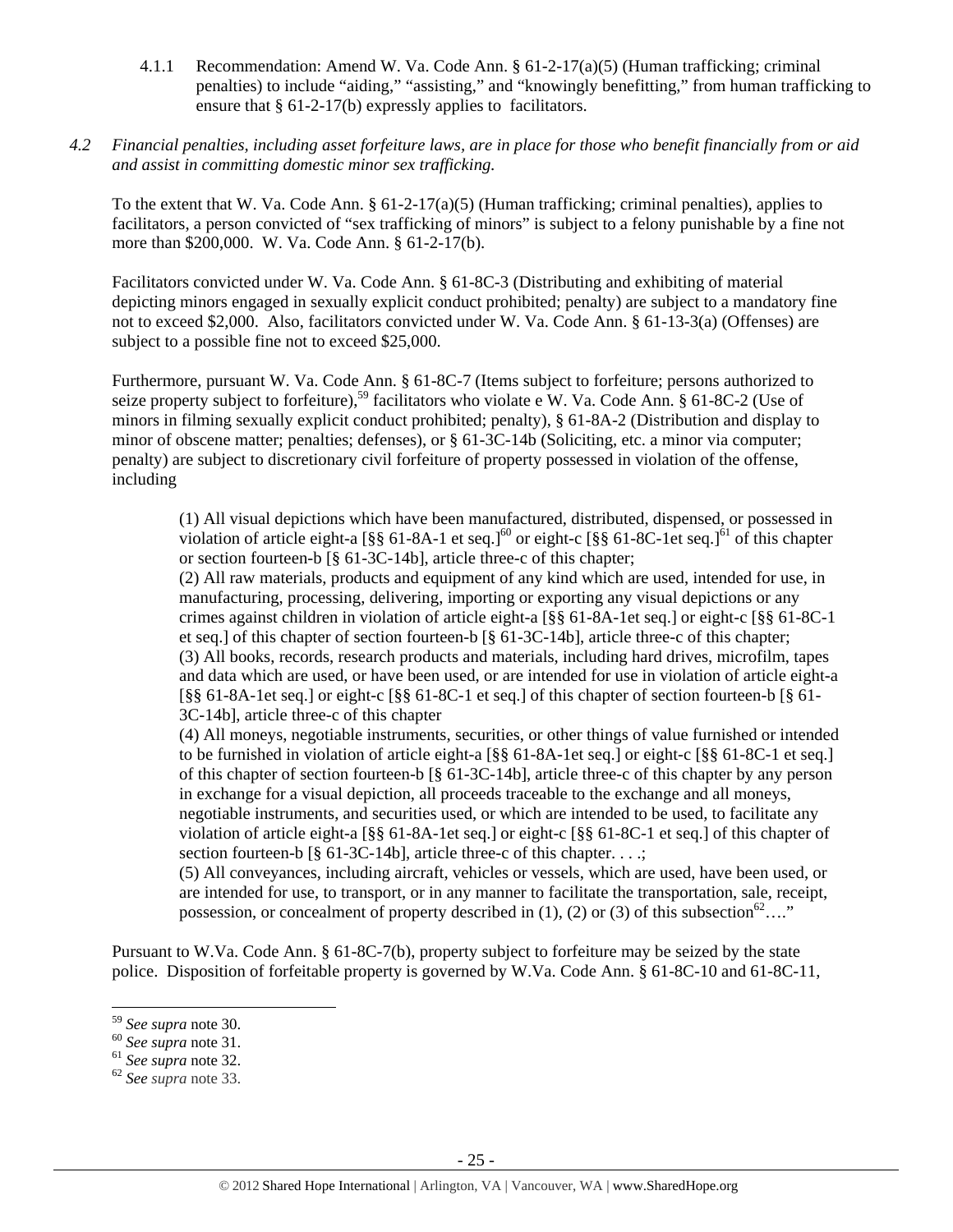which provide for alternate dispositions for moneys, securities or negotiable instruments and other property. Moneys, securities and other negotiable instruments shall be distributed as follows (1) 10% to the office of the prosecuting attorney which initiated the forfeiture proceeding, (2) the balance to a special law-enforcement investigation fund. W. Va. Code Ann. § 61-8C-10. The circuit court ordering the forfeiture of all other property, upon application by the prosecuting attorney or the Superintendent of the State Police or his or her designee, may direct that: (1) Title to the forfeited property be vested in the lawenforcement agency so petitioning; (2) The law-enforcement agency responsible for the seizure retain the property for official use; or (3) The forfeited property shall be offered at public auction to the highest bidder for cash. W.Va. Code Ann. §61-8C-11.

Additionally, West Virginia has a general restitution statute that may apply to facilitators in certain instances. Restitution is mandatory where a facilitator is "convicted of a felony or misdemeanor causing physical, psychological or economic injury or loss to a victim . . . unless the court finds restitution to be wholly or partially impractical as set forth" in the Victim Protection Act of 1984. W. Va. Code Ann. § 61-11A-4(a) (Restitution; when ordered). Pursuant to W. Va. Code Ann. § 61-11A-4(b)(2), where the victim suffers "bodily injury," a defendant shall be ordered to

(A) Pay an amount equal to the cost of necessary medical and related professional services and devices relating to physical, psychiatric and psychological care, including nonmedical care and treatment rendered in accordance with a method of healing recognized by the law of the place of treatment;

(B) Pay an amount equal to the cost of necessary physical and occupational therapy and rehabilitation; and

(C) Reimburse the victim for income lost by the victim as a result of the offense.

W. Va. Code Ann. § 61-11A-4(b)(1) further provides that a defendant who causes a victim to suffer "damage to, loss of, or destruction of property," shall be ordered to

(A) Return the property to the owner of the property or someone designated by the owner; or (B) If return of the property under subparagraph (A) is impossible, impractical or inadequate, pay an amount equal to the greater of: (i) The value of the property on the date of sentencing; or (ii) the value of the property on the date of the damage, loss or destruction less the value (as of the date the property is returned) of any part of the property that is returned.

4.2.1 Recommendation: Amend W. Va. Code Ann. § 61-8C-7(3), (4) and (5) (Items subject to forfeiture; persons authorized to seize property subject to forfeiture) to include property used in committing violations of W. Va. Code Ann. §61-2-17 (Human trafficking; criminal penalties) as property subject to asset forfeiture.

# *4.3 Promoting and selling child sex tourism is illegal*.

West Virginia has no specific provision criminalizing the promotion or selling of child sex tourism.

- 4.3.1 Recommendation: Enact a law that prohibits selling or offering to sell travel services that include or facilitate travel for the purpose of engaging in commercial sexual exploitation of a minor, if the offer, sale, or travel occurs in West Virginia.
- *4.4 Promoting and selling child pornography is illegal*.

Pursuant to W. Va. Code Ann. § 61-8C-3 (Distribution and exhibiting of material depicting minors engaged in sexually explicit conduct prohibited; penalty), "Any person who, with knowledge, sends or causes to be sent, or distributes . . . or transports any material visually portraying a minor engaged in any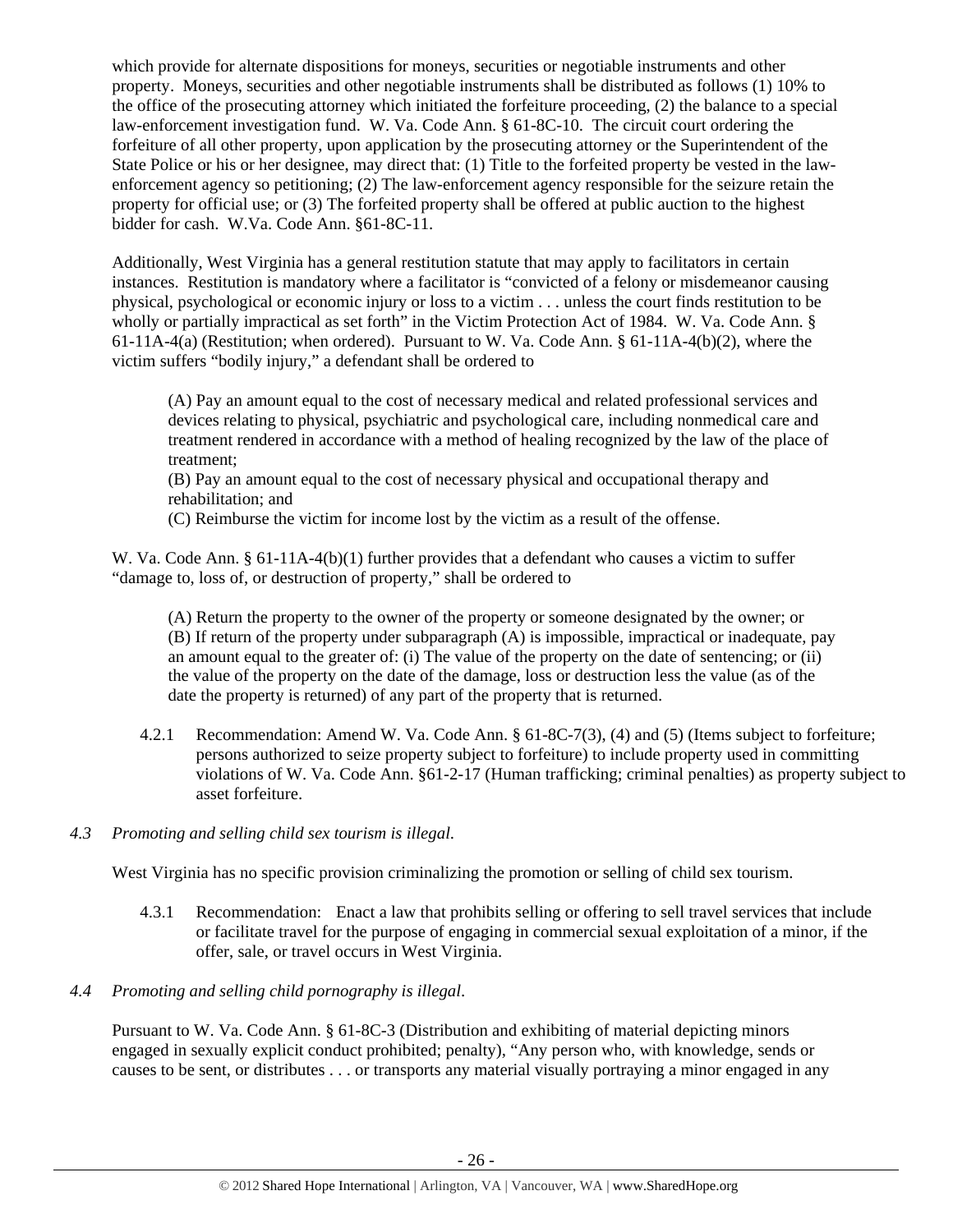sexually explicit conduct<sup>63</sup> is guilty of a felony  $\dots$ ." A conviction under W. Va. Code Ann. § 61-8C-3 is a felony punishable by a maximum of imprisonment for 2 years and a fine not to exceed \$2,000.

<sup>63</sup> *See supra* note 12.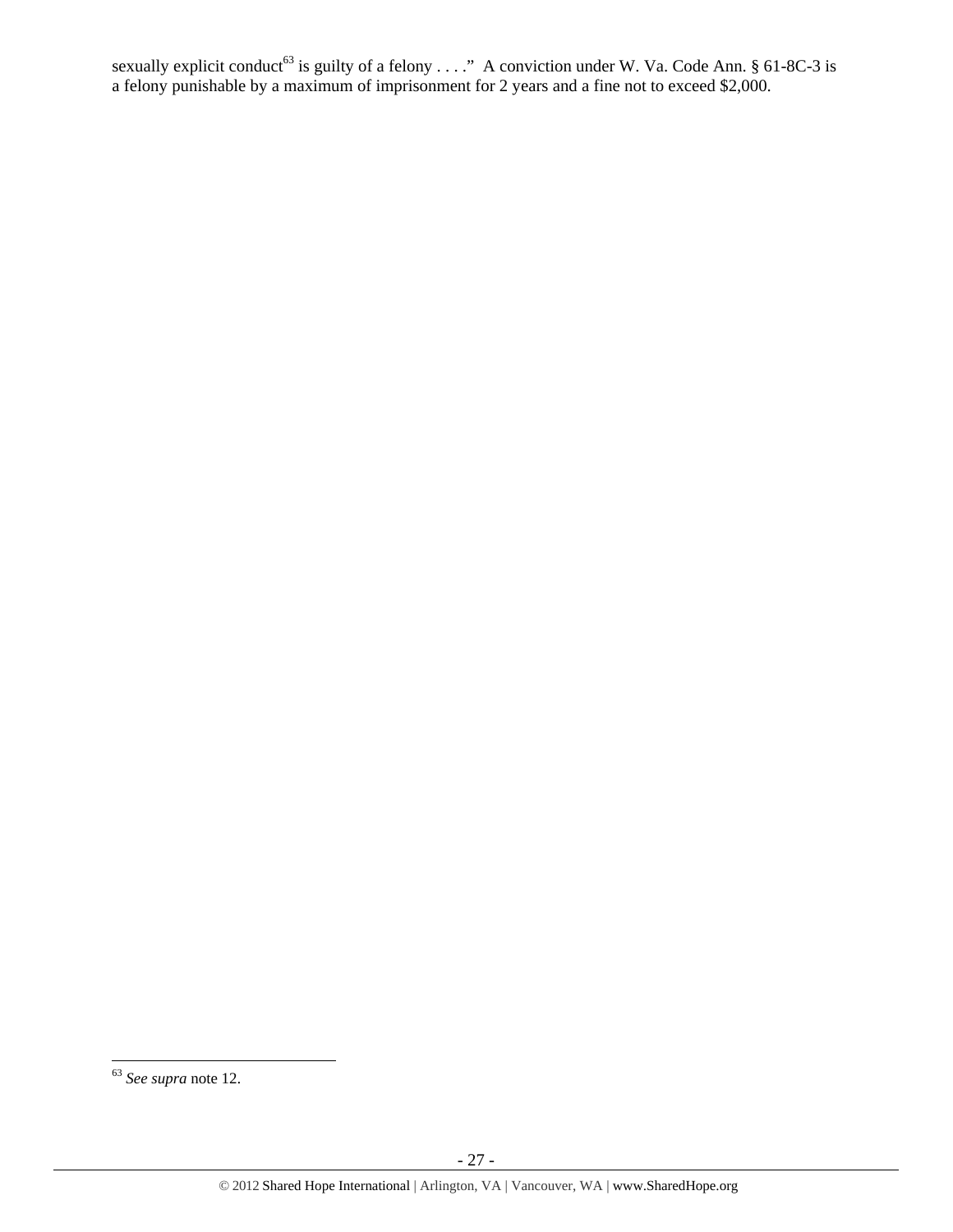#### **FRAMEWORK ISSUE 5: PROTECTIVE PROVISIONS FOR THE CHILD VICTIMS**

#### *Legal Components:*

- *5.1 Statutorily-mandated victim services define "victim" to specifically include victims of domestic minor sex trafficking or commercial sexual exploitation of children (CSEC) to ensure prompt identification and access to victims' rights and services.*
- *5.2 The state sex trafficking statute expressly prohibits a defendant from raising consent of the minor to the commercial sex acts as a defense.*
- *5.3 Prostitution laws apply only to adults, making minors under 18 specifically immune from this offense.*
- *5.4 Child victims of sex trafficking or commercial sexual exploitation are provided with a child protection response, including specialized shelter and services, and are not detained in juvenile detention facilities.*
- *5.5 Commercial sexual exploitation or sex trafficking is identified as a type of abuse and neglect within child protection statutes.*
- *5.6 The definition of "caregiver" (or similar term) in the child welfare statutes is broad enough to include a trafficker who has custody or control of a child in order to bring a trafficked child into the protection of child protective services.*
- *5.7 Crime victims' compensation is specifically available to a child victim of sex trafficking or commercial sexual exploitation of children (CSEC) without regard to ineligibility factors.*
- *5.8 Victim-friendly procedures and protections are provided in the trial process for minors under 18.*
- *5.9 Expungement or sealing of juvenile delinquency records resulting from arrests or adjudications for prostitutionrelated offenses committed as a result of, or in the course of, the commercial sexual exploitation of a minor is available within a reasonable time after turning 18.*
- *5.10 Victim restitution and civil remedies for victims of domestic minor sex trafficking or commercial sexual exploitation of children (CSEC) are authorized by law.*
- *5.11 Statutes of limitations for civil and criminal actions for child sex trafficking or commercial sexual exploitation of children (CSEC) offenses are eliminated or lengthened sufficiently to allow prosecutors and victims a realistic opportunity to pursue criminal action and legal remedies.*

*\_\_\_\_\_\_\_\_\_\_\_\_\_\_\_\_\_\_\_\_\_\_\_\_\_\_\_\_\_\_\_\_\_\_\_\_\_\_\_\_\_\_\_\_\_\_\_\_\_\_\_\_\_\_\_\_\_\_\_\_\_\_\_\_\_\_\_\_\_\_\_\_\_\_\_\_\_\_\_\_\_\_\_\_\_\_\_\_\_\_\_\_\_* 

# *Legal Analysis:*

*5.1 Statutorily-mandated victim services define "victim" to specifically include victims of domestic minor sex trafficking or commercial sexual exploitation of children (CSEC) to ensure prompt identification and access to victims' rights and services.* 

West Virginia's Victim Protection Act of 1984, Chapter 61, Article 11A, does not provide a general definition of "victim." Specific definitions of "victim" are provided for certain sections of West Virginia's Victim Protection Act, but no general definition is provided. For example, for purposes of W. Va. Code § 61-11A-2 (Testimony of crime victim at sentencing hearing), "victim" is defined in part as a "person who is a victim of a felony," and for purposes of W. Va. Code § 61-11A-8 (Notification to victim of offender's release, placement or escape from custody), "victim" is any person who is a "victim of [certain specified crimes, including kidnapping or any sexual offense against a minor] . . . who is alive and competent." W. Va. Code Ann. §§ 61-11A-2(a), 61-11A-8(i)(2).

For purposes of the West Virginia Crime Victims Compensation Act,<sup>64</sup> "victim" includes "[a] person who suffers personal injury or death as a result of . . . [c]riminally injurious conduct . . . ." W. Va. Code Ann. §  $14-2A-3(k)(1)(A)$ . Pursuant to W. Va. Code Ann. §  $14-2A-3(c)$ , "criminally injurious conduct" is defined in part as conduct, "which poses a substantial threat of personal injury or death and is punishable

 64 W. Va. Code Ann. § 14-2A-1 et seq.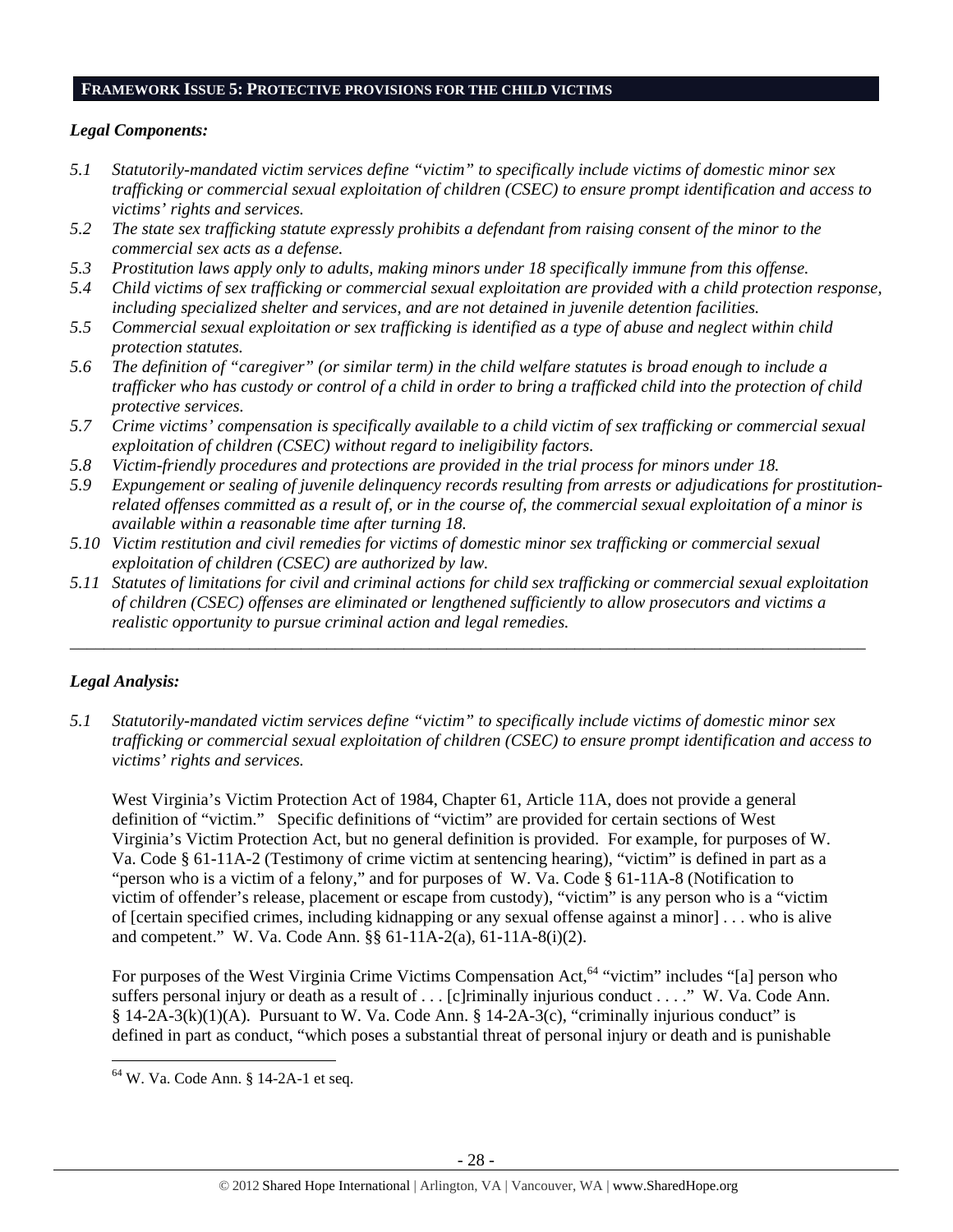by fine, imprisonment or death or would be so punishable but for a finding by a court of competent jurisdiction that the person committing the crime lacked capacity."

*5.2 The state sex trafficking statute expressly prohibits a defendant from raising consent of the minor to the commercial sex acts as a defense.* 

W. Va. Code Ann. § 61-2-17 (Human trafficking; criminal penalties), § 61-2-14(a) (Abduction of person; kidnapping or concealing child; penalties),§ 61-8-6 (Detention of person in place of prostitution; penalty), § 61-8-7 (Procuring for house of prostitution; penalty), § 61-8-8 (Receiving support from prostitution; pimping; penalty), § 61-8-5(b) (Houses of ill fame and assignation; penalties), § 61-8C-2 (Use of minors in filming sexually explicit conduct prohibited; penalty), and § 61-8C-3 (Distribution and exhibiting of material depicting minors engaged in sexually explicit conduct prohibited; penalty) do not expressly provide that the consent of a minor to a commercial sex act is immaterial to the crime.

To the extent that sex offenses are used to prosecute trafficking crimes in West Virginia, W. Va. Code Ann. § 61-8B-2(a) specifically provides, "Whether or not specifically stated, it is an element of every offense defined in this article that the sexual act was committed without the consent of the victim." Under subsection  $(c)(1)$ , "A person is deemed incapable of consent when such person is: (1) Less than sixteen years old."

- 5.2.1 Recommendation: Amend W. Va. Code Ann. § 61-2-17(a)(5) (Human trafficking; criminal penalties) § 61-2-14(a) (Abduction of person; kidnapping or concealing child; penalties), § 61-8-6 (Detention of person in place of prostitution; penalty), § 61-8-7 (Procuring for house of prostitution; penalty), § 61-8-8 (Receiving support from prostitution; pimping), § 61-8-5(b) (Houses of ill fame and assignation; penalties), § 61-8C-2 (Use of minors in filming sexually explicit conduct prohibited; penalty), and § 61-8C-3 (Distribution and exhibiting of material depicting minors engaged in sexually explicit conduct prohibited; penalty) to expressly provide that the minor's consent to a commercial sex act is not a defense to the crime.
- *5.3 Prostitution laws apply only to adults, making minors under 18 specifically immune from this offense.*

W. Va. Code Ann. § 61-8-5(b) (Houses of ill fame and assignation; penalties) is age-neutral, and therefore, applies to minors. The applicable portion of W. Va. Code Ann. § 61-8-5(b) states:

Any person who shall engage in prostitution, lewdness, or assignation . . . shall, upon conviction for the first offense under this section, be punished by imprisonment in the county jail for a period of not less than sixty days nor more than six months . . . .

- 5.3.1 Recommendation: Amend W. Va. Code Ann. § 61-8-5(b) (Houses of ill fame and assignation; penalties; jurisdiction of courts) to specify that this law does not apply to minors under 18.
- *5.4 Child victims of sex trafficking or commercial sexual exploitation are provided with a child protection response, including specialized shelter and services, and are not detained in juvenile detention facilities.*

West Virginia provides some protective provisions to commercially sexually exploited<sup>65</sup> children. Pursuant to W. Va. Code Ann. § 49-6A-2, when certain specified persons, including healthcare professionals, social service workers, school personnel, and law enforcement officers, have "reasonable cause to suspect that a child is neglected or abused or observe[] the child being subjected to conditions that are likely to result in abuse or neglect," they must

<sup>65</sup> *See supra* note 57.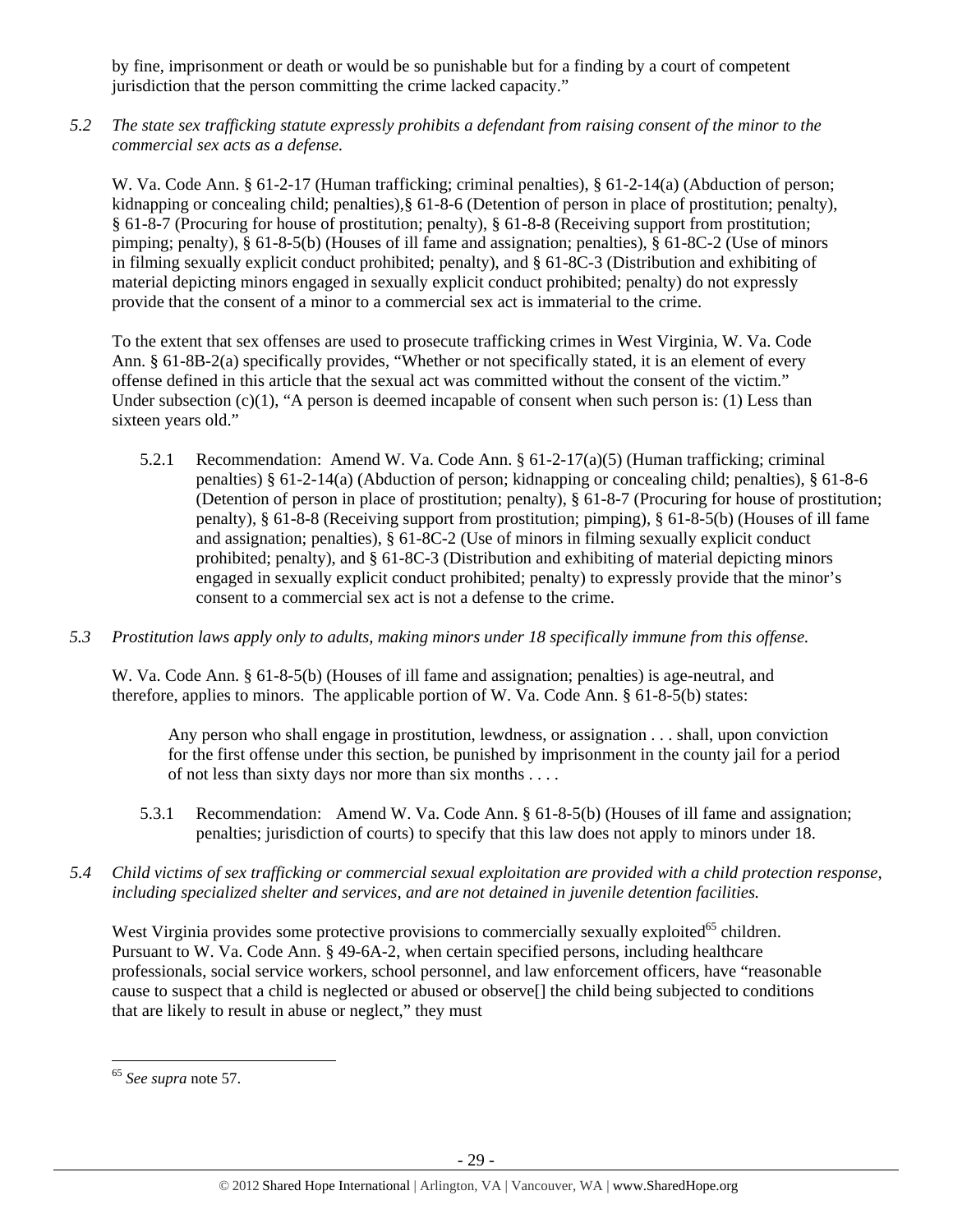report the circumstances or cause a report to be made to the Department of Health and Human Resources: Provided, That in any case where the reporter believes that the child suffered serious physical abuse or sexual abuse or sexual assault, the reporter shall also immediately report, or cause a report to be made, to the State Police and any law-enforcement agency having jurisdiction to investigate the complaint . . . .

Any other person who reasonably suspects that a child is abused or neglected may report child abuse. W. Va. Code Ann. § 49-6A-2. Once a local child protective services office receives a report of alleged child abuse or neglect, the office must investigate the report, and, if necessary, "initiate the appropriate legal proceeding." W. Va. Code Ann. § 49-6A-9(b), (c).

Under W. Va. Code Ann. § 49-6-1(a) (Petition to the court when child believed neglected or abused; notice), "If the [Department of Health and Human Resources] or a reputable person believes that a child is neglected or abused, the department or the person may present a petition setting forth the facts to the circuit court . . . ." After the petition is filed, W. Va. Code Ann. § 49-6-3(a) (Petition to court when child believed neglected or abused—temporary custody) states,

the court may order that the child alleged to be an abused or neglected child be delivered for not more than ten days into the custody of the state department or a responsible person found by the court to be a fit and proper person for the temporary care of the child pending a preliminary hearing, if it finds that:

(1) There exists imminent danger to the physical well-being of the child; and (2) There are no reasonably available alternatives to removal of the child, including, but not limited to, the provision of medical, psychiatric, psychological or homemaking services in the child's present custody: Provided, That where the alleged abusing person, if known, is a member of a household, the court shall not allow placement pursuant to this section of the child or children in said home unless the alleged abusing person is or has been precluded from visiting or residing in said home by judicial order. . . .

. . . .

Under W. Va. Code Ann. § 49-6-3(b), if the child is in "imminent danger,"<sup>66</sup> the court may hold a preliminary hearing at which, if it determines that "there are no alternatives less drastic than removal of the child and that a hearing on the petition cannot be scheduled in the interim period," it can "order that the child be delivered into the temporary custody of the department or a responsible person or agency found by the court to be a fit and proper person for the temporary care of the child for a period not exceeding sixty days . . . ."

Additionally, pursuant to W. Va. Code Ann. § 49-6-3(c), a child protective service worker who observes a child whose "physical well-being" is in "imminent danger" and

has probable cause to believe that the child or children will suffer additional child abuse or neglect or will be removed from the county before a petition can be filed and temporary custody can be ordered . . . may, prior to the filing of a petition, take the child or children into his or her custody without a court order: Provided, That after taking custody of such child or children prior to the filing of a petition, the worker shall forthwith appear before a circuit judge or a juvenile referee of the county wherein custody was taken, or if no such judge or referee be available, before a circuit judge or a juvenile referee of an

 $66$  W. Va. Code Ann. § 49-1-3(8) (Definitions relating to abuse and neglect) defines "Imminent danger to the physical well-being of the child" in part as "an emergency situation in which the welfare or the life of the child is threatened. Such emergency situation exists when there is reasonable cause to believe that any child in the home is or has been sexually abused or sexually exploited . . . ."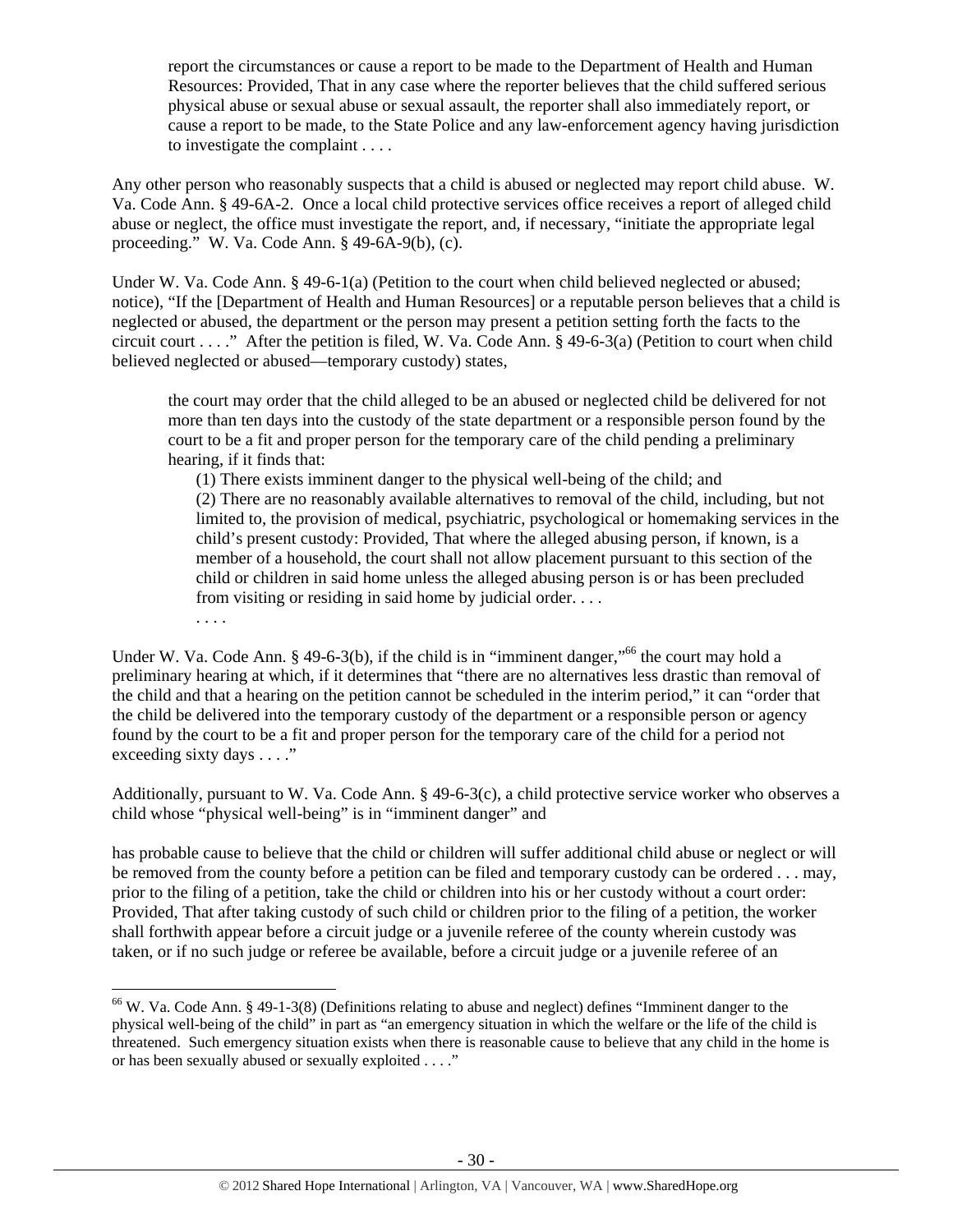adjoining county, and shall immediately apply for an order ratifying the emergency custody of the child pending the filing of a petition. . . . If the emergency taking is ratified by the judge or referee, emergency custody of the child or children shall be vested in the department until the expiration of the next two judicial days, at which time any such child taken into emergency custody shall be returned to the custody of his or her parent or guardian or custodian unless a petition has been filed and custody of the child has been transferred under the provisions of section three of this article.

Despite these protections, however, a child may be arrested and detained by law enforcement for actions related to the child being trafficked. Pursuant to W. Va. Code Ann. § 49-5-8(b) (Taking a juvenile into custody), a child may be taken into custody by a law-enforcement officer without a court order under any of the following circumstances:

(1) Grounds exist for the arrest of an adult in identical circumstances; (2) emergency conditions exist which, in the judgment of the officer, pose imminent danger to the health, safety and welfare of the juvenile; [or] (3) the official has reasonable grounds to believe that the juvenile has left the care of his or her parents, guardian or custodian without the consent of such person and the health, safety and welfare of the juvenile is endangered ....

Alternatively, W. Va. Code Ann. § 49-5-8(a) states that a child may be taken into custody pursuant to a court order when there is showing of probable cause for any of the following: "(1) The petition shows that grounds exist for the arrest of an adult in identical circumstances; (2) the health, safety and welfare of the juvenile demand such custody . . . ."

Under W. Va. Code Ann. § 49-5-8(c)(2) (Taking a juvenile into custody) after a child is taken into custody, the child must be released to her parent, guardian or custodian, except under the following conditions:

(A) Circumstances present an immediate threat of serious bodily harm to the juvenile if released; (B) No responsible adult can be found into whose custody the juvenile can be delivered: Provided, That each day the juvenile is detained, a written record must be made of all attempts to locate such a responsible adult; or

. . . .

Under W. Va. Code. Ann. §  $49-5-8(c)(3)$ , "If the juvenile is an alleged status offender . . . ['the official shall'] immediately notify the Department of Health and Human Resources and, if the circumstances of either paragraph (A) or (B), subdivision (2)  $[\frac{8}{9}49-5-8(c)(2)(A), (B)]$  of this subsection exist and the requirements therein are met, the official may detain the juvenile, but only in a nonsecure or staff-secure facility." Pursuant to W. Va. Code Ann. § 49-5-8(d), "In all cases when a juvenile is delivered into a sheriff's or detention center director's custody, that official shall release the juvenile to his or her parent, guardian or custodian by the end of the next day unless the juvenile has been placed in detention after a hearing conducted pursuant to section eight-a [§ 49-5-8a] of this article." At the detention hearing, under W. Va. Code Ann. § 49-5-8a(a), the judge, juvenile referee, or magistrate will determine "the possible need for detention in accordance with [W. Va. Code Ann. § 49-5A-2 (Investigation and release of child taken into custody; detention hearings)]." W. Va. Code Ann. § 49-5-8a(a). W. Va. Code Ann. § 49-5a-2 provides, in pertinent part, that

[i]t shall be the duty of the judge or referee to avoid incarceration of such child in any jail. Unless the circumstances of the case otherwise require, taking into account the welfare of the child as well as the interest of society, such child shall be released forthwith into the custody of his parent or parents, relative, custodian or other responsible adult or agency.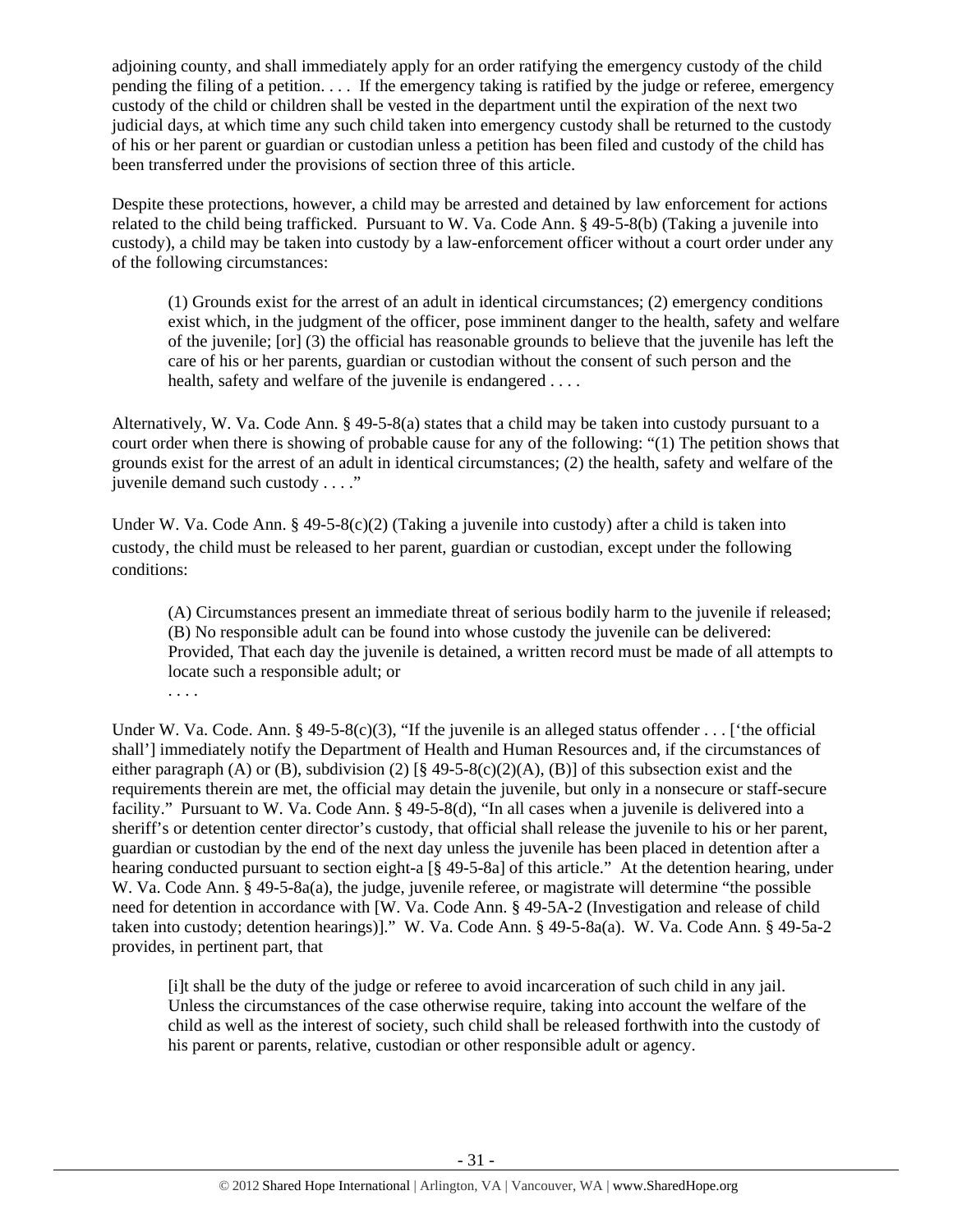The judge, juvenile referee or magistrate "shall, if the health, safety and welfare of the juvenile will not be endangered thereby, release the juvenile on recognizance to his or her parents, custodians or an appropriate agency . . . ." W. Va. Code Ann. § 49-5-8a(a). Under subsection (a)(2), the court is directed to

Release the juvenile into the custody of his or her parent, guardian or custodian unless: (A) Circumstances present an immediate threat of serious bodily harm to the juvenile if released;

(B) No responsible adult can be found into whose custody the juvenile can be delivered: Provided, That each day the juvenile is detained, a written record must be made of all attempts to locate such a responsible adult; or

(C) The juvenile is charged with an act of delinquency for which secure detention is permissible.

After adjudication pursuant to W. Va. Code Ann § 49-5-11 (Adjudication for alleged status offenders and delinquents; mandatory initial disposition of status offenders), W. Va. Code Ann. § 49-5-13(b) (Disposition of juvenile delinquents; appeal) permits the court to choose a disposition

from the following alternatives, consider[ing] the best interests of the juvenile and the welfare of the public:

(1) Dismiss the petition;

(2) Refer the juvenile and the juvenile's parent or custodian to a community agency for needed assistance and dismiss the petition;

(3) Upon a finding that the juvenile is in need of extra-parental supervision: (A) Place the juvenile under the supervision of a probation officer of the court or of the court of the county where the juvenile has his or her usual place of abode or other person while leaving the juvenile in custody of his or her parent or custodian; and (B) prescribe a program of treatment or therapy or limit the juvenile's activities under terms which are reasonable and within the child's ability to perform . . . ;

(4) Upon a finding that a parent or custodian is not willing or able to take custody of the juvenile, that a juvenile is not willing to reside in the custody of his parent or custodian or that a parent or custodian cannot provide the necessary supervision and care of the juvenile, the court may place the juvenile in temporary foster care or temporarily commit the juvenile to the department or a child welfare agency. . . ;

(5) Upon a finding that the best interests of the juvenile or the welfare of the public require it, and upon an adjudication of delinquency pursuant to subdivision (1), section four, article one of this chapter,<sup>67</sup> the court may commit the juvenile to the custody of the Director of the Division of Juvenile Services for placement in a juvenile services facility for the treatment, instruction and rehabilitation of juveniles: Provided, That the court maintains discretion to consider alternative sentencing arrangements. . . . Commitments shall not exceed the maximum term for which an adult could have been sentenced for the same offense and any such maximum allowable sentence to be served in a juvenile correctional facility may take into account any time served by the juvenile in a detention center pending adjudication, disposition or transfer. . . ;

. . . .

 $67$  This statute incorrectly references W. Va. Code Ann. § 49-1-4(1) (Other definitions) (definition of "Child welfare agency"). Although speculative, it is likely that the correct reference should be directed to W. Va. Code Ann § 49- 5-11 (Adjudication for alleged status offenders and delinquents; mandatory initial disposition of status offenders).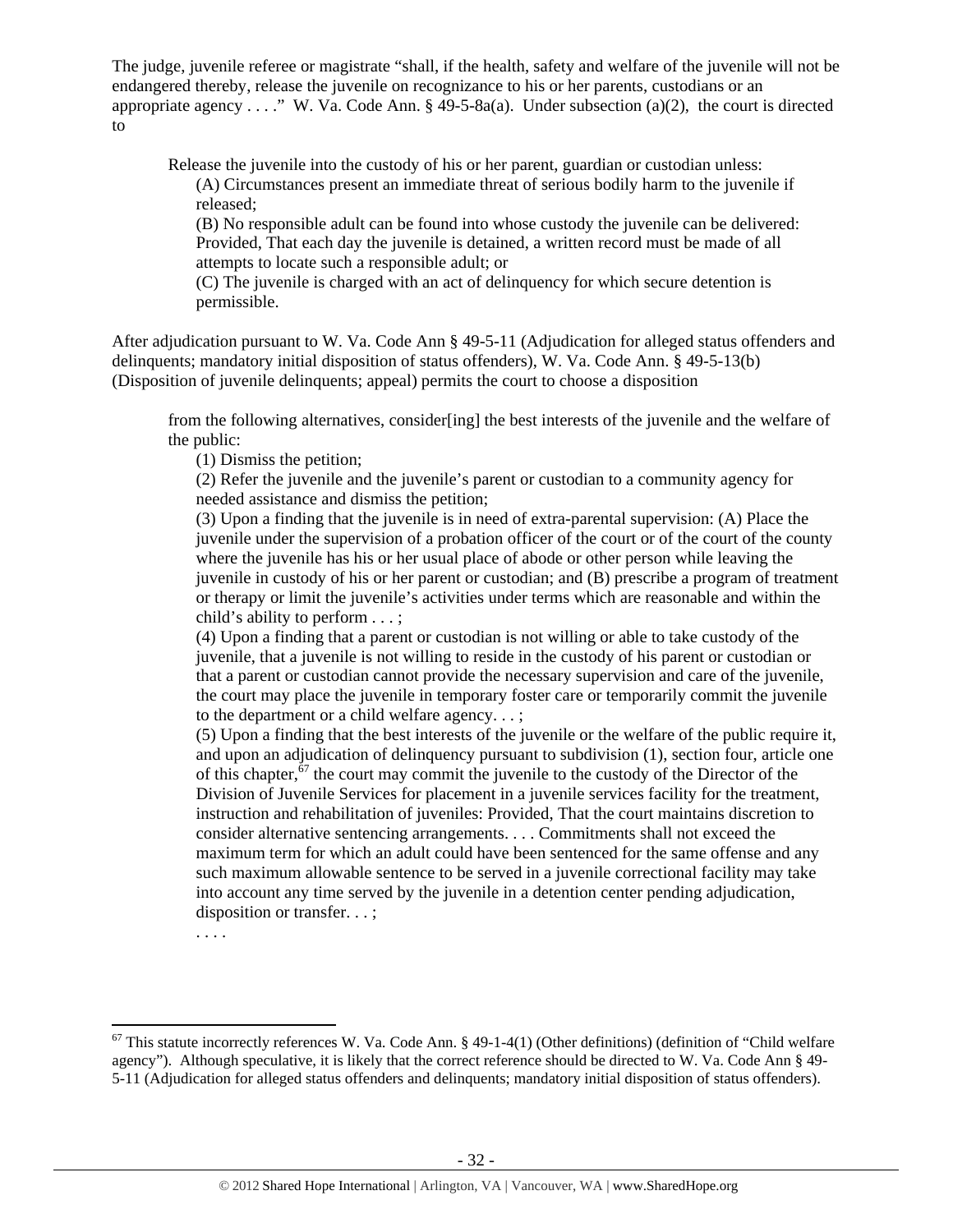Juveniles adjudicated to be status offenders<sup>68</sup> will be provided services in accordance with W. Va. Code Ann. the West Virginia Juvenile Offender Rehabilitation Act,<sup>69</sup> which includes provisions regarding the treatment of status offenders in rehabilitative facilities and authorizes "[t]he Department of Health and Human Resources . . . to require any juvenile committed to its legal custody to remain at and to return to the residence to which the juvenile is assigned by the department or by the juvenile court." W. Va. Code Ann. §§ 49-5B-5, 49-5B-6.

Additionally, a child who is a victim of abuse or neglect and is "undergoing certain status offense and delinquency proceedings," may be subject to a "multidisciplinary screening, advisory and planning system to assist courts in facilitating permanency planning . . . ." W. Va. Code Ann. §  $49-5D-1(a)$ . Pursuant to W. Va. Code Ann. §  $49-5D-2(a)$ , "The prosecuting attorney shall establish a multidisciplinary investigative team in each county." Under W. Va. Code Ann. § 49-  $5D-2(c)$ ,<sup>70</sup> "The investigative team shall be responsible for coordinating or cooperating in the initial and ongoing investigation of all civil and criminal allegations pertinent to cases involving child sexual assault, child sexual abuse, child abuse and neglect and shall make a recommendation to the county prosecuting attorney as to the initiation or commencement of a civil petition and/or criminal prosecution." Additionally, "Within thirty days of the initiation of a judicial proceeding pursuant to article six of this chapter, the Department of Health and Human Services shall convene a multidisciplinary treatment team to assess, plan, and implement a comprehensive, individualized service plan for children who are victims of abuse or neglect and their families. The multidisciplinary team shall obtain and utilize any assessments for the children . . . respondents that it deems necessary to assist in the development of such a plan. W. Va. Code Ann. § 49-5D-3b(a). After a case in juvenile court is commenced and "[p]rior to disposition, in each case in which a treatment planning team<sup>71</sup> has been convened, the team shall advise the court

 $68$  "Status offender" is defined in W. Va. Code Ann. § 49-1-4(15) as

a juvenile who has been adjudicated as one:

(B) Who has left the care of his or her parents, guardian or custodian without the consent of such person or without good cause; or

(C) Who is habitually absent from school without good cause. <sup>69</sup> W. Va. Code Ann. §§ 49-5B-1 to -7.

<sup>70</sup> The text of W. Va. Code Ann. § 49-5D-2 included here and elsewhere in this report includes amendments made by the passage of Senate Bill 484, 80th Leg. 2nd Sess. (WV 2012) (effective June 7, 2012).<br><sup>71</sup> Pursuant to W. Va. Code Ann. § 49-5D-3c(a) (Multidisciplinary treatment process for status offenders or

delinquents),

(1) When a juvenile is adjudicated as a status offender pursuant to section eleven-d, article five of this chapter, the Department of Health and Human Resources shall promptly convene a multidisciplinary treatment team and conduct an assessment, utilizing a standard uniform comprehensive assessment instrument or protocol, to determine the juvenile's mental and physical condition, maturity and education level, home and family environment, rehabilitative needs and recommended service plan. Upon completion of the assessment, the treatment team shall prepare and implement a comprehensive, individualized service plan for the juvenile.

(2) When a juvenile is adjudicated as a delinquent or has been granted an improvement period pursuant to section nine, article five of this chapter, the court, either upon its own motion or motion of a party, may require the Department of Health and Human Resources to convene a multidisciplinary treatment team and conduct an assessment, utilizing a standard uniform comprehensive assessment instrument or protocol, to determine the juvenile's mental and physical condition, maturity and education level, home and family environment, rehabilitative needs and recommended service plan. A referral to the Department of Health and Human Resources to convene a multidisciplinary treatment team and to conduct such an assessment shall be made when the court is considering placing the juvenile in the department's custody or placing the

<sup>(</sup>A) Who habitually and continually refuses to respond to the lawful supervision by his or her parents, guardian or legal custodian such that the child's behavior substantially endangers the health, safety or welfare of the juvenile or any other person;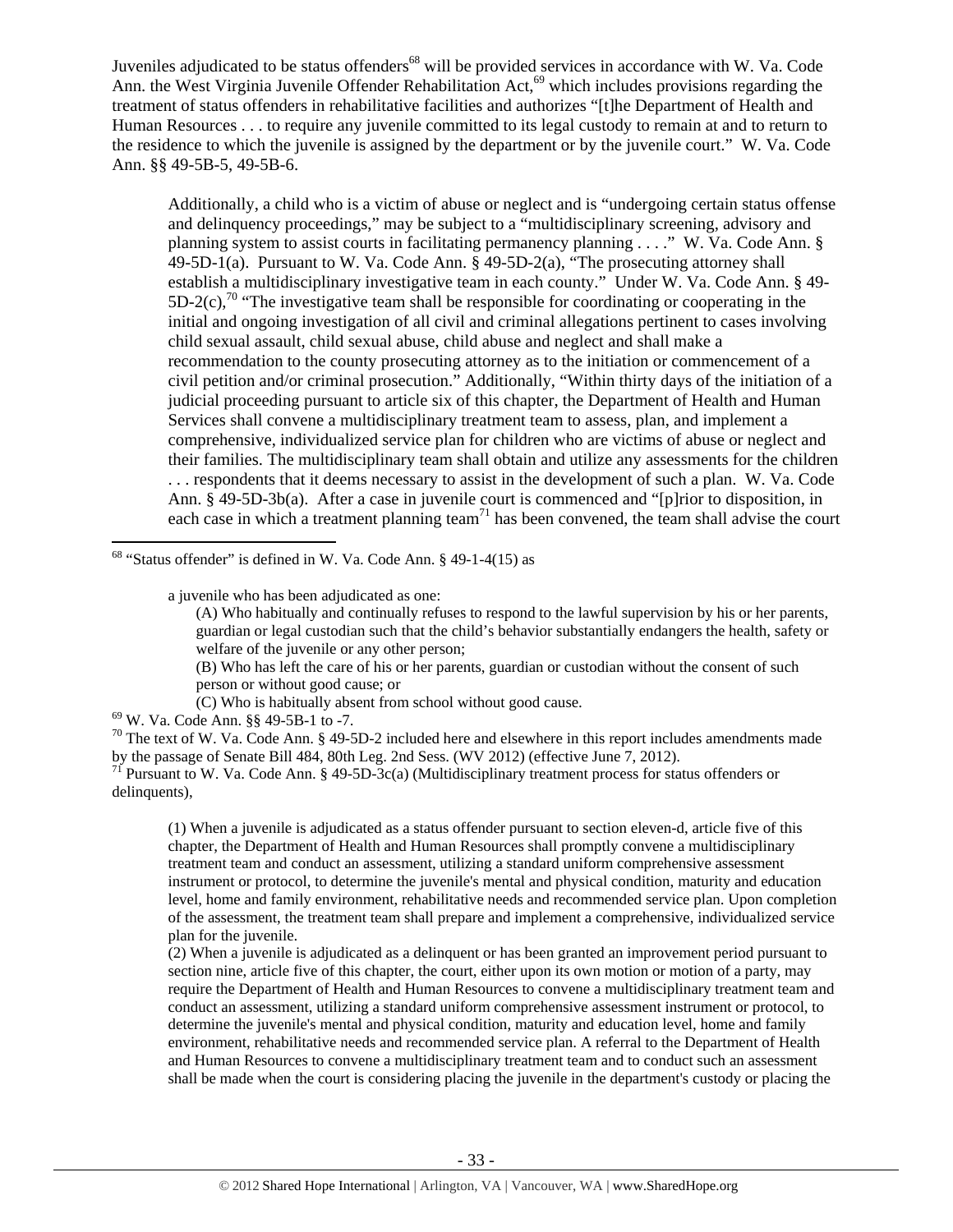as to the types of services the team has determined are needed and the type of placement, if any, which will best serve the needs of the child." W. Va. Code Ann. §  $49-5D-3b(c)$ .<sup>72</sup>

5.4.1 Recommendation: Establish a mandatory response law directing any minor who is a victim of sex trafficking away from the criminal justice system and into a child protective services system.

#### *5.5 Commercial sexual exploitation or sex trafficking is identified as a type of abuse and neglect within child protection statutes.*

For purposes of W. Va. Code Ann. Chap. 49 (Child Welfare), the commercial sexual exploitation of a child is expressly identified as a type of child abuse.

W. Va. Code Ann. § 49-1-3(1), (B) (Definitions relating to abuse and neglect)<sup>73</sup> defines an "abused child" in part as a child "whose health or welfare is threatened by [, among other things,] . . . sexual abuse or sexual exploitation." Additionally, the definition of "child abuse or neglect" includes the "sexual abuse, $74$  sexual exploitation, sale or attempted sale or negligent treatment or maltreatment of a child by a parent, guardian or custodian who is responsible for the child's welfare, under circumstances which harm or threaten the health and welfare of the child." W. Va. Code Ann. § 49-1-3(4).

Pursuant to W. Va. Code Ann.  $\S$  49-1-3(17),<sup>75</sup>

juvenile out-of-home at the department's expense pursuant to section thirteen, article five of this chapter. In any delinquency proceeding in which the court requires the Department of Health and Human Resources to convene a multidisciplinary treatment team, the probation officer shall notify the department at least fifteen working days before the court proceeding in order to allow the department sufficient time to convene and develop an individualized service plan for the juvenile.<br><sup>72</sup> The text of W. Va. Code Ann. § 49-5D-3 included here and elsewhere in this report includes amendments made

by the passage of Senate Bill 484, 80th Leg. 2nd Sess. (WV 2012) (effective June 7, 2012).<br><sup>73</sup> The text of W. Va. Code Ann. § 49-1-3 included here and elsewhere in this report includes amendments made by

<u> Andrewski politika (za obrazu pod predsjednika u predsjednika u predsjednika u predsjednika (za obrazu pod p</u>

the passage of Senate Bill 484, 80th Leg. 2nd Sess. (WV 2012) (effective June  $\overline{7}$ , 2012). <sup>74</sup> Pursuant to W. Va. Code Ann. § 49-1-3(15), "sexual abuse" is defined as

(A) As to a child who is less than sixteen years of age, any of the following acts which a parent, guardian or custodian shall engage in, attempt to engage in, or knowingly procure another person to engage in, with such child, notwithstanding the fact that the child may have willingly participated in such conduct or the fact that the child may have suffered no apparent physical injury or mental or emotional injury as a result of such conduct:

- (i) Sexual intercourse;
- (ii) Sexual intrusion; or
- (iii) Sexual contact;

(B) As to a child who is sixteen years of age or older, any of the following acts which a parent, guardian or custodian shall engage in, attempt to engage in, or knowingly procure another person to engage in, with such child, notwithstanding the fact that the child may have consented to such conduct or the fact that the child may have suffered no apparent physical injury or mental or emotional injury as a result of such conduct:

- (i) Sexual intercourse;
- (ii) Sexual intrusion; or
- (iii) Sexual contact.

(C) Any conduct whereby a parent, guardian or custodian displays his or her sex organs to a child, or procures another person to display his or her sex organs to a child, for the purpose of gratifying the sexual desire of the parent, guardian or custodian, of the person making such display, or of the child, or for the purpose of affronting or alarming the child. 75 *See supra* note 73.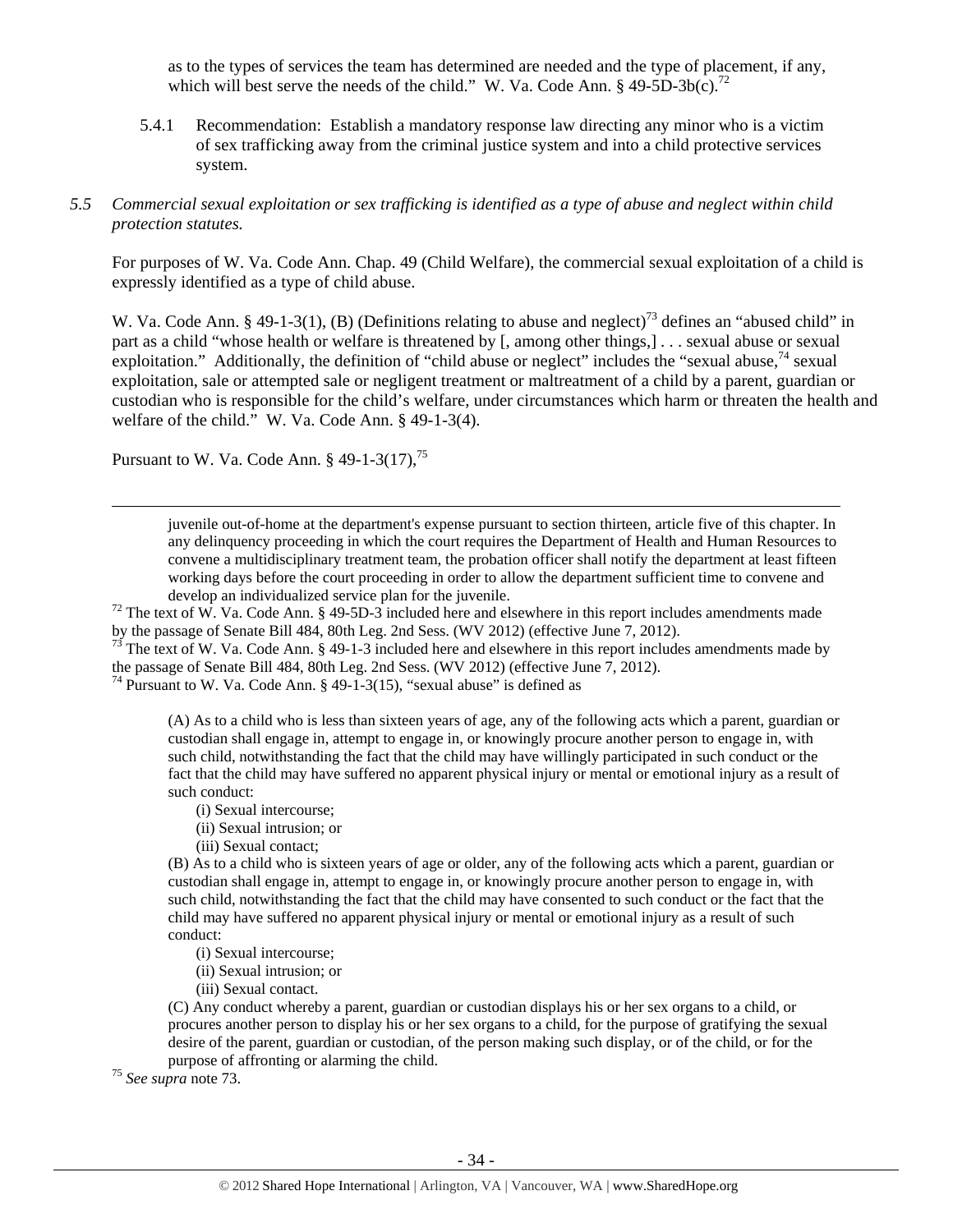"Sexual exploitation" means an act whereby:

(A) A parent, custodian or guardian, whether for financial gain or not, persuades, induces, entices or coerces a child to engage in sexually explicit conduct<sup>76</sup> as that term is defined in section one, article eight-c, chapter sixty-one [W. Va. Code § 61-8C-1 (Definitions)] of this code; (B) A parent, guardian or custodian persuades, induces, entices or coerces a child to display his or her sex organs for the sexual gratification of the parent, guardian, custodian or a third person, or to display his or her sex organs under circumstances in which the parent, guardian or custodian knows such display is likely to be observed by others who would be affronted or alarmed.

*5.6 The definition of "caregiver"(or similar term) in the child welfare statutes is broad enough to include a trafficker who has custody or control of a child in order to bring a trafficked child into the protection of child protective services.* 

For purposes of West Virginia's chapter on "Child Welfare," "custodian" is defined as "a person who has or shares actual physical possession or care and custody of a child, regardless of whether such person has been granted custody of the child by any contract, agreement or legal proceedings." W. Va. Code Ann. § 49-1-4(5). Because W. Va. Code Ann. § 49-1-4(5) does not require a person to have legal custody of a child, but only to have or share "actual physical possession or care and custody of a child," this definition likely is broad enough to cover situations in which a trafficker is in custody or control of a child.

*5.7 Crime victims' compensation is specifically available to a child victim of sex trafficking or commercial sexual exploitation of children (CSEC) without regard to ineligibility factors.* 

West Virginia does not make compensation available to children who are victims of commercial sexual exploitation without regard to ineligibility requirements. Pursuant to W. Va. Code Ann. § 14-2A- $3(k)(1)(A)$  (Definitions), "victim" includes "[a] person who suffers personal injury or death as a result of . . . [c]riminally injurious conduct." Additionally, "criminally injurious conduct" is defined in part as conduct "which poses a substantial threat of personal injury or death and is punishable by fine, imprisonment or death or would be so punishable but for a finding by a court of competent jurisdiction that the person committing the crime lacked capacity." W. Va. Code Ann. § 14-2A-3(c).

However, several additional requirements for compensation could present difficulties for victims of domestic minor sex trafficking. W. Va. Code Ann. § 14-2A-10(b) (Filing of application for compensation award; contents) requires an application for an award of compensation to "be filed within two years after the occurrence of the criminally injurious conduct that is the basis of the application." Additionally, a victim will not receive an award unless "the criminally injurious conduct upon which the claim is based was reported to a law-enforcement officer or agency within seventy-two hours after the occurrence of the conduct, unless it is determined that good cause existed for the failure to report the conduct within the 72 hour period." W. Va. Code Ann. § 14-2A-14(b). A claim will also be denied where the victim is considered an "offender or an accomplice of the offender." W. Va. Code Ann. § 14-2A-14(c). Lastly, an award of compensation may be denied, reduced or reconsidered, if an award was previously approved, "upon a finding that the claimant or victim has not fully cooperated with appropriate law-enforcement agencies or the claim investigator." W. Va. Code Ann. § 14-2A-14(d). Nothing expressly exempts domestic minor sex trafficking victims from these requirements or award reduction factors, or explains what constitutes good cause for the failure to report the crime to law enforcement within 72 hours.

5.7.1 Recommendation: Amend W. Va. Code Ann. § 14-2A-14 to exempt domestic minor sex trafficking victims from the above listed ineligibility criteria, and to provide a good cause exception to the criterion listed in W. Va. Code Ann.  $\S 14-2A-14(d)$  clarifying that a domestic minor sex

 <sup>76</sup> *See supra* note 12.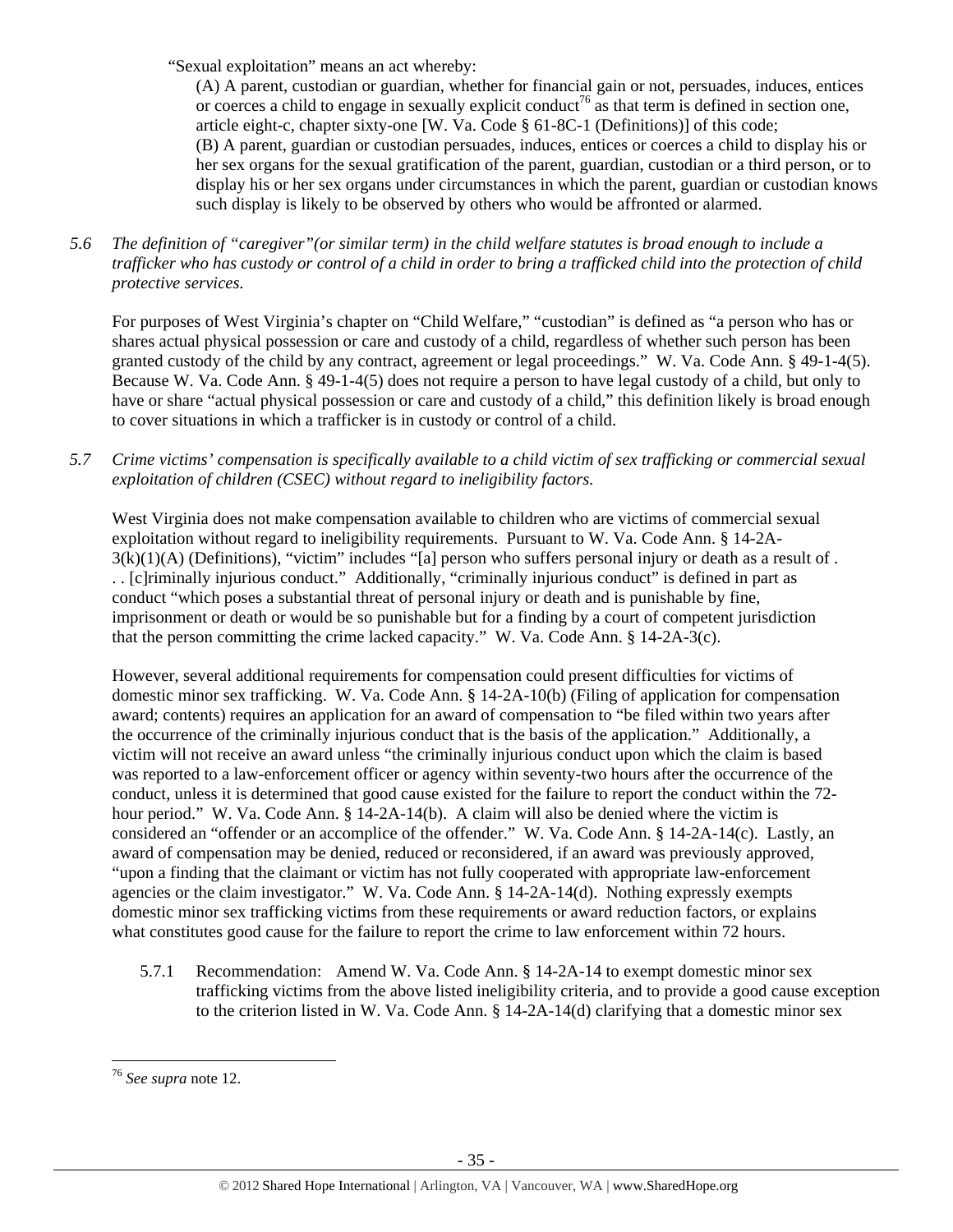trafficking victim has good cause for failure to report a crime related to the child's commercial sexual exploitation within 72 hours of its commission.

## *5.8 Victim-friendly procedures and protections are provided in the trial process for minors under 18.*

West Virginia law includes several victim-friendly criminal justice procedures and protections throughout the criminal justice process, but these are mainly limited to victims of sexual offenses.

Special protections are afforded to child-witnesses<sup>77</sup> who are called to testify as victims in criminal prosecutions involving sexual assault in the first, second, or third degree, or sexual abuse in the first degree. W. Va. Code Ann. § 62-6B-2(1). Pursuant to W. Va. Code Ann. § 62-6B-3(b)–(d) (Findings of fact required for taking testimony of child witness by closed-circuit television; considerations for court),

(b) Prior to ordering that the testimony of a child witness may be taken through the use of live, two-way closed-circuit television, the circuit court must find by clear and convincing evidence, after conducting an evidentiary hearing on this issue, that:

(1) The child is an otherwise competent witness;

(2) That, absent the use of live, two-way closed-circuit television, the child witness will be unable to testify due solely to being required to be in the physical presence of the defendant while testifying:

(3) The child witness can only testify if live, two-way closed-circuit television is used in the trial; and

(4) That the state's ability to proceed against the defendant without the child witness' live testimony would be substantially impaired or precluded.

(c) The court shall consider the following factors in determining the necessity of allowing a child witness to testify by the use of live, two-way closed-circuit television:

(1) The age and maturity of the child witness;

(2) The facts and circumstances of the alleged offense;

(3) The necessity of the child's live testimony to the prosecution's ability to proceed;

(4) Whether or not the facts of the case involve the alleged infliction of bodily injury to the

child witness or the threat of bodily injury to the child or another; and

(5) Any mental or physical handicap of the child witness.

(d) In determining whether to allow a child witness to testify through live, two-way closed-circuit television the court shall appoint a psychiatrist, licensed psychologist with at least five years clinical experience or a licensed clinical social worker with at least five years of significant clinical experience in the treatment and evaluation of children who shall serve as an advisor or friend of the court to provide the court with an expert opinion as to whether, to a reasonable degree of professional certainty, the child witness will suffer severe emotional harm, be unable to testify based solely on being in the physical presence of the defendant while testifying and that the child witness does not evidence signs of being subjected to undue influence or coercion. The opinion of the psychiatrist, licensed psychologist or licensed clinical social worker shall be filed with the circuit court at least thirty days prior to the final hearing on the use of live, two-way closed-circuit television and the defendant shall be allowed to review the opinion and present evidence on the issue by the use of an expert or experts or otherwise.

When a child-witness gives testimony via live two-way closed-circuit television, "[o]nly the prosecuting attorney, the attorney for the defendant and the operator of the equipment may be present in the room

<sup>&</sup>lt;sup>77</sup> Pursuant to W. Va. Code Ann. § 62-6B-2(1), "Child witness" is defined as "a person thirteen years of age or less who is or will be called to testify in a criminal matter concerning an alleged violation of [§ 61-8B-3 (Sexual assault in the first degree), § 61-8B-4 (Sexual assault in the second degree), § 61-8B-5 (Sexual assault in the third degree), or § 61-8B-7 (Sexual abuse in the first degree)] of this code in which the child is the alleged victim."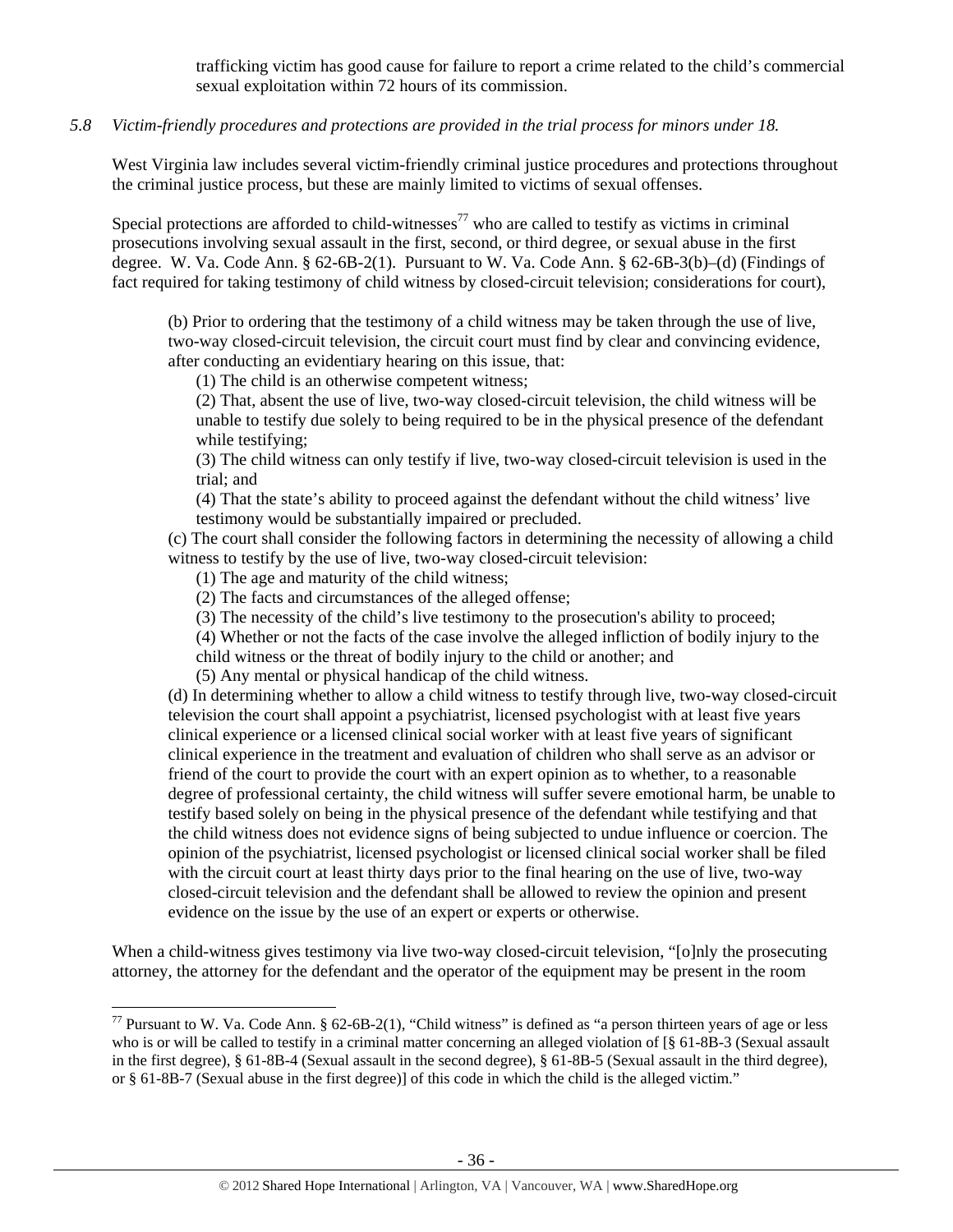with the child witness during testimony," and "[o]nly the court, the prosecuting attorney and the attorney for the defendant may question the child." W. Va. Code Ann.  $\S 62-6B-4(b)(1)$ .<sup>78</sup> Additionally, under W. Va. Code Ann. § 62-6B-5 (Memorialization of statements of certain child witnesses; admissibility; hearing), when any

law-enforcement officer, physician, psychologist, social worker or investigator, in the course of his or her employment or profession or while engaged in an active criminal investigation as a law-enforcement officer or an agent of a prosecuting attorney, obtains a statement from a child thirteen years of age or younger who is an alleged victim in an investigation or prosecution alleging a violation of [sexual assault in the first, second, or third degree, or sexual abuse in the first degree] he or she shall forthwith make a contemporaneous written notation and recitation of the statement received or obtained. An audio recording or video recording with sound capability of the statement may be used in lieu of the written recitation required by the provisions of this section. Failure to comply with the provisions of this section creates a presumption that the statement is inadmissible. The statement may be admitted if, after a hearing on the matter, the court finds by clear and convincing evidence that the failure to comply with the provisions of this section was a good faith omission and that the content of the proffered statement is an accurate recital of the information provided by the child and is otherwise admissible.

In any prosecution for W. Va. Code Ann. § 61-8B-3 (Sexual assault in the first degree), § 61-8B-5 (Sexual assault in the third degree), § 61-8B-7 (Sexual abuse in the first degree), § 61-8B-9 (Sexual abuse in the third degree), § 61-8C-2 (Use of minors in filming sexually explicit conduct prohibited; penalty) or § 61-8C-3 (Distribution and exhibiting of material depicting minors engaged in sexually explicit conduct prohibited; penalty), the court may limit the number of interviews that a child victim who is under 11 years old may be required to give for "law enforcement or discovery purposes." W. Va. Code Ann. §§ 61-8B-14, 61-8C-5(a). For prosecutions under article 8C (Filming of sexually explicit conduct of minors) the child may also be allowed to use "anatomically correct dolls, mannequins or drawings to assist such child in testifying." W. Va. Code Ann. § 61-8C-5(b).

Pursuant to W. Va. Code Ann. § 61-8B-11(a), (b) (Sexual offenses; evidence),

(a) In any prosecution under [Article 8B, Sexual offenses] in which the victim's lack of consent is based solely on the incapacity to consent because such victim was below a critical age [i.e., prosecutions for violations of W. Va. Code Ann.  $\S$  61-8B-3(a)(2) (Sexual assault in the first degree),  $\S 61-8B-5(a)(2)$  (Sexual assault in the third degree),  $\S 61-8B-7(a)(3)$  (Sexual abuse in the first degree), and § 61-8B-9(a) (Sexual abuse in the third degree)],<sup>79</sup> evidence of specific instances of the victim's sexual conduct, opinion evidence of the victim's sexual conduct and reputation evidence of the victim's sexual conduct shall not be admissible. In any other prosecution under [Article 8B, Sexual offenses], evidence of specific instances of the victim's prior sexual conduct with the defendant shall be admissible on the issue of consent: Provided, That such evidence heard first out of the presence of the jury is found by the judge to be relevant. (b) In any prosecution under [Article 8B, Sexual offenses] evidence of specific instances of the victim's sexual conduct with persons other than the defendant, opinion evidence of the victim's sexual conduct and reputation evidence of the victim's sexual conduct shall not be admissible: Provided, That such evidence shall be admissible solely for the purpose of impeaching credibility,

 <sup>78</sup> Pursuant to W. Va. Code Ann. § 62-6B-4(b)(1), "In pro se proceedings, the court may modify the provisions of this subdivision relating to the role of the attorney for the defendant to allow the pro se defendant to question the child witness in such a manner as to cause as little psychological trauma as possible under the circumstances."  $79$  W. Va. Code Ann. § 61-8B-2(a) provides, "Whether or not specifically stated, it is an element of every offense defined in this article that the sexual act was committed without the consent of the victim." Under subsection (c)(1), "A person is deemed incapable of consent when such person is: (1) Less than sixteen years old."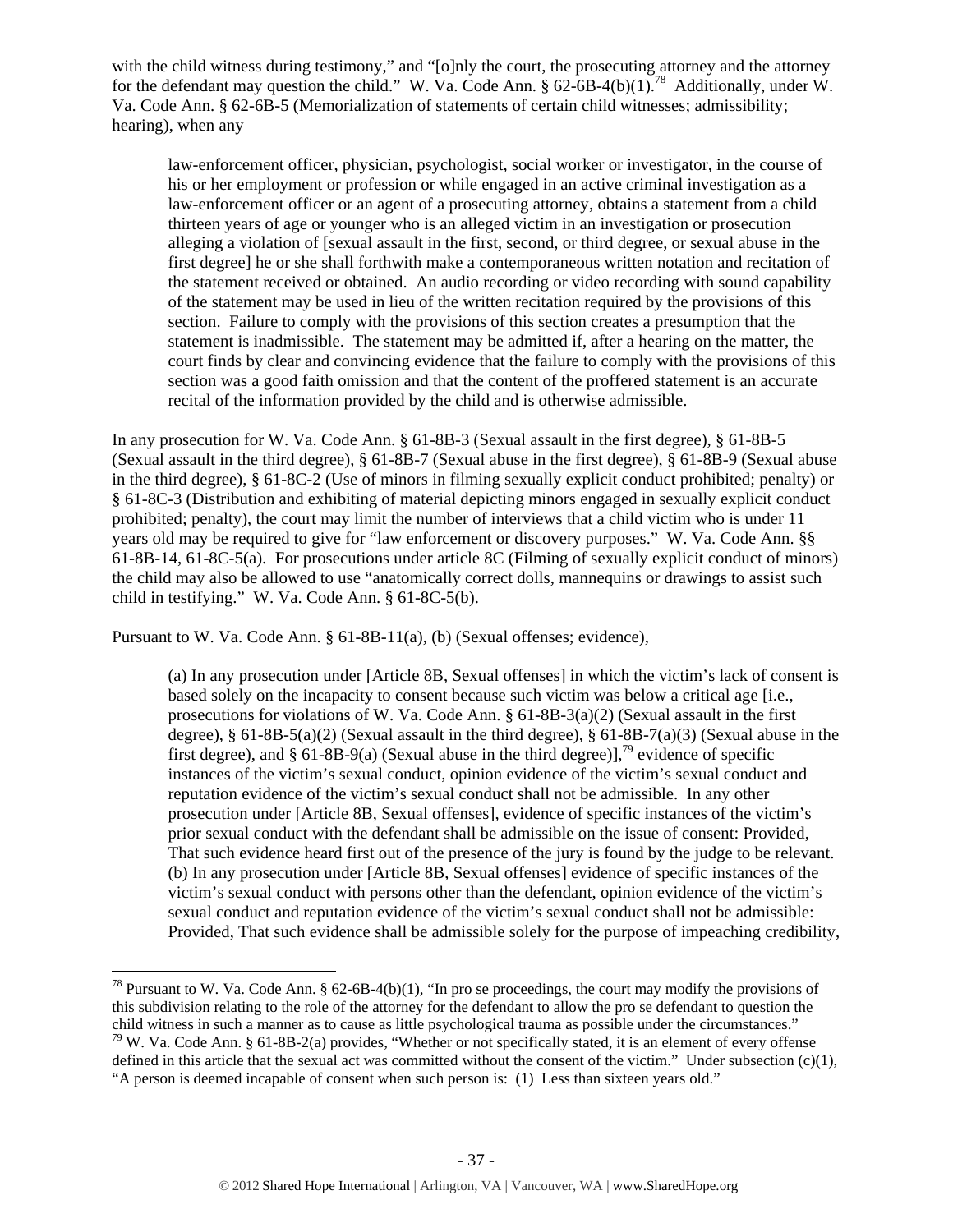if the victim first makes his or her previous sexual conduct an issue in the trial by introducing evidence with respect thereto.

Additionally, pursuant to W. Va. Code Ann. § 49-6-2(a), in child abuse and neglect proceedings under W. Va. Code Chapter 49 (Child welfare), Article 6 (Procedure in cases of child neglect or abuse),

the child, his or her or parents and his or her legally established custodian or other persons standing in loco parentis to him or her shall have the right to be represented by counsel at every stage of the proceedings and shall be informed by the court of their right to be so represented and that if they cannot pay for the services of counsel, that counsel will be appointed. Counsel of the child shall be appointed in the initial order. . . .

- 5.8.1 Recommendation: Amend W. Va. Code Ann. § 61-8B-11(a), (b) (Sexual offenses; evidence), § 61-8B-14 (Limits on interviews of children eleven years old or less), § 61-8C-5(b) (Limits on interviews of children eleven years old or less; evidence), § 62-6B-5 (Memorialization of statements of certain child witnesses; admissibility; hearing), and § 62-6B-3(b) (Findings of fact required for taking testimony of child witness by closed-circuit television; considerations for court) to include heightened protections for victims of CSEC offenses.
- *5.9 Expungement or sealing of juvenile delinquency records resulting from arrests or adjudications for prostitutionrelated offenses committed as a result of, or in the course of, the commercial sexual exploitation of a minor is available within a reasonable time after turning 18.*

Under W. Va. Code Ann. § 49-5-18(a), (b) (Sealing of juvenile records),

.

(a) One year after the juvenile's eighteenth birthday, or one year after personal or juvenile jurisdiction has terminated, whichever is later, the records of a juvenile proceeding conducted under this chapter, including, but not limited to, law-enforcement files and records, shall be sealed by operation of law.

(b) The records of a juvenile proceeding in which a juvenile was transferred to criminal jurisdiction pursuant to the provisions of section ten  $\lceil \frac{8}{49} - 5 - 10 \rceil$  of this article shall be sealed by operation of law if the juvenile is subsequently acquitted or found guilty only of an offense other than an offense upon which the waiver or order of transfer was based, or if the offense upon which the waiver or order of transfer was based is subsequently dismissed.<sup>80</sup>

*5.10 Victim restitution and civil remedies for victims of domestic minor sex trafficking or commercial sexual exploitation of children (CSEC) are authorized by law.* 

Commercially sexually exploited children whose offenders are convicted of a felony or misdemeanor may be eligible to receive restitution under W. Va. Code Ann. § 61-11A-4(a) (Restitution; when ordered). Pursuant to W. Va. Code Ann. § 61-11A-4(a),

The court, when sentencing a defendant convicted of a felony or misdemeanor causing physical, psychological or economic injury or loss to a victim, shall order, in addition to or in lieu of any other penalty authorized by law, that the defendant make restitution to any victim of the offense, unless the court finds restitution to be wholly or partially impractical as set forth in this article. . .

 $80$  W. Va. Code Ann. § 49-5-18(d) further states that "[s]ealed records may not be opened except upon order of the circuit court."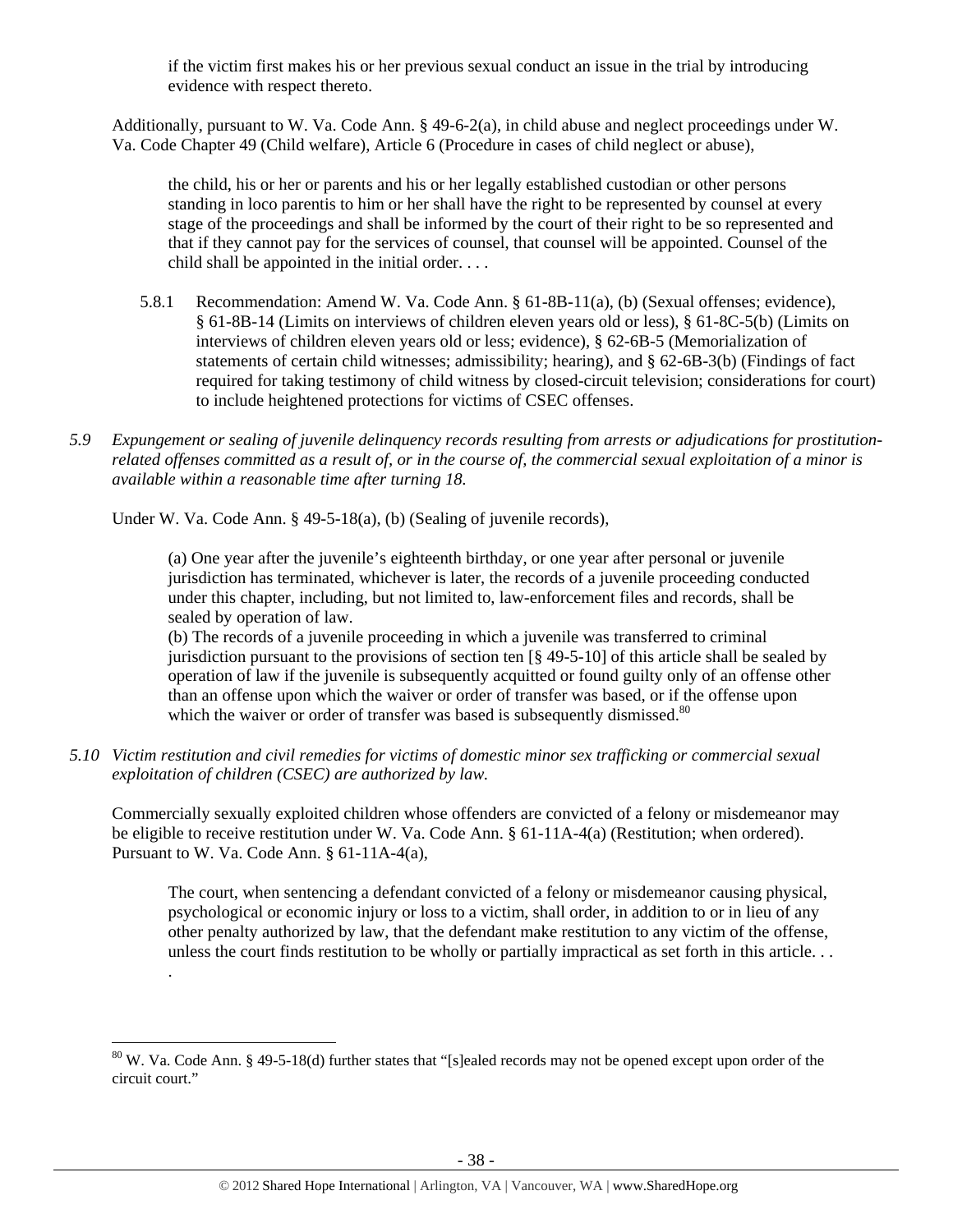Under W. Va. Code Ann. § 61-11A-4(b)(2), if the victim suffered bodily injury, the defendant will be required to do the following:

(A) Pay an amount equal to the cost of necessary medical and related professional services and devices relating to physical, psychiatric and psychological care, including nonmedical care and treatment rendered in accordance with a method of healing recognized by the law of the place of treatment;

(B) Pay an amount equal to the cost of necessary physical and occupational therapy and rehabilitation; and

(C) Reimburse the victim for income lost by the victim as a result of the offense.

However, restitution will not be awarded to the victim to the extent that "the victim has received or is to receive compensation, except that the court may, in the interest of justice, order restitution to any person who has compensated the victim for loss to the extent that the person paid the compensation." W. Va. Code Ann. § 61-11A-4(e).

Defendants convicted of sexual offenses under Chapter 61 (Crimes and their punishment), Article 8B (Sexual offenses) of the West Virginia Code, W. Va. Code Ann. § 61-8C-2 (Use of minors in filming sexually explicit conduct prohibited; penalty), or § 61-8C-3 (Distribution and exhibiting of material depicting minors engaged in sexually explicit conduct prohibited; penalty) may be required, in addition to any penalties and restitution imposed by the court, to "pay all or any portion of the cost of medical, psychological or psychiatric treatment of the minor resulting from the act or acts for which the person is convicted, whether or not the minor is considered to have sustained bodily injury." W. Va. Code Ann. §§ 61-8B-13, 61-8C-4.

Additionally, to the extent that a child is injured by a violation of W. Va. Code Ann. § 61-3C-14b (Soliciting, etc. a minor via computer; penalty), the child may receive relief under W. Va. Code Ann. § 61-3C-16(a) (Civil relief; damages). Pursuant to W. Va. Code Ann. § 61-3C-16(a),

Any person whose property or person is injured by reason of a violation of [the West Virginia Computer and Electronic Communications Device Crime and Abuse Act] may sue therefor in circuit court and may be entitled to recover for each violation:

- (1) Compensatory damages;
- (2) Punitive damages; and

(3) Such other relief, including injunctive relief, as the court may deem appropriate. Without limiting the generality of the term, "damages" shall include loss of profits.

*5.11 Statutes of limitations for civil and criminal actions for child sex trafficking or commercial sexual exploitation of children (CSEC) offenses are eliminated or lengthened sufficiently to allow prosecutors and victims a realistic opportunity to pursue criminal action and legal remedies.* 

No statutes of limitations apply to the prosecution of felonies under West Virginia law.<sup>81</sup> However, prosecutions for misdemeanors must commence within 1 year of the commission of the crime. W. Va. Code Ann. § 61-11-9 (Limitation of prosecution; lost indictment).

Additionally, a victim must bring a civil action under W. Va. Code Ann. § 61-3C-16(d) (Civil relief; damages) seeking damages for a violation of W. Va. Code Ann. § 61-3C-14b (Soliciting, etc. a minor via computer; penalty) "before the earlier of: (1) Five years after the last act in the course of conduct

<sup>81</sup> *See* State v. Parsons, 589 S.E.2d 226, 237 (W. Va. 2003) (noting "'West Virginia has no statute of limitations affecting felony prosecutions.'" (quoting State v. Carrico, 427 S.E.2d 474, 477 (W. Va.1993))).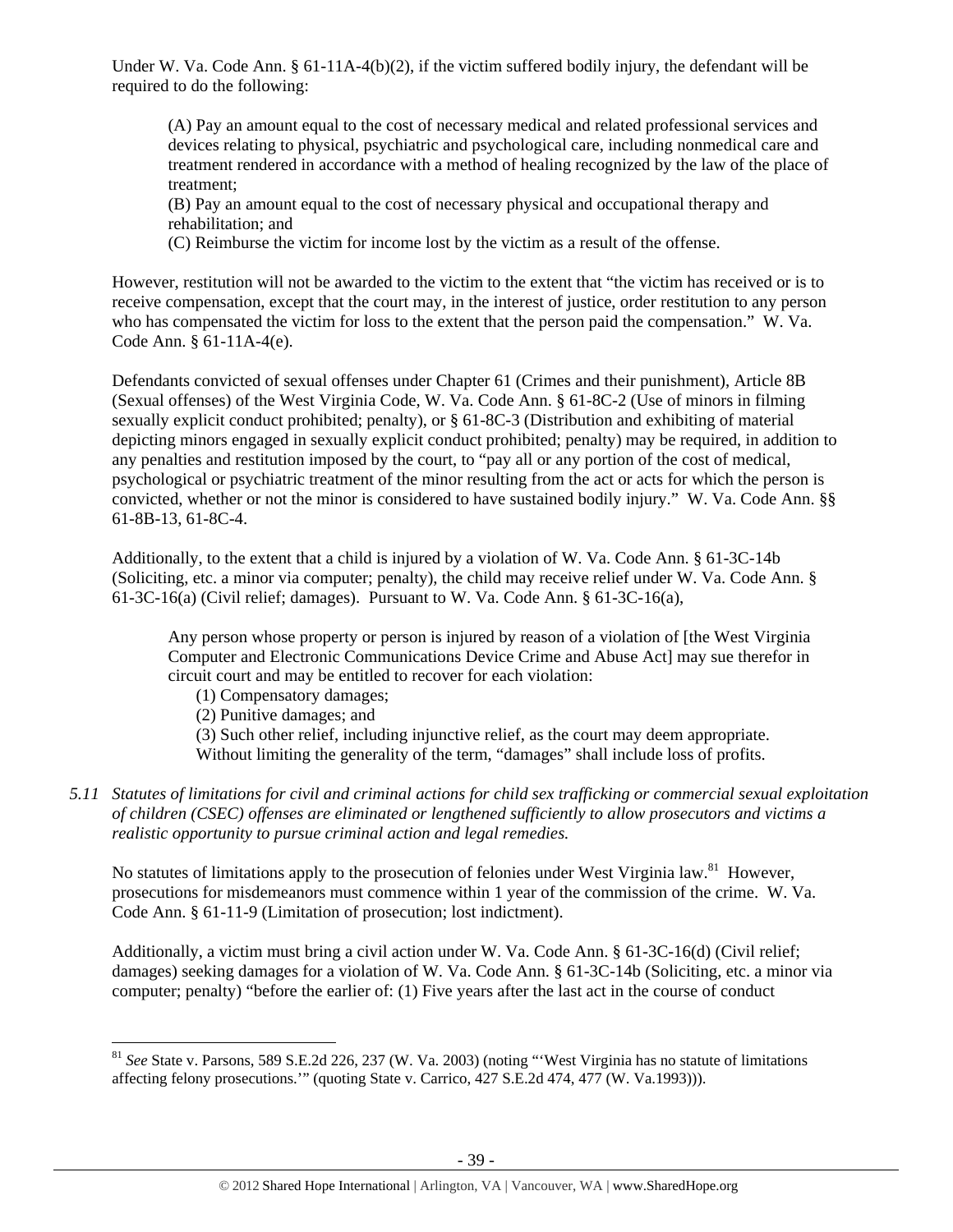constituting a violation of this article; or (2) two years after the plaintiff discovers or reasonably should have discovered the last act in the course of conduct constituting a violation of this article."

For any civil action where no statute of limitations is provided, a claim must be commenced within 2 years of the accrual date, if the claim relates to property damage or personal injuries. W. Va. Code Ann. § 55-2-12(a), (b). However, pursuant to W. Va. Code Ann. § 55-2-15 (General savings as to persons under disability), the applicable statute of limitations for civil actions will toll until a minor turns 18, at which point the victim may bring a claim "within the like number of years after his becoming of full age. . . that is allowed to a person having no such impediment to bring the same after the right accrues . . . except that it shall in no case be brought after twenty years from the time when the right accrues."

5.11.1 Recommendation: Amend W. Va. Code Ann. § 61-3C-16(d) (Civil relief; damages) and §  $55-2-12(a)$ , (b) to provide an extended statute of limitations for civil claims by victims of sexual exploitation, to ensure that in conjunction with the tolling provided in W. Va. Code Ann. § 55-2-15 (General savings as to persons under disability), CSEC victims have an adequately long period of time after reaching the age of majority to bring civil claims.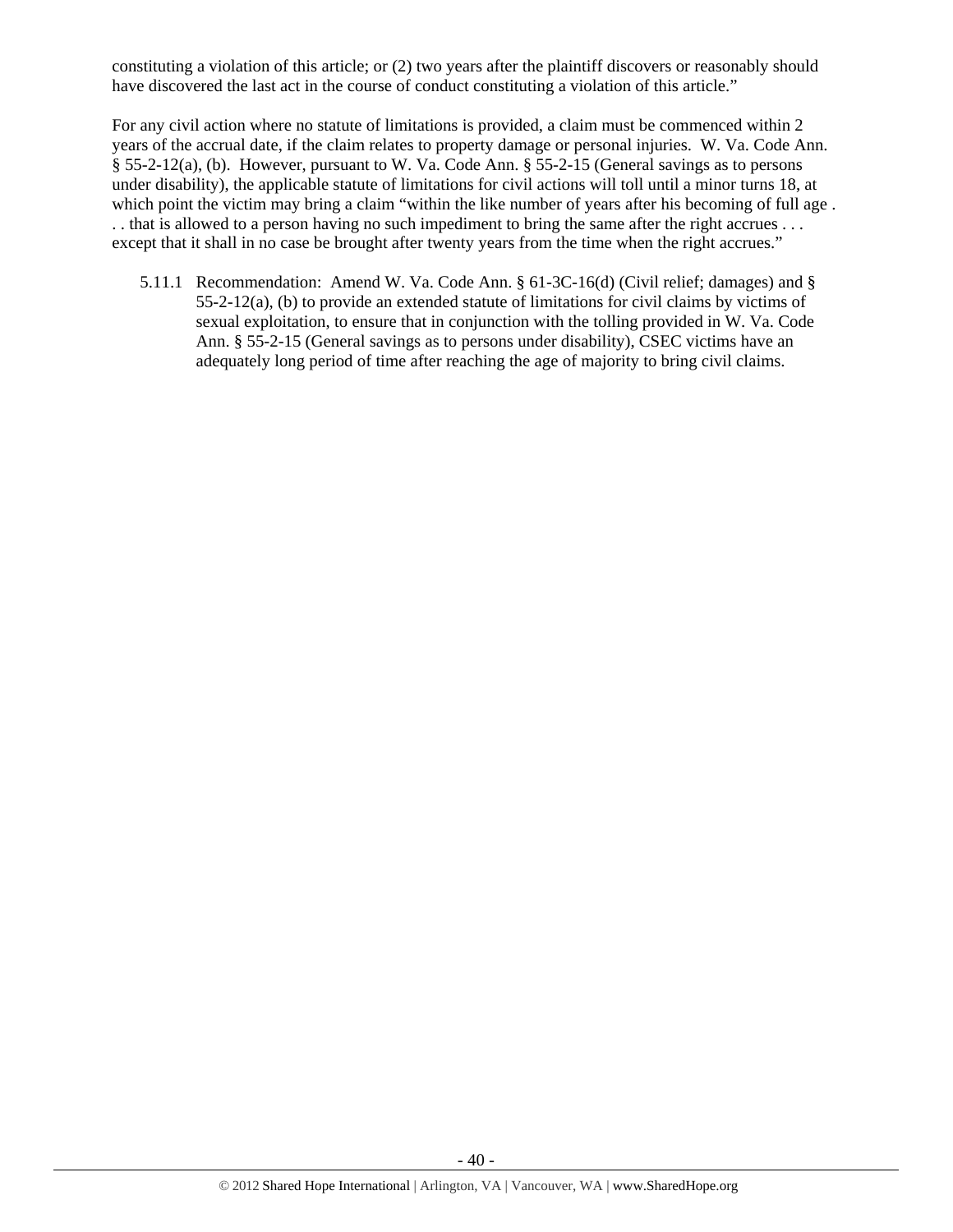#### **FRAMEWORK ISSUE 6: CRIMINAL JUSTICE TOOLS FOR INVESTIGATION AND PROSECUTIONS**

#### *Legal Components:*

- *6.1 Training on human trafficking and domestic minor sex trafficking for law enforcement is statutorily mandated.*
- *6.2 Single party consent to audiotaping is permitted in law enforcement investigations.*
- *6.3 Wiretapping is an available tool to investigate domestic minor sex trafficking.*
- *6.4 Using a law enforcement decoy posing as a minor to investigate buying or selling of commercial sex acts is not a defense to soliciting, purchasing, or selling sex with a minor.*
- *6.5 Using the Internet to investigate buyers and traffickers is a permissible investigative technique.*
- *6.6 Law enforcement and child welfare agencies are mandated to promptly report missing and recovered children. \_\_\_\_\_\_\_\_\_\_\_\_\_\_\_\_\_\_\_\_\_\_\_\_\_\_\_\_\_\_\_\_\_\_\_\_\_\_\_\_\_\_\_\_\_\_\_\_\_\_\_\_\_\_\_\_\_\_\_\_\_\_\_\_\_\_\_\_\_\_\_\_\_\_\_\_\_\_\_\_\_\_\_\_\_\_\_\_\_\_\_\_\_\_*

#### *Legal Analysis:*

*6.1 Training on human trafficking and domestic minor sex trafficking for law enforcement is statutorily mandated.*

Law enforcement officers in West Virginia are not expressly required to complete training on human trafficking or domestic minor sex trafficking. However, pursuant to W. Va. Code Ann. § 30-29-3(a)(6)<sup>82</sup> (Duties of the Governor's committee and the subcommittee), the West Virginia Governor's committee on crime, delinquency and corrections along with its law-enforcement professional standards subcommittee shall "[p]romulgate standards governing the qualifications of law-enforcement officers and the entry-level law-enforcement training curricula." The committee and subcommittee also shall, pursuant to W. Va. Code Ann. § 30-29-3(a)(9), "[e]stablish standards governing mandatory training to effectively investigate organized criminal enterprises as defined in [W. Va. Code Ann. § 61-13-2 (Definitions)<sup>83</sup>]... for entry level training curricula and for law-enforcement officers who have not received such training as certified by the Governor's committee . . . ." Given that West Virginia's CSEC laws are included within the definition of "qualifying offense,"<sup>84</sup> under the training requirements mandated in W. Va. Code Ann. § 30- $29-3(a)(9)$ , it is possible that training these provisions may be required for law-enforcement in West Virginia.

In addition, W. Va. Code Ann. § 30-29-3(b) provides,

In addition to the duties authorized and established by this section, the Governor's committee may:

(1) Establish training to effectively investigate human trafficking offenses as defined in article two, chapter sixty of this code, for entry level training curricula and for lawenforcement officers who have not received such training as certified by the committee as required by this section; and

 $82$  The text of W. Va. Code Ann. § 30-29-3 included here and elsewhere in this report includes amendments made by the passage of House Bill 4053, 80th Leg. 2nd Sess. (WV 2012) (effective June 8, 2012).<br><sup>83</sup> W. Va. Code Ann. § 61-13-2 defines "organized criminal enterprise" as "a combination of five or more persons

engaging over a period of not less than six months in one or more of the qualifying offenses set forth in this section." <sup>84</sup> Pursuant to W. Va. Code Ann. § 61-13-2, "qualifying offenses" include violations of W. Va. Code Ann. § 61-2-14(a) (Abduction of person; kidnapping or concealing child; penalties), § 61-3C-14b (Soliciting, etc. a minor via computer; penalty), § 61-8-8 (Receiving support from prostitution; pimping; penalty), § 61-8C-2 (Use of minors in filming sexually explicit conduct prohibited; penalty), and § 61-8C-3 (Distribution and exhibiting of material depicting minors engaged in sexually explicit conduct prohibited; penalty).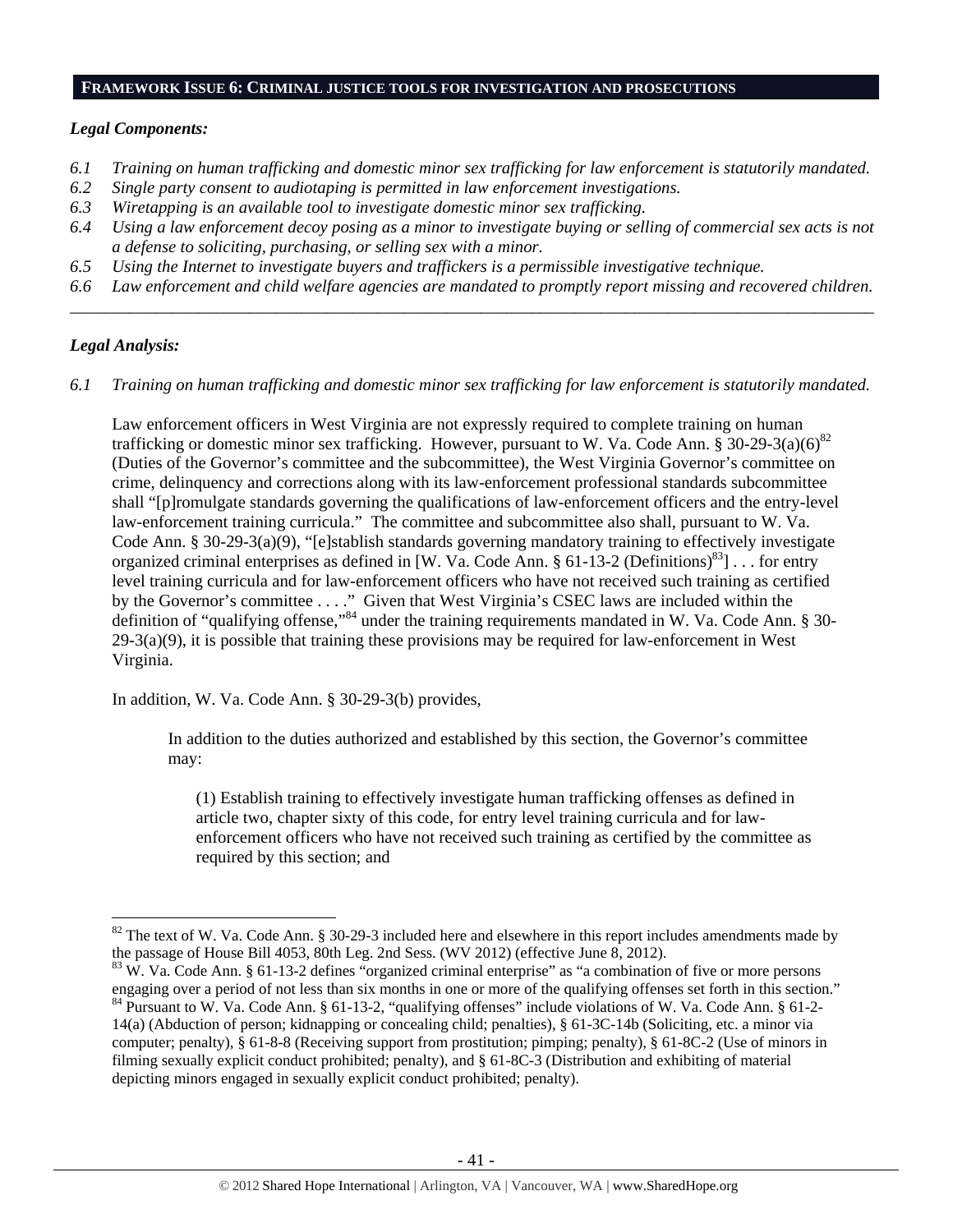(2) Establish procedures for the implementation of a course in investigation of human trafficking offenses. The course may include methods of identifying and investigating human trafficking and methods for assisting trafficking victims. In order to implement and carry out the intent of this subdivision, the committee may promulgate emergency rules pursuant to section fifteen, article three, chapter twenty-nine-a of this code.

6.1.1 Recommendation: Amend W. Va. Code Ann. § 30-29-3 (Duties of the Governor's committee and the subcommittee) to expressly mandate that law enforcement in West Virginia receive training regarding human trafficking and domestic minor sex trafficking.

#### *6.2 Single party consent to audiotaping is permitted in law enforcement investigations.*

Single party consent to audiotaping is permitted in West Virginia. W. Va. Code Ann. § 62-1D-3(e) (Interception of communications generally) states,

It is lawful under this article for a person to intercept a wire, oral or electronic communication where the person is a party to the communication or where one of the parties to the communication has given prior consent to the interception unless the communication is intercepted for the purpose of committing any criminal or tortious act in violation of the constitution or laws of the United States or the constitution or laws of this state.

#### *6.3 Wiretapping is an available tool to investigate domestic minor sex trafficking.*

Under W. Va. Code Ann. § 62-1D-8 (County prosecuting attorney or duly appointed special prosecutor may apply for order authorizing interception),

The prosecuting attorney of any county or duly appointed special prosecutor may apply to one of the designated circuit judges referred to in section seven [§ 62-1D-7] of this article and such judge, in accordance with the provisions of this article, may grant an order authorizing the interception of wire, oral or electronic communications by an officer of the investigative or law-enforcement agency when the prosecuting attorney or special prosecutor has shown reasonable cause to believe the interception would provide evidence of the commission of (i) kidnapping or abduction as defined and prohibited by [W. Va. Code Ann. § 61-2-14 (Abduction of person; kidnapping or concealing child; penalties) and § 61-2-14a (Penalty for enticing away, kidnapping or holding hostage any person)] and including threats to kidnap or demand ransom as defined and prohibited by [W. Va. Code Ann. § 61-2-14c (Penalty for threats to kidnap or demand ransom)] . . . or (iv) any aider or abettor to any of the foregoing offenses or any conspiracy to commit any of the foregoing offenses if any aider, abettor or conspirator is a party to the communication to be intercepted.

Any information obtained through a wiretap authorized by an order granted under W. Va. Code Ann. § 62-1D-8, whether obtained by a law enforcement officer or other person receiving the information, may be disclosed in testimony given during "any criminal proceeding held under the authority of this state or of any political subdivision of this state." W. Va. Code Ann.  $\S 62$ -1D-9(c), (f).<sup>85</sup>

 $85$  To the extent evidence of other crimes not the basis for authorizing the wiretap is obtained through use of an authorized wiretap, W. Va. Code Ann. § 62-1D-9(e) and (g) authorize the use of such evidence by law enforcement and its introduction in evidence through testimony in the criminal prosecution. W. Va. Code Ann. § 62-1D-9(e) and (g) provide,

<sup>(</sup>e) When an investigative or law-enforcement officer, while engaged in intercepting wire, oral or electronic communications in the manner authorized herein, intercepts wire, oral or electronic communications relating to offenses other than those specified in the order of authorization, the contents thereof, and evidence derived therefrom, may be disclosed or used as provided in subsections (a) and (b) of this section.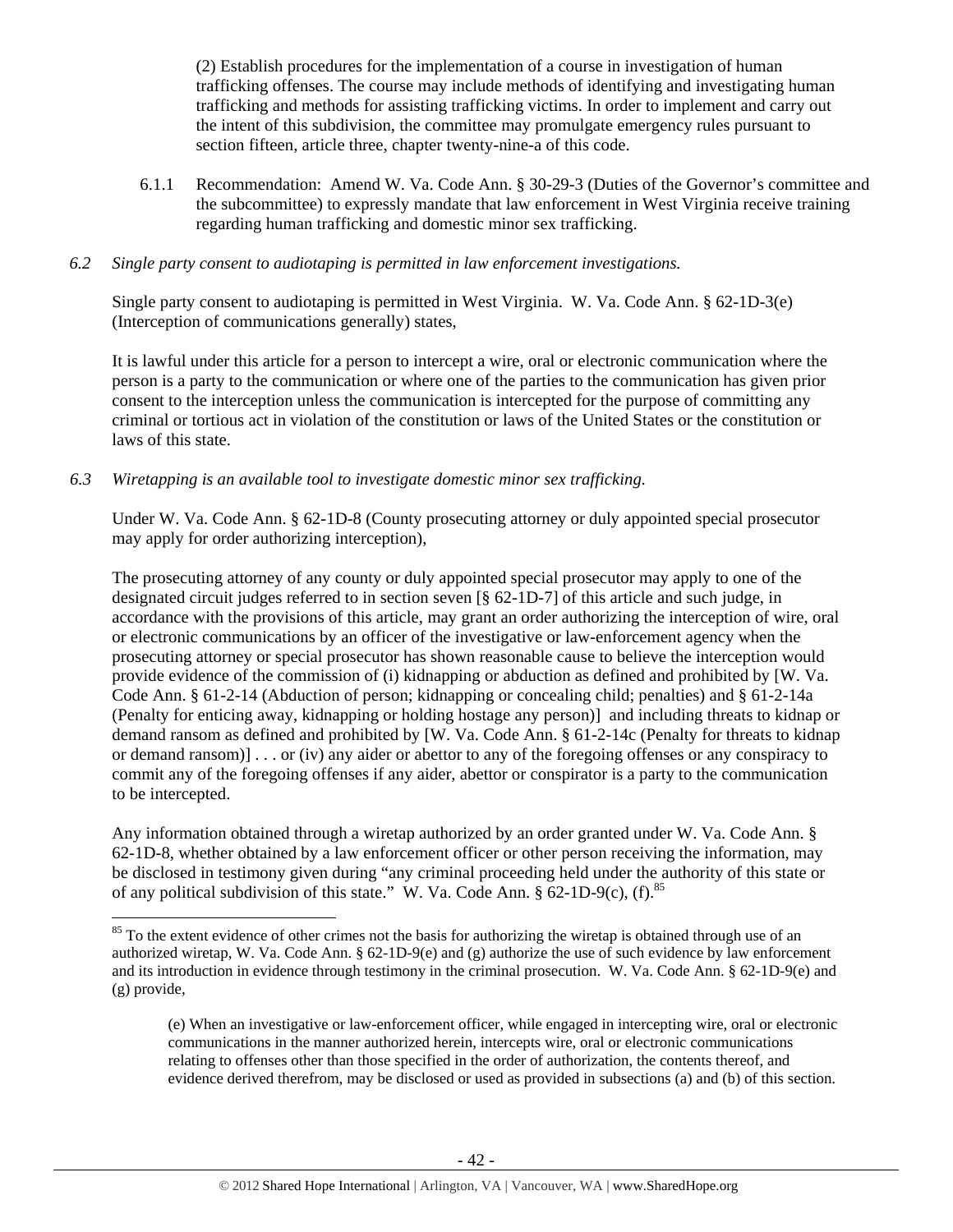- 6.3.1 Recommendation: Amend W. Va. Code Ann. § 62-1D-8 (County prosecuting attorney or duly appointed special prosecutor may apply for order authorizing interception) to allow a judge to issue an order permitting law-enforcement to use wiretapping in investigating violations of W. Va. Code Ann. § 61-2-17(a)(5) (Human trafficking; criminal penalties), § 61-8-6 (Detention of person in place of prostitution; penalty), § 61-8-7 (Procuring for house of prostitution; penalty; venue; competency as witness; marriage no defense), § 61-8-8 (Receiving support from prostitution; pimping; penalty; prostitute may testify), and  $\S 61-8C-2(a)$ , (b) (Use of minors in filming sexually explicit conduct prohibited; penalty).
- *6.4 Using a law enforcement decoy posing as a minor to investigate buying or selling of commercial sex acts is not a defense to soliciting, purchasing, or selling sex with a minor.*

There is no law in place that explicitly permits the use of a decoy by law enforcement for the purpose of investigating prostitution or sex trafficking cases; however, as discussed in Section 6.5, decoys may be used under W. Va. Code Ann. § 61-3C-14b (Soliciting, etc. a minor via computer; penalty). In addition, case law addressing the defense of entrapment under West Virginia law indicates that to the extent that an undercover investigation of prostitution produces sufficient evidence to show that the buyer was predisposed to commit the crime, the defense of entrapment should not be available.<sup>86</sup>

6.4.1 Recommendation: Enact a law explicitly permitting the use of a decoy to investigate domestic minor sex trafficking related crimes.

#### *6.5 Using the Internet to investigate buyers and traffickers is a permissible investigative technique.*

No statute expressly authorizes law enforcement to use the Internet to investigate buyers and traffickers of sex with minors; however, the use of the Internet to investigate buyers and traffickers appears to be a permissible investigative technique under W. Va. Code Ann. § 61-3C-14b (Soliciting, etc. a minor via computer; penalty). According to W. Va. Code Ann. § 61-3C-14b, "Any person over the age of eighteen, who knowingly uses [or attempts to use] a computer to solicit, entice, seduce or lure . . . a minor known or believed to be at least four years younger than the person using the computer . . . to commit . . . [among other crimes, prostitution] is guilty of a felony . . . ." The use of the phrases "a minor . . . believed to be at least [4] years younger" and "believes to be such a minor" suggest that it is permissible for law

<u> 1989 - Johann Stein, marwolaethau a gweledydd a ganrad y ganrad y ganrad y ganrad y ganrad y ganrad y ganrad</u>

Such contents and any evidence derived therefrom may be used under subsection (c) of this section when authorized or approved by the designated circuit judge where such judge finds on subsequent application that the contents were otherwise intercepted in accordance with the provisions of this article. The application shall be made as soon as may be practicable after such contents or the evidence derived therefrom is obtained.

. . . .

(g) Any information relating to criminal activities other than those activities for which an order to intercept communications may be granted pursuant to section eight of this article may be disclosed only if such relates to the commission of a felony under the laws of this state, and such information may be offered, if otherwise admissible, as evidence in any such criminal proceeding, but shall not be used for the purpose of

obtaining an arrest warrant, or an indictment under laws of this state. 86 *See* State v. Houston, 475 S.E.2d 307, 318 (W. Va. 1996) (holding that the "defense of entrapment is fully contained within the subjective test standard" which focuses on the defendant's predisposition to commit the crime). To prevail based on the defense of entrapment, a defendant must show that "the offense originates with law enforcement officers who procure its commission by an accused who would not have otherwise perpetrated it except for the instigation or inducement by the law enforcement officers." *Id*. at 227. While no West Virginia case law discusses the application of the defense in a case involving an undercover law enforcement officer investigating prostitution, where a law enforcement officer posed as a buyer of illegal drugs, the court found the defense inapplicable where "the State offered evidence beyond a reasonable doubt that the defendant was predisposed to commit the crime." *Id*. at 230.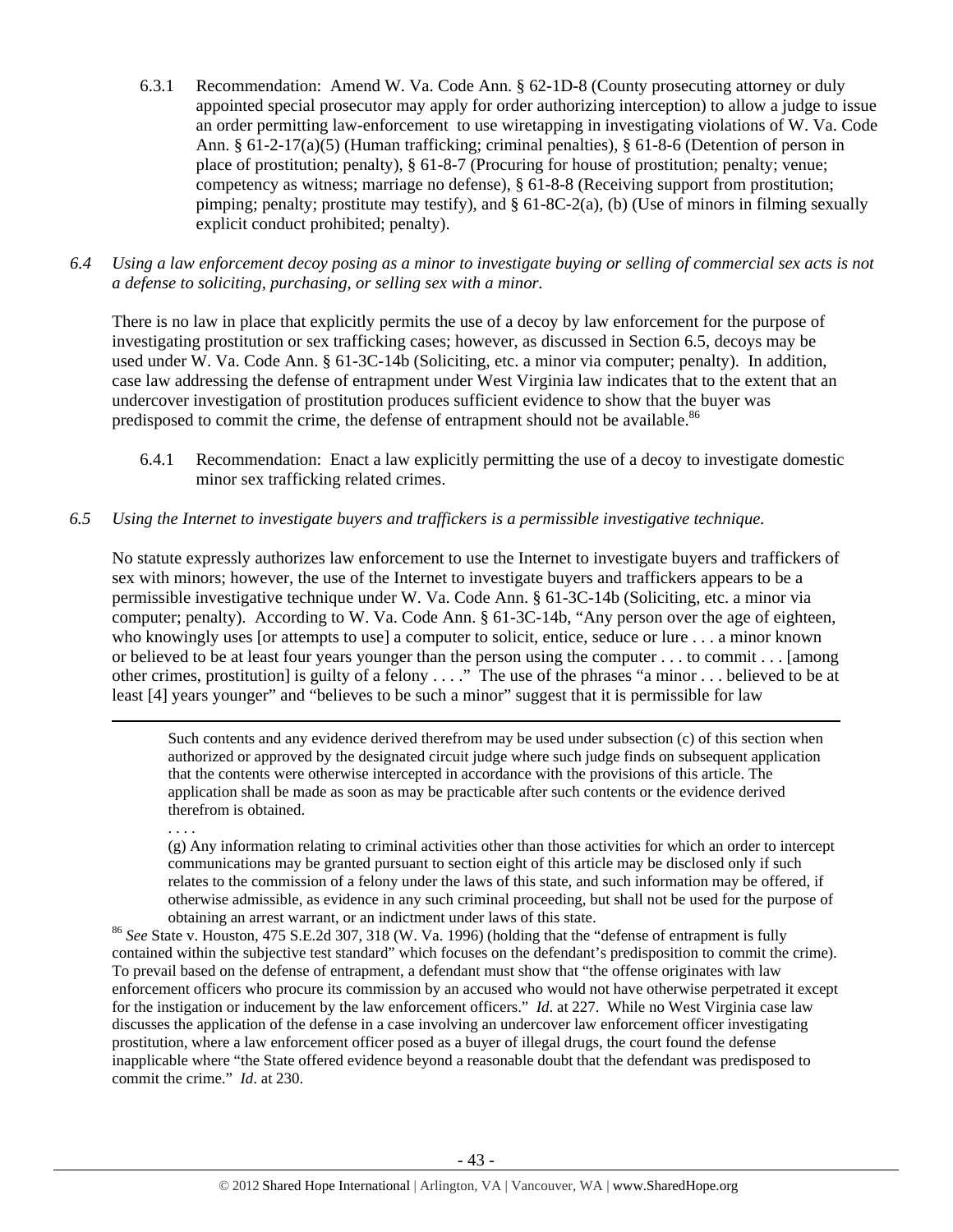enforcement to use the Internet to pose as a minor as part of an investigation under W. Va. Code Ann. § 61-3C-14b (Soliciting, etc. a minor via computer; penalty).

- 6.5.1 Recommendation: Enact a law that expressly authorizes law enforcement to use the Internet to investigate buyers and traffickers in domestic minor sex trafficking investigations.
- *6.6 Law enforcement and child welfare agencies are mandated to promptly report missing and recovered children.*

Investigating law enforcement agencies are required to update reports of missing children pursuant to W. Va. Code Ann. § 49-9-14(c) which provides,

A law-enforcement agency involved in the investigation of a missing child shall:

(1) Update the initial report filed by the agency that received notification of the missing child upon the discovery of new information concerning the investigation;

(2) Forward the updated report to the appropriate agencies and organizations;

(3) Search the national crime information center's wanted person file for reports of arrest warrants issued for persons who allegedly abducted or unlawfully retained children and compare these reports to the missing child's national crime information center's missing person file; and

(4) Notify all law-enforcement agencies involved in the investigation, the missing children information clearinghouse, and the national crime information center when the missing child is located.

Pursuant to W. Va. Code Ann. § 49-9-3 (Clearinghouse function), the West Virginia Missing Children Information Clearinghouse was established to serve as a "central repository of information on missing children" and, under subsection (c), it shall do the following:

(1) Establish a system of intrastate communication of information relating to missing children; (2) Provide a centralized file for the exchange of information on missing children and unidentified bodies of children within the state;

(3) Communicate with the National Crime Information Center for the exchange of information on missing children suspected of interstate travel;

(4) Collect, process, maintain and disseminate accurate and complete information on missing children;

(5) Provide a statewide toll-free telephone line for the reporting of missing children and for receiving information on missing children;

(6) Disseminate to custodians, law-enforcement agencies, the state Department of Education, the Bureau for Children and Families and the general public information that explains how to prevent child abduction and what to do if a child becomes missing;

(7) Compile statistics relating to the incidence of missing children within the state;

(8) Provide training materials and technical assistance to law-enforcement agencies and social services agencies pertaining to missing children; and

(9) Establish a media protocol for disseminating information pertaining to missing children.

Under W. Va. Code Ann. § 49-9-8(a) (Law-enforcement requirements; missing child reports; unidentified bodies), when law enforcement receives a report of a missing child, it shall,

(1) Immediately start an investigation to determine the present location of the child if it determines that the child is in danger; and

(2) Enter the name of the missing child into the clearinghouse and the national crime information center missing person file if the child meets the center's criteria, with all available identifying features, including dental records, fingerprints, other physical characteristics and a description of the clothing worn when the missing child was last seen.